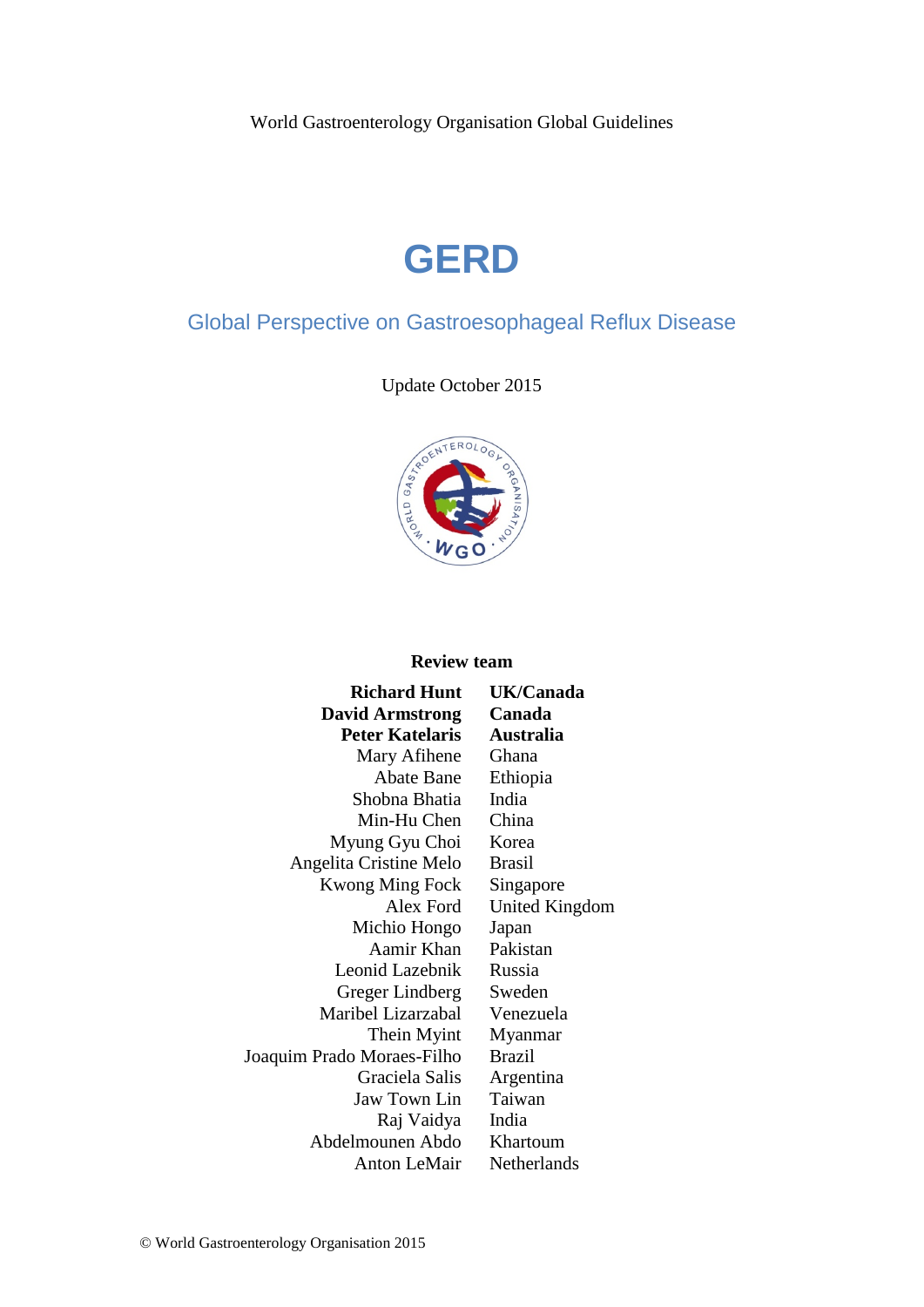#### **Contents**

- 1 [Introduction](#page-2-0) 3
	- 1.1 [Cascades for GERD diagnosis and management](#page-2-1) 3
	- 1.2 [Definition and description of GERD](#page-3-0) 4
	- 1.3 [Epidemiology of GERD](#page-4-0) 5
- 2 [Clinical features](#page-5-0) 6
	- 2.1 [Predisposing and risk factors](#page-5-1) 6
	- 2.2 [Symptomatology](#page-6-0) 7
	- 2.3 [Natural history](#page-8-0) 9
	- 2.4 [Alarm features](#page-8-1) 9
- 3 [Diagnosis](#page-9-0) 10
	- 3.1 [Diagnostic considerations](#page-9-1) 10
	- 3.2 [Patient history and physical examination](#page-12-0) 13
	- 3.3 [Diagnostic tests for GERD](#page-14-0) 15
	- 3.4 [Differential diagnosis](#page-16-0) 17
	- 3.5 [Cascades for the diagnosis of GERD](#page-17-0) 18
- 4 [Management](#page-18-0) 19
	- 4.1 [Management principles](#page-18-1) 19
	- 4.2 [Stepwise therapy](#page-18-2) 19
	- 4.3 [GERD treatment in pregnancy](#page-22-0) 23
	- 4.4 [Surgical interventions](#page-23-0) 24
	- 4.5 [Managing complications of GERD](#page-23-1) 24
	- 4.6 [Cascades for the management of GERD](#page-24-0) 25
- 5 [Appendix](#page-26-0) 27
	- 5.1 [Abbreviations and definitions](#page-26-1) 27
	- 5.2 [Gold standard guidelines on GERD](#page-26-2) 28
	- 5.3 [Los Angeles classification of erosive esophagitis](#page-28-0) 29
	- 5.4 [Prague criteria for Barrett's esophagus](#page-28-1) 29
	- 5.5 [Regional epidemiologic data on GERD](#page-28-2) 29
- 6 [References](#page-32-0) 33

## **Tables**

- Table 1 GERD symptoms: range of incidence 6
- Table 2 The Montreal definition of GERD 7
- Table **3** GERD symptoms 8
- Table **4** Diagnostic options for GERD 16
- Table **5** Cascades for the diagnosis of GERD 18
- Table **6** Treatment options for GERD in pregnancy 23
- Table **7** Recommendations for complications in GERD 24
- Table **8** Cascades: options in the management of GERD 25
- Table 9 List of abbreviations (acronyms) and definitions 27
- Table **10** Los Angeles classification of erosive esophagitis 29
- Table 11 Prevalence of GERD in eastern and southeastern Asia 29
- Table 12 Prevalence of esophagitis in eastern and southeastern Asia 30
- Table 13 Prevalence of weekly GERD symptoms in India 31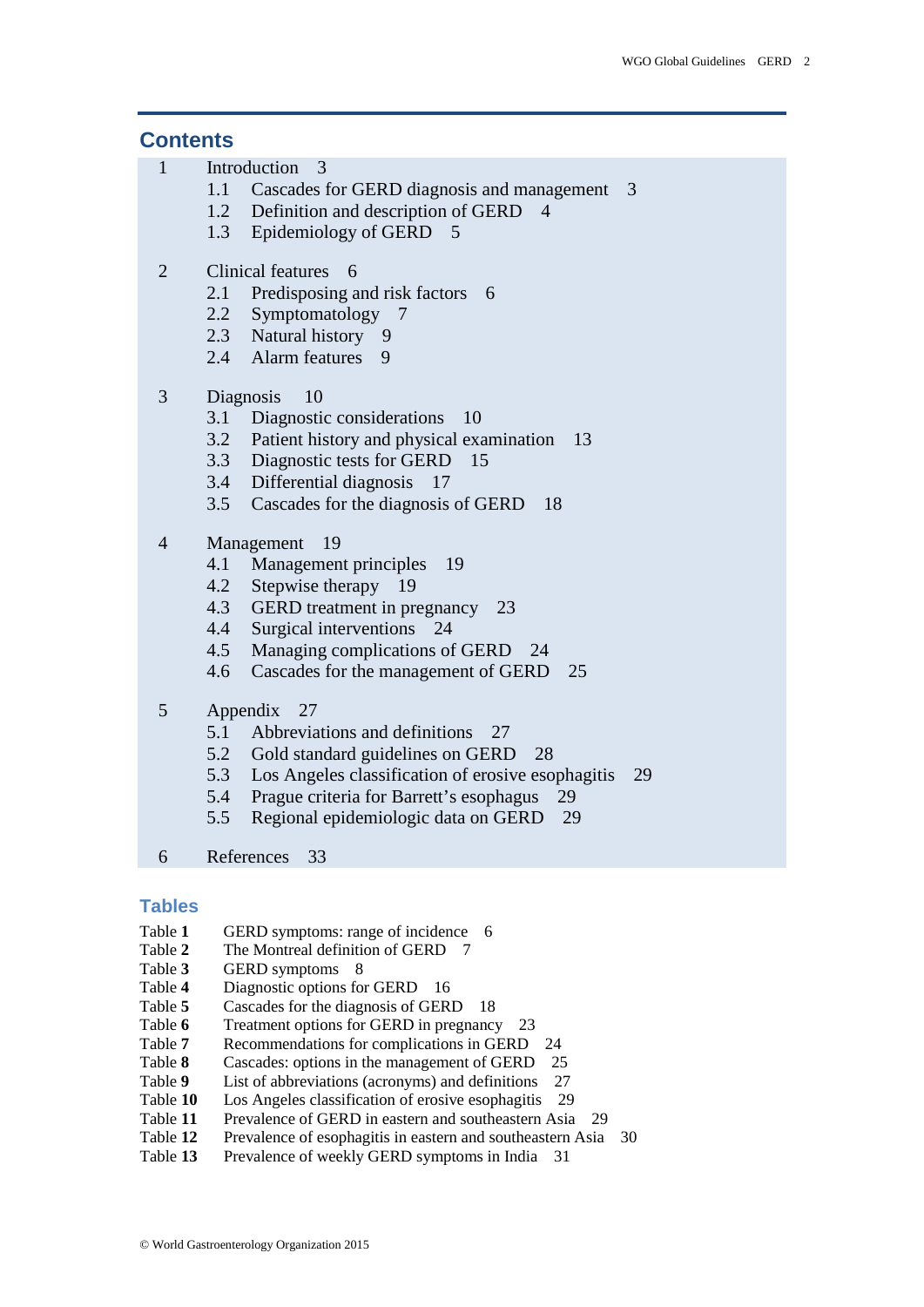## <span id="page-2-0"></span>**1 Introduction**

This is the second WGO guideline published to complement World Digestive Health Day (WDHD) themes. The WGO's aim in the guideline is to guide health-care providers in the best management of gastroesophageal reflux disease (GERD) through a concise document that provides recommendations based on the latest evidence and has been drawn up in a global expert consensus process focusing on the best current practice.

## <span id="page-2-1"></span>**1.1 Cascades for GERD diagnosis and management**

WGO guidelines are intended to highlight appropriate, context-sensitive and resourcesensitive management options for all geographical regions, regardless of whether they are considered to be "developing," "semi-developed," or "developed."

- There is a concern that guidelines from developed countries, by emphasizing high-tech investigations and Barrett's esophagus (BE) surveillance, for example, may divert research and clinical resources from more urgent problems in developing and semideveloped countries.
- However, one could argue that there are similar problems in developed countries and that an overemphasis on complications or "proposed GERD associations" (as in the Montreal Consensus [\[1\]](#page-32-1)) is leading to inappropriate investigations and resource utilization even in developed regions.
- It is also important to emphasize to health-care insurers and funding bodies that appropriate, effective therapy is both therapeutic and diagnostic and that conducting mandatory investigations (e.g., esophagogastroduodenoscopy) to permit proton-pump inhibitor (PPI) therapy is not patient-centered and, more importantly, is likely not to be cost-effective.
- WGO Cascades are thus context-sensitive, and the context is not necessarily defined solely by resource availability.

A standardized global approach would require that the epidemiology of GERD and reflux-like symptoms be comparable in all parts of the world, and that the full ranges of diagnostic tests and medical treatment options be generally available. However, neither the epidemiology of the condition, nor the availability of resources for the diagnosis and management of GERD, is sufficiently uniform throughout the world to support the provision of a single, gold standard approach.

GERD is a condition that is particularly suitable for the WGO cascade approach, and this global WGO guideline therefore includes a set of cascades to provide context-sensitive and resource-sensitive options for the diagnosis and management of GERD. The WGO Cascades are intended to serve as a "global" complement to rather than a replacement for — the "gold standard" guidelines produced by regional groups and national societies.

• WGO Cascades: a hierarchical set of diagnostic, therapeutic, and management options for dealing with risk and disease, ranked by the resources available.

GERD is now widely prevalent around the world, with clear evidence of increasing prevalence in many developing countries. Practice recommendations should be sensitive to context, with the goal of optimizing care in relation to local resources and the availability of health-care support systems. The expression of the disease is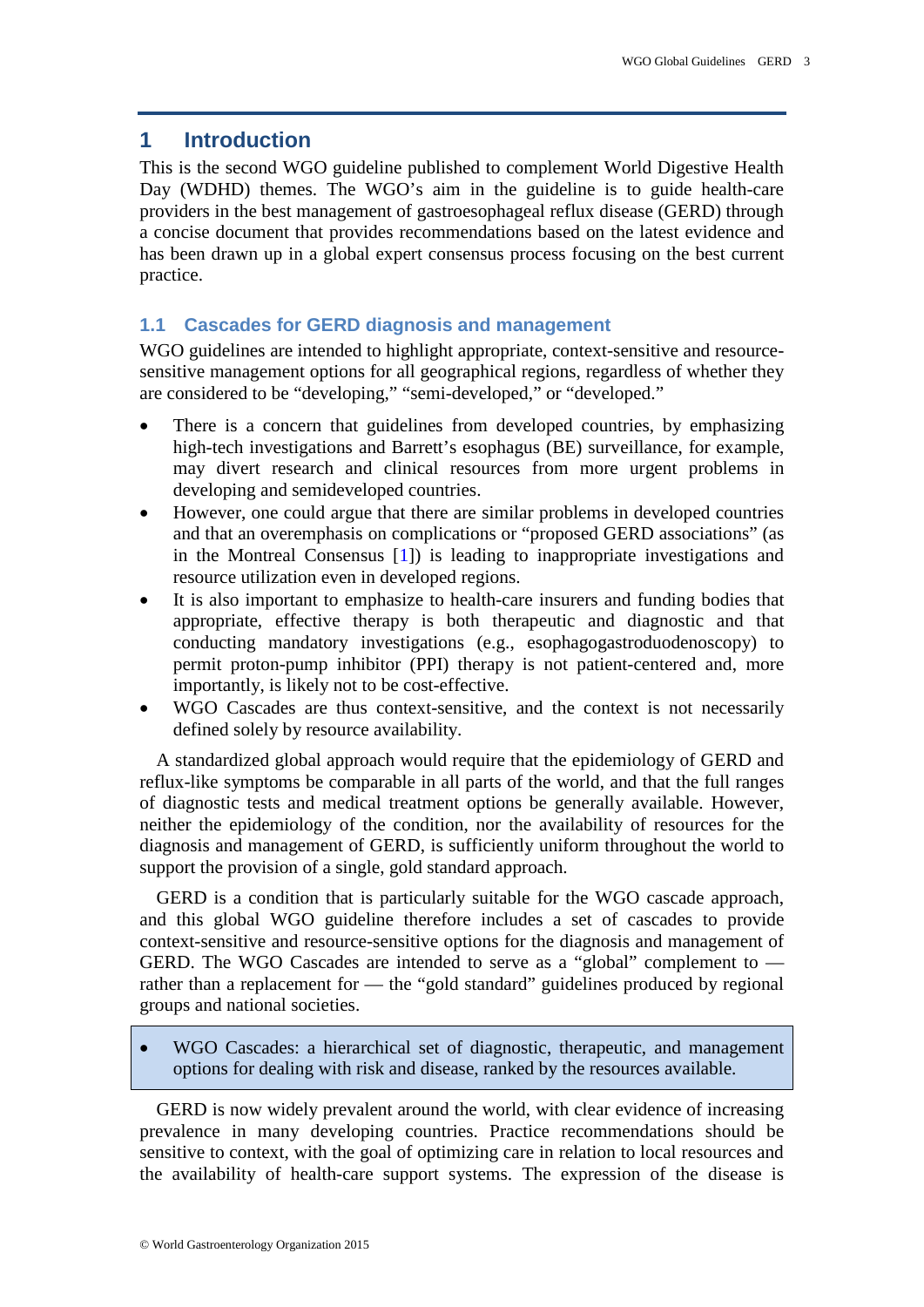considered to be similar across regions, with heartburn and regurgitation as the main symptoms. For initial management, the patient may purchase over-the-counter (OTC) medication for heartburn relief or seek further advice from a pharmacist. When patients perceive that their symptoms are more troublesome, they may seek a doctor's advice; depending on the patient's circumstances and the structure of the local healthcare system, patients may seek advice at the primary care level or they may consult a gastroenterology specialist or surgeon, directly or by referral. The WGO cascade approach aims to optimize the use of available health-care resources for individual patients, based on their location and access to various health-care providers.

- In this guideline, the Cascades are listed in sections 3.5, "Cascades for the Diagnosis of GERD" and 4.6, "Cascades for the Management of GERD."
- Section 5.2 in the Appendix provides a list of selected "gold standard" guidelines.

## <span id="page-3-0"></span>**1.2 Definition and description of GERD**

1. Gastroesophageal reflux disease (GERD) can be defined as troublesome symptoms sufficient to impair an individual's quality of life, or injury or complications that result from the retrograde flow of gastric contents into the esophagus, oropharynx, and/or respiratory tract.

2. Reflux-induced symptoms, erosive esophagitis, and long-term complications [\[2\]](#page-32-2) may have severely deleterious effects on daily activities, work productivity, sleep, and quality of life. The Montreal definition of GERD states that "troublesome symptoms" may be considered to be moderate to severe symptoms that occur on one or more days per week.

3. GERD can be classified relative to the presence or absence of erosions; GERD symptoms without erosions on endoscopic examination constitute nonerosive reflux disease (NERD), whereas GERD symptoms with erosions constitute erosive esophagitis (EE) [\[3\]](#page-32-3). It should be emphasized that EE can also occur in the absence of symptoms [\[4\]](#page-32-4).

4. NERD has been defined specifically as "a subcategory of GERD characterized by troublesome reflux-related symptoms in the absence of esophageal mucosal erosions at conventional endoscopy and in the absence of recent acid-suppressive therapy." This definition was further qualified [\[5\]](#page-32-5) on the basis of pathobiology and diagnosis with the statement that "evidence in support of this diagnosis includes, but is not limited to, responsiveness to acid suppression, positive 24-h pH monitoring (positive symptom association) or identification of specific novel endoscopic, morphological, or physiological findings." NERD is by far the most common form of GERD globally [\[5\]](#page-32-5).

5. Barrett's esophagus (BE) refers to the endoscopic presence, confirmed histologically, of columnar-lined esophagus. This is currently the only identifiable complication of GERD that is known to have malignant potential.

6. Extraesophageal GERD syndromes can be categorized as conditions that have an established association with GERD (cough, laryngitis, asthma, dental erosions) and those that have only a proposed association (pharyngitis, sinusitis, idiopathic pulmonary fibrosis, otitis media) [\[6\]](#page-32-6).

Reflux-related symptoms occur with frequency and severity across a continuum. There are individuals who experience occasional, mild reflux symptoms that do not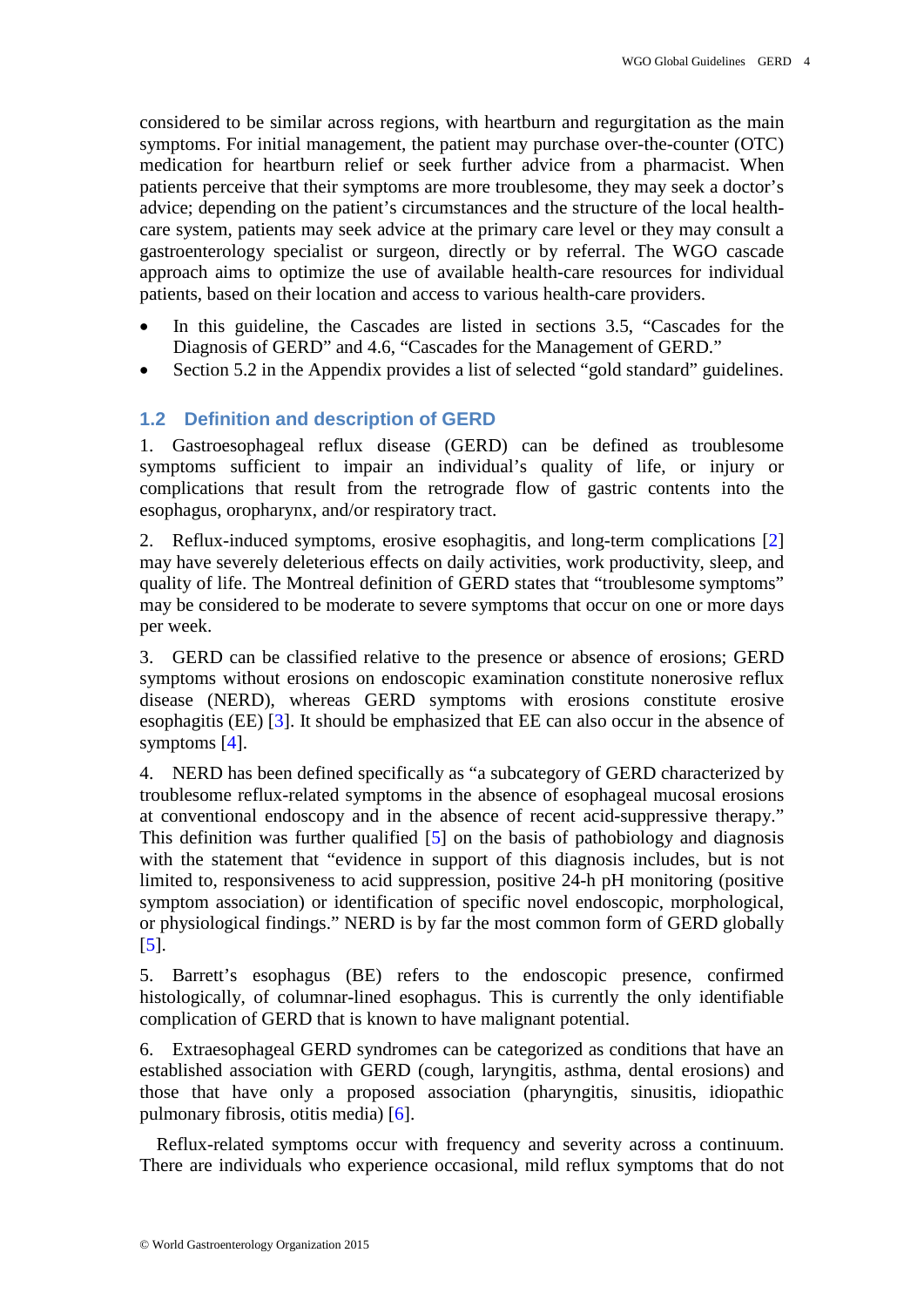trouble them and are not considered to meet the criteria for a diagnosis of GERD; symptoms in such individuals should be managed with low-intensity, intermittent treatments and lifestyle adjustments as required.

- Reflux symptoms in NERD may be as severe as those experienced by patients with mucosal damage confirmed by endoscopy [\[7\]](#page-32-7).
- The occurrence of reflux symptoms two or more times per week is associated with a reduction in the patient's quality of life, even if the symptoms are mild [\[8\]](#page-32-8). Troublesome reflux symptoms have therefore been defined as those that occur two or more times per week [\[1\]](#page-32-1).
- The occurrence of infrequent moderate or severe symptoms less than twice per week may nonetheless be sufficient to affect quality of life, consistent with a diagnosis of GERD [\[8\]](#page-32-8).

#### <span id="page-4-0"></span>**1.3 Epidemiology of GERD**

GERD is a global disease, and evidence suggests that its prevalence is increasing. Prevalence estimates show considerable geographic variation, but it is only in East Asia that prevalence estimates are currently consistently lower than 10% [\[9\]](#page-32-9). The high prevalence of GERD, and hence of troublesome symptoms, has significant societal consequences, impacting adversely on work productivity [\[10\]](#page-32-10) and many other qualityof-life aspects for individual patients [\[11](#page-32-11)[,12\]](#page-32-12).

Robust epidemiological studies are still lacking for developed countries, such as Japan, as well as from many emerging economies including Russia, India, and the African continent. There are also few data regarding the prevalence of GERD in pediatric populations, the incidence of GERD [\[9\]](#page-32-9) (Table 1), its natural history, and its causes.

Most epidemiological studies of the condition are symptom-based [\[4\]](#page-32-4). As symptom-based diagnosis is challenging, the epidemiological data on the prevalence of gastroesophageal reflux symptoms (GERS) are probably flawed. This is in part because the description and nomenclature of reflux symptoms varies between regions, and in part because upper gastrointestinal symptoms ("dyspeptic" symptoms) may be described similarly by patients who have a variety of upper gastrointestinal diagnoses, including peptic ulcer disease, nonulcer dyspepsia, dysmotility, or GERD [\[13\]](#page-32-13). Nonetheless, it is instructive to report the prevalence of "dyspeptic" symptoms across the globe, as these data affect the pretest probability that upper gastrointestinal symptoms are attributable to gastroesophageal reflux.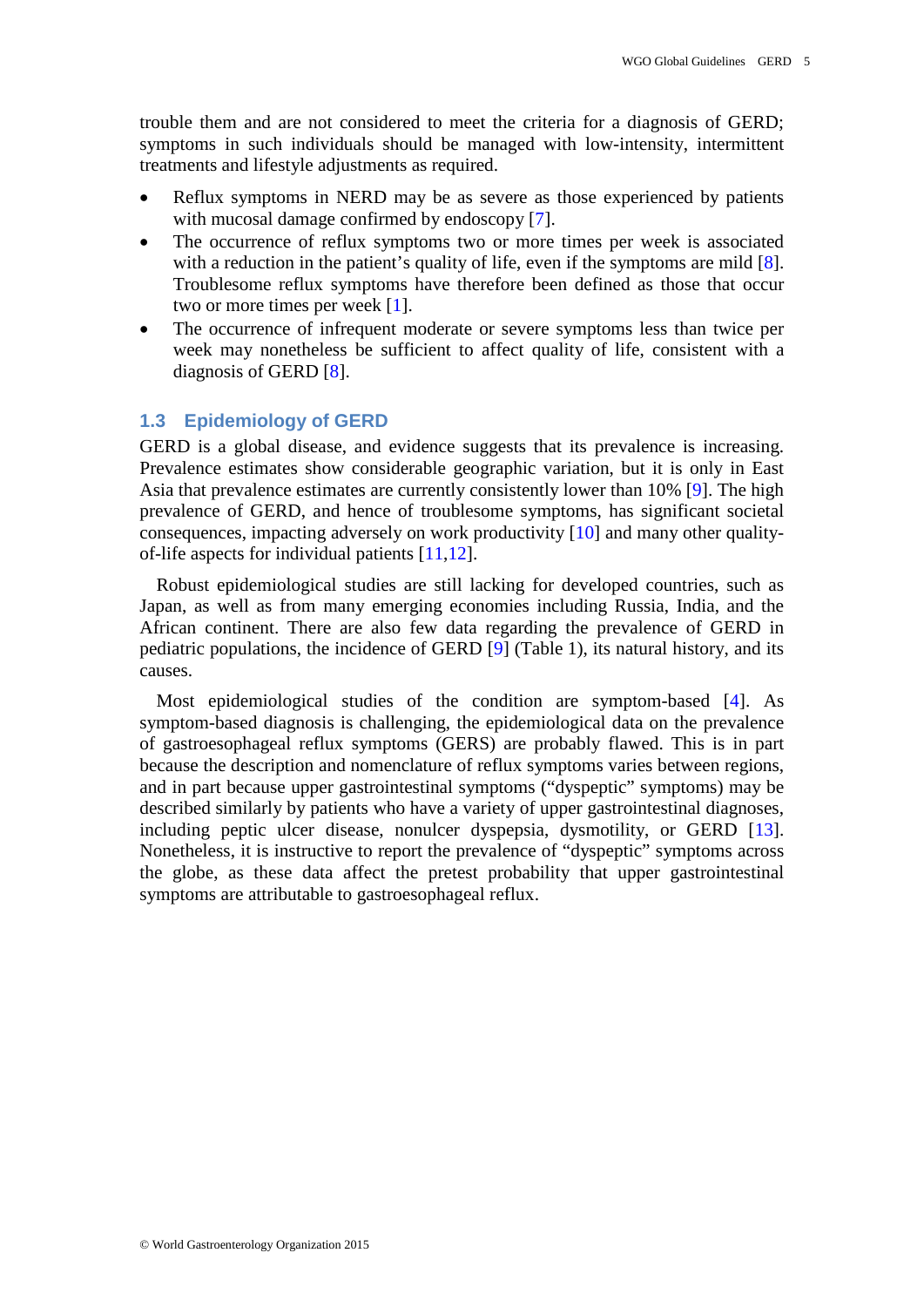| Incidence         | Region            |
|-------------------|-------------------|
| High              | North America     |
|                   | Australia/Oceania |
|                   | Northern Europe   |
| Medium            | Western Asia      |
|                   | Southern Asia     |
|                   | South America     |
| Low               | Eastern Asia      |
|                   | Southern Europe   |
| Insufficient data | Africa            |

#### Table **1** GERD symptoms: range of incidence

## <span id="page-5-0"></span>**2 Clinical features**

## <span id="page-5-1"></span>**2.1 Predisposing and risk factors**

GERD is a sensorimotor disorder associated with impairment of the normal antireflux mechanisms (e.g., lower esophageal sphincter function, phrenicoesophageal ligament), with changes in normal physiology (e.g., impaired esophageal peristalsis, increased intragastric pressure, increased abdominothoracic pressure gradient) or, very rarely, excess gastric acid secretion (Zollinger–Ellison syndrome).

#### *Eating and lifestyle*

- An increase in GERD symptoms occurs in individuals who gain weight [\[14\]](#page-32-14).
- A high body mass index (BMI) is associated with an increased risk of GERD [\[15\]](#page-32-15).
- High dietary fat intake is linked to a higher risk of GERD and erosive esophagitis (EE) [\[16\]](#page-32-16).
- Carbonated drinks are a risk factor for heartburn during sleep in patients with GERD [\[17\]](#page-32-17).
- The role of coffee as a risk factor for GERD is unclear; coffee may increase heartburn in some GERD patients [\[18\]](#page-33-0), but the mechanism is unknown and it may be due to caffeine, rather than coffee per se. Coffee is not a dominant risk factor.
- The role of alcohol consumption as a risk factor for GERD is unclear. Excessive, long-term use may be associated with progression to esophageal malignancy, but this may be independent of an effect of alcohol on GERD [\[19](#page-33-1)[,20\]](#page-33-2).
- The role of smoking as a risk factor for GERD is unclear, although like alcohol, it is associated with an increased risk of malignancy [\[21,](#page-33-3)[22\]](#page-33-4).

## *Medication — certain medications may affect GERD*

See also section 3.2 on patient history and physical examination.

The treatment of comorbidities (e.g., with calcium channel blockers, anticholinergics, and nonsteroidal anti-inflammatory drugs (NSAIDs) may negatively affect GERD and its treatment [\[23\]](#page-33-5). Some medications (e.g., bisphosphonates,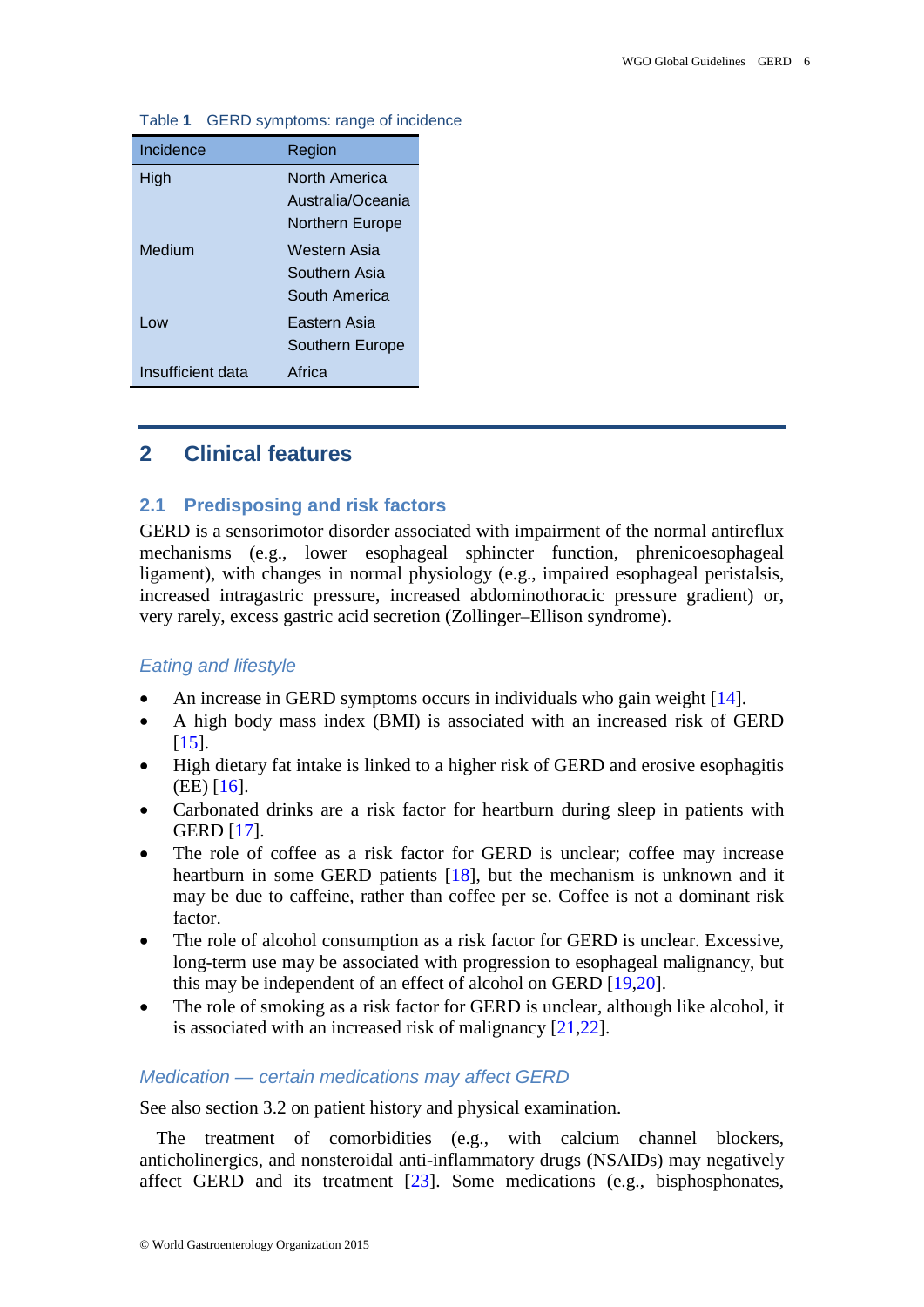antibiotics, potassium supplements) may cause upper gastrointestinal tract injury and exacerbate reflux-like symptoms or reflux-induced injury.

## *Pregnancy*

Heartburn during pregnancy usually does not differ from the classical presentation in the adult population, but it worsens as pregnancy advances. Regurgitation occurs with approximately the same frequency as heartburn, and GERD in the first trimester is associated with a number of altered physiological responses [\[24,](#page-33-6)[25\]](#page-33-7). Factors that increase the risk of heartburn [\[26\]](#page-33-8) are: heartburn before pregnancy, parity, and duration of pregnancy. Maternal age is inversely correlated with the occurrence of pregnancy-related heartburn [\[27\]](#page-33-9).

## *Other pathobiological factors*

- The higher incidence of GERD in Caucasians [\[28\]](#page-33-10) is likely to be related to lifestyle rather than genetic factors.
- Comorbidities are frequent in patients with GERD: diabetes, metabolic syndrome, cardiovascular disease, and sleep apnea are all common. Overweight and obesity are common risk factors both for GERD and for these other comorbidities.
- GERD frequently coexists with other gastrointestinal syndromes such as irritable bowel syndrome.
- In Japan, osteoporosis with vertebral fractures and kyphosis is widely considered to be one of the risk factors for erosive esophagitis, especially among elderly women, and when severe, these skeletal conditions have been associated with Barrett's epithelium [\[29–](#page-33-11)[31\]](#page-33-12).

## <span id="page-6-0"></span>**2.2 Symptomatology**

GERD has a wide spectrum of clinical symptom-based and injury-based presentations, which may manifest either separately or in combination.

- Heartburn and regurgitation are the cardinal and most common symptoms of GERD, but the definitions and relative prevalences of heartburn and regurgitation may vary regionally.
- Regurgitation may indicate gastroesophageal reflux, but it can occur with other less common conditions such as obstruction or achalasia.
- Regurgitation should be distinguished from rumination: rumination is the effortless regurgitation of partially digested food into the mouth, with either expulsion or further mastication and swallowing; rumination is behavioral.
- Heartburn is a retrosternal burning sensation that may move upward toward the neck and throat. It may coexist with other symptoms referable to the upper gastrointestinal tract; see the Montreal definition of GERD [\[1\]](#page-32-1) (Table 2).

#### Table **2** The Montreal definition of GERD [\[1\]](#page-32-1)

- Defines GERD as a condition that develops when the reflux of stomach contents causes troublesome symptoms and/or complications
- Subclassifies GERD into esophageal and extraesophageal syndromes
- Incorporates novel aspects that include a patient-centered approach that is independent of endoscopic findings, a subclassification of GERD into discrete syndromes and a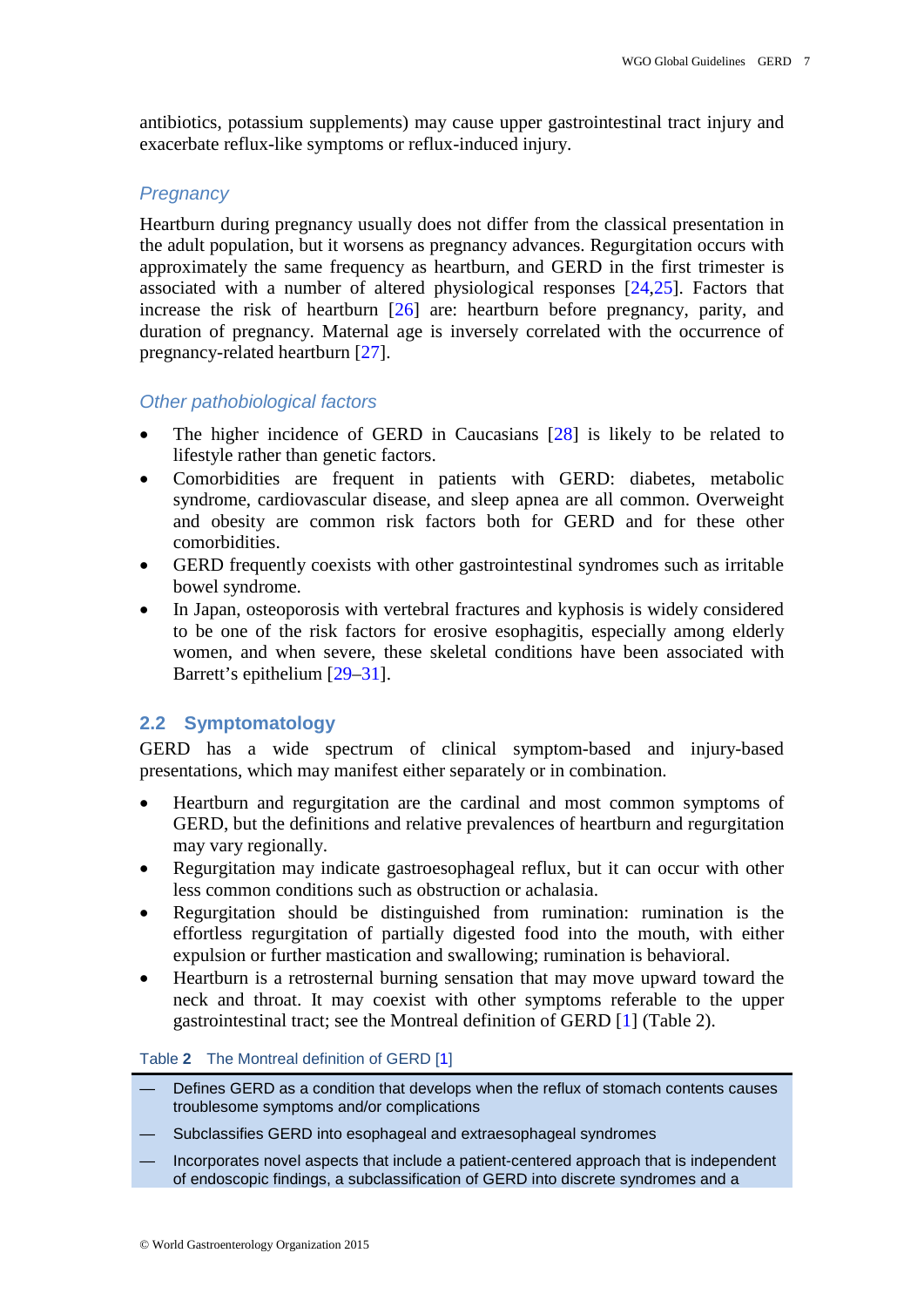recognition of laryngitis, cough, asthma, and dental erosions as possible GERD syndromes

#### Proposes new definitions for suspected and proven BE

- Heartburn may be accompanied by regurgitation of sour/acid-tasting fluid or gastric contents into the mouth or the back of the throat — acid or food regurgitation. Regurgitation is defined somewhat differently in some regions or languages; for instance, in Japan, the definition of regurgitation often includes an acidic taste.
- The term "heartburn" has no equivalent in many languages for example, Asian patients may perceive and describe heartburn as chest pain. "Wind" — usually meaning belching/eructation or distension and a desire to belch/eructate — is a predominant complaint of many patients with GERD as well as with other upper gastrointestinal "diseases" [\[6\]](#page-32-6).
- In practice, there may be no clear differentiation between what are regarded as GERD symptoms and "dyspepsia" (broadly defined as symptoms felt in the upper abdomen). Indeed, the results of the Diamond study [\[32\]](#page-33-13) question the value of heartburn and regurgitation as diagnostic symptoms of GERD [\[6\]](#page-32-6).
- The Canadian Dyspepsia (CanDys) Working Group defined dyspepsia as "a symptom complex of epigastric pain or discomfort thought to originate in the upper gastrointestinal tract … that may include any of the following symptoms: heartburn, acid regurgitation, excessive burping/belching, increased abdominal bloating, nausea, feeling of abnormal or slow digestion, or early satiety" [\[13\]](#page-32-13). An endoscopic study in patients with uninvestigated dyspepsia revealed that esophageal findings (predominantly erosive esophagitis) were more commonly seen in patients whose reflux symptoms (heartburn and regurgitation) were most troublesome; however, the prevalences of gastric and duodenal findings were comparable in patients with reflux, ulcer, and dysmotility symptoms [\[33\]](#page-33-14).

Symptom evaluation is key to the diagnosis of GERD, particularly in the evaluation of the effectiveness of therapy. Heartburn and regurgitation are the most common symptoms, but atypical symptoms of GERD may occur, with or without the common symptoms. Atypical symptoms may include epigastric pain [\[34\]](#page-33-15) or chest pain [\[1](#page-32-1)[,35\]](#page-33-16), which may mimic ischemic cardiac pain, as well as cough and other respiratory symptoms that may mimic asthma or other respiratory or laryngeal disorders. Dysphagia may also occur. A minority of GERD patients have multiple unexplained symptoms, which may be associated with psychological distress [\[8\]](#page-32-8).

| Typical  | Heartburn (daytime or night-time)    |
|----------|--------------------------------------|
|          | Regurgitation (daytime or nighttime) |
|          | Water brash (hypersalivation)        |
| Atypical | Nausea, eructation (belching)*       |
|          | Slow digestion, early satiety*       |
|          | Epigastric pain*                     |
|          | Bloating*                            |
|          | Vomiting                             |
|          |                                      |

Table **3** GERD symptoms [\[36,](#page-33-17)[37\]](#page-34-0)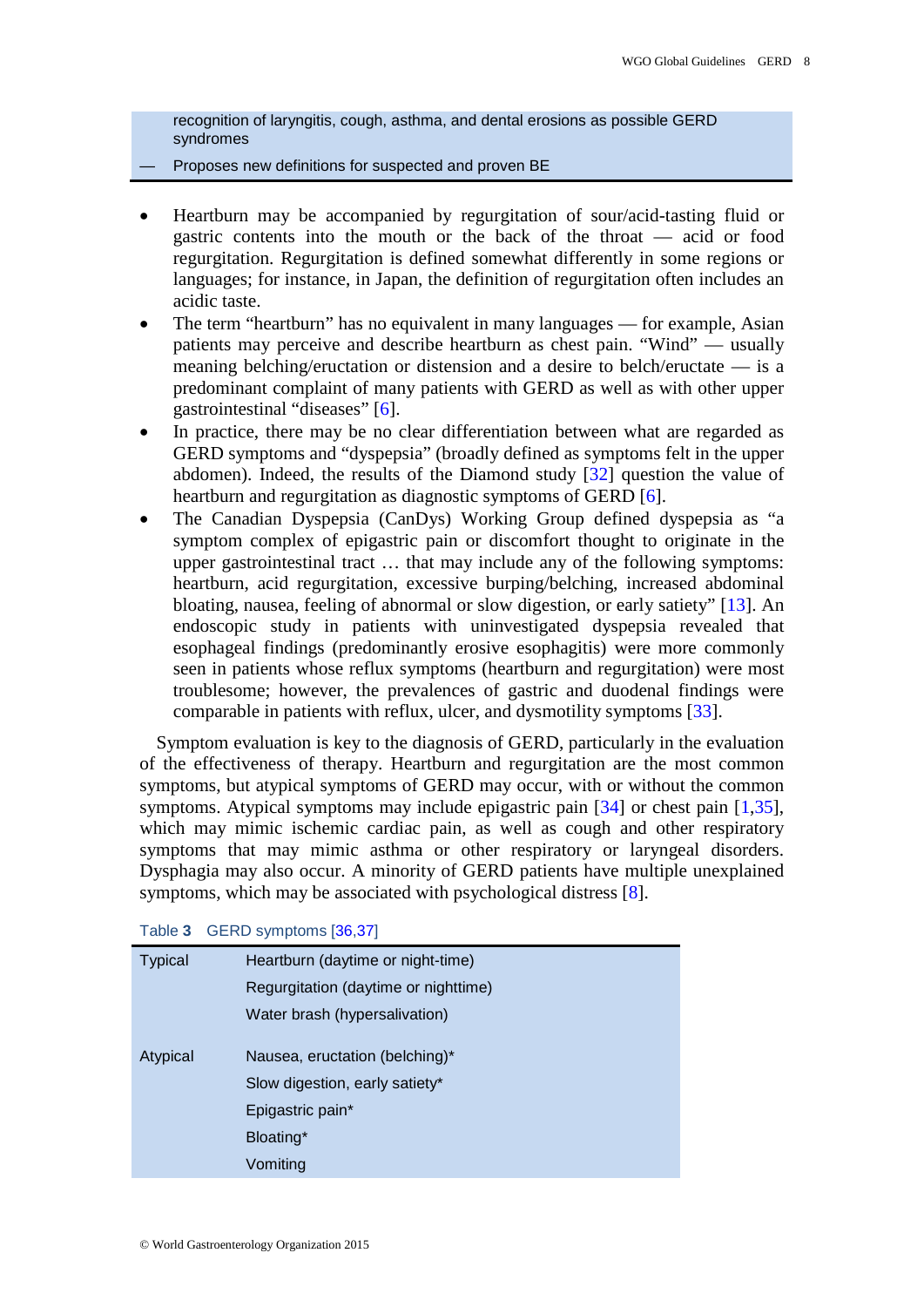| Chest pain (precordial)                                      |
|--------------------------------------------------------------|
| Respiratory symptoms (cough, wheeze, chronic rhinosinusitis) |
| ENT symptoms (hoarseness, pharyngeal pain, globus)           |
| Early awakening                                              |
| Nocturnal awakening, nightmares                              |

\* Can be considered to be associated with GERD if symptoms improve in response to PPI treatment [\[38\]](#page-34-1). ENT, ear, nose and throat.

## <span id="page-8-0"></span>**2.3 Natural history**

- Most cases of GERD are mild and are not associated with a significant increase in morbidity or mortality in comparison with the general population.
- In most GERD patients, the severity of the condition remains stable or improves over a 5-year observation period during current routine clinical care [\[39\]](#page-34-2).
- There is a relationship between GERD and obesity: a higher BMI or larger waist circumference and weight gain are associated with the presence of symptoms and complications of GERD, including BE [\[40\]](#page-34-3).
- Complicated GERD is characterized by stricture, BE, and esophageal adenocarcinoma. The Montreal consensus includes erosive esophagitis (EE) as a complication of GERD (recognizing that the definition of "mucosal breaks" used in the Los Angeles classification includes esophageal ulceration in the range of reflux esophagitis) [\[41\]](#page-34-4).
- NERD may progress to EE in approximately 10% of GERD patients [\[42\]](#page-34-5), and EE may therefore be considered as a manifestation of more severe reflux disease.
- EE is associated with BE and is a major risk factor for BE. In comparison with patients who were free of GERD at follow-up, those with EE had a fivefold increased risk of BE after 5 years, in a cohort of the general population in Sweden [\[43\]](#page-34-6).
- Globally, BE is rare in patients with GERD. It is more common in Western populations.
- It is not known when BE develops relative to the onset of GERD; however, it appears to be more prevalent in older individuals and is strongly associated with an increased risk of esophageal adenocarcinoma [\[44\]](#page-34-7).
- There is a well-documented association between BMI and adenocarcinoma of the esophagus and gastric cardia, although the risk of malignancy in a given individual with GERD is very low [\[45\]](#page-34-8).

## <span id="page-8-1"></span>**2.4 Alarm features**

Most alarm features are not specific for GERD; many are associated with alternative diagnoses that are unrelated to GERD. In most countries, many of these features relate to gastric cancer, complicated ulcer disease, or other serious illnesses.

- Dysphagia  $[46]$
- Odynophagia (painful swallowing)
- Recurrent bronchial symptoms, aspiration pneumonia
- Dysphonia
- Recurrent or persistent cough
- Gastrointestinal tract bleeding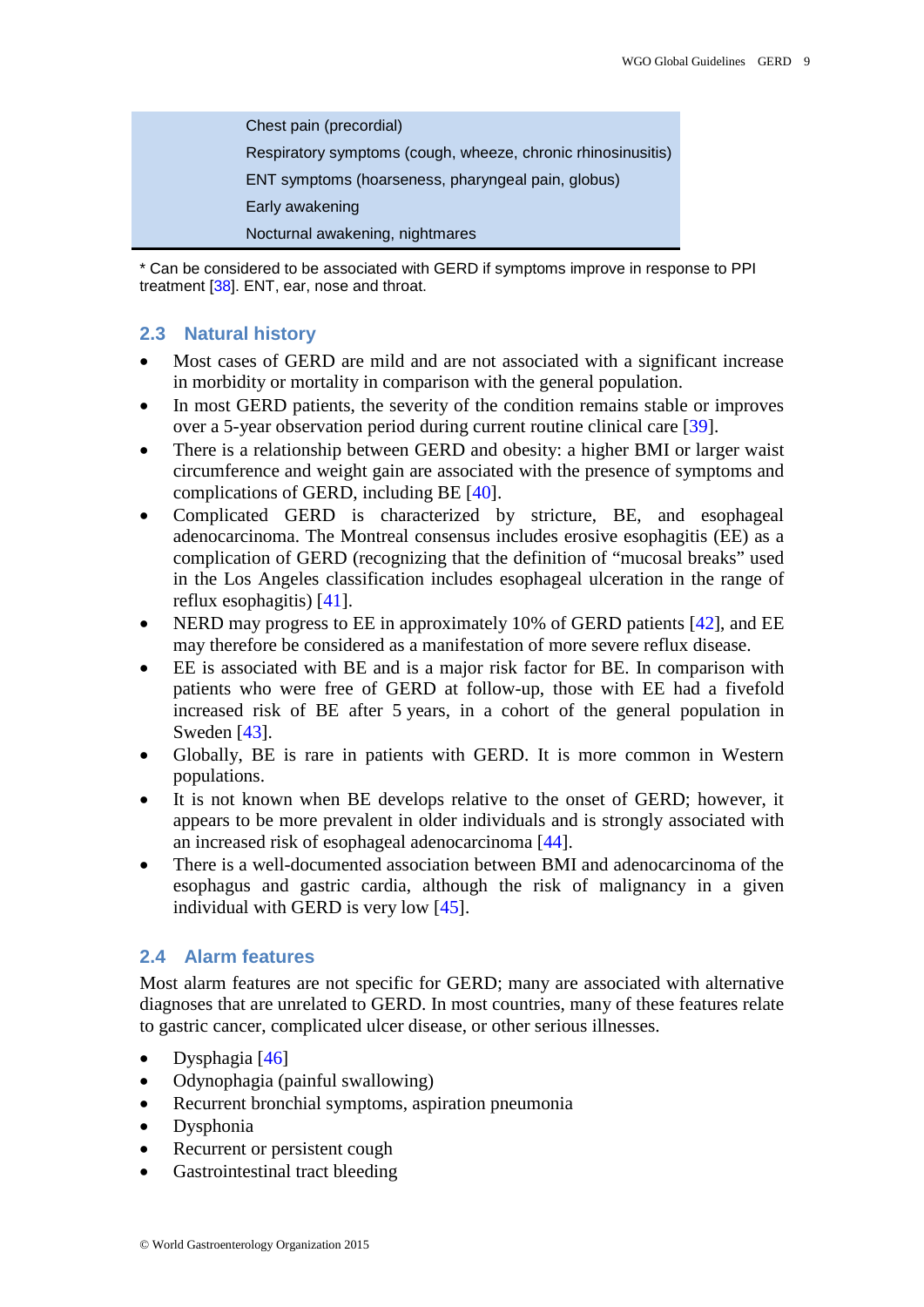- Frequent nausea and/or vomiting
- Persistent pain
- Iron-deficiency anemia
- Progressive unintentional weight loss
- Lymphadenopathy
- Epigastric mass
- New-onset atypical symptoms at age 45–55 years. A lower age threshold may be appropriate, depending on local recommendations.
- Family history of either esophageal or gastric adenocarcinoma [\[6\]](#page-32-6).

See also the WGO Global Guideline on common gastrointestinal symptoms [\(http://www.worldgastroenterology.org/guidelines/global-guidelines/common-gi](http://www.worldgastroenterology.org/guidelines/global-guidelines/common-gi-symptoms)[symptoms\)](http://www.worldgastroenterology.org/guidelines/global-guidelines/common-gi-symptoms).

## <span id="page-9-1"></span><span id="page-9-0"></span>**3 Diagnosis**

#### **3.1 Diagnostic considerations**

The presence of heartburn and/or regurgitation symptoms two or more times a week is suggestive of GERD [\[47\]](#page-34-10). Clinical, endoscopic and pH-metric criteria provide a comprehensive characterization of the disease, although investigations are usually not required in order to establish a diagnosis of GERD — with the caveat that the pretest probability of GERD varies markedly between geographical regions. (See also section 1.2, Definition and description of GERD.)

The initial evaluation should document the presence, severity, and frequency of heartburn, regurgitation (acid or otherwise), and alarm features; atypical esophageal, pulmonary, otorhinolaryngological, and oral symptoms should also be sought. It may be helpful to evaluate precipitating factors such as eating, diet (fat), activity (stooping), and recumbence; and relieving factors (bicarbonate, antacids, milk, overthe counter medications) may be helpful.

At this point, it is important to rule out other gastrointestinal diagnoses, particularly upper gastrointestinal cancer and ulcer disease, especially in areas in which these are more prevalent. It is also important to consider other, nongastrointestinal diagnoses, especially ischemic heart disease.

Diagnostic questionnaire tools for GERD (reflux disease questionnaires, RDQs) have been developed for epidemiological studies. However, RDQs did not perform particularly well in the Diamond study [\[32\]](#page-33-13). In fact, diagnosis by a physician such as the family practitioner or gastrointestinal specialist showed better sensitivity and specificity for the diagnosis of GERD than did the RDQ. Questionnaires are generally difficult to use in clinical practice. A careful history is the basis for symptomatic diagnosis, with esophagogastroduodenoscopy (EGD) being reserved for identifying or excluding significant structural lesions in selected cases.

A region-based assessment of the local "pretest probability" may provide some guidance with regard to the choices and sequence of diagnostic tests needed, given the relatively poor predictive value of most symptoms.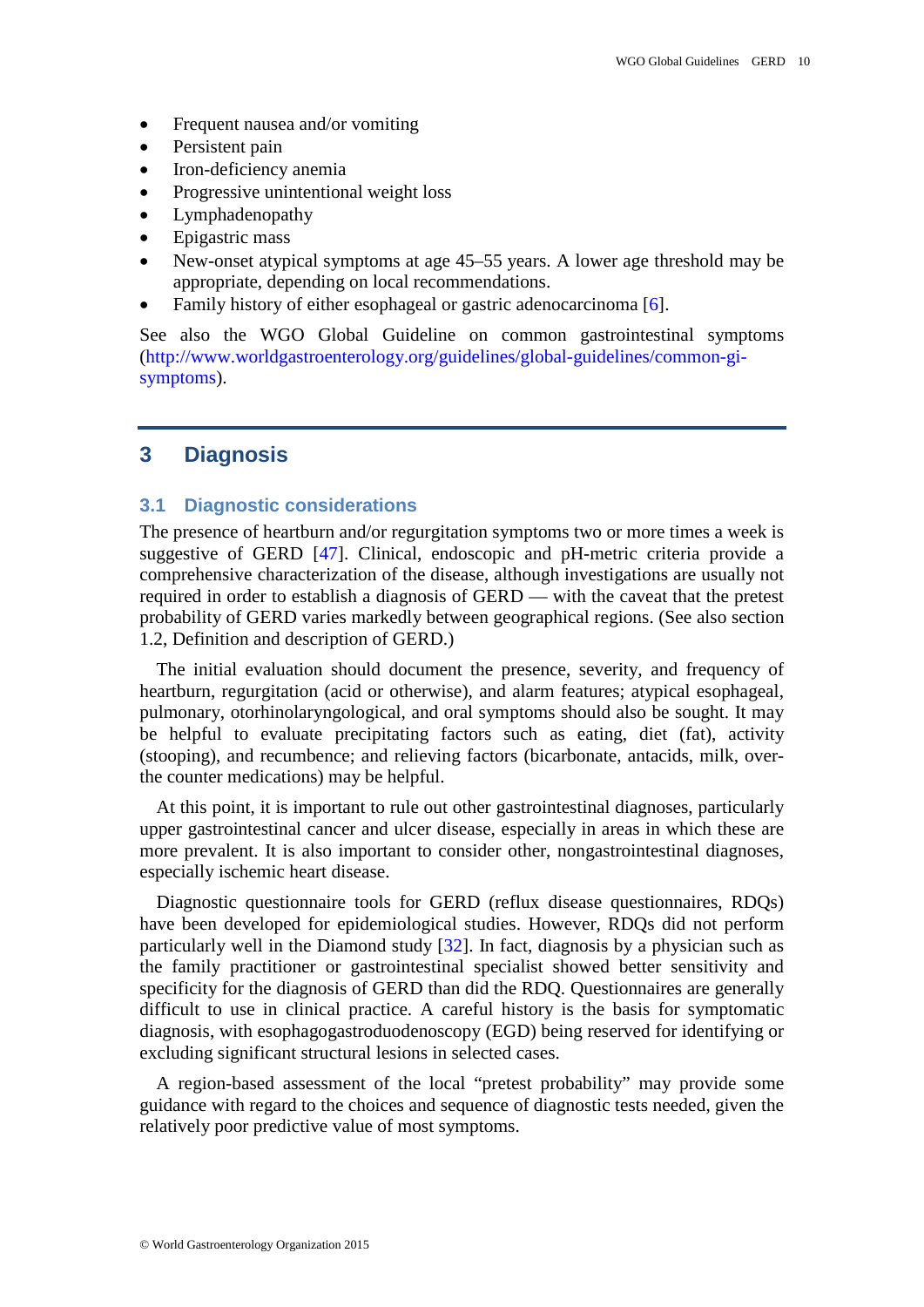#### *PPI treatment as an aid to diagnosis*

- "PPI trial." It is no longer recommended to administer an empirical short-term (1–2-week) course of high-dose PPI treatment in order to determine whether or not the patient's symptoms are acid-related [\[32\]](#page-33-13), since this is neither sensitive nor specific. Nonetheless, this is commonly done in practice.
- A formal course of PPI therapy, of adequate duration (usually 8 weeks) is required in order to assess the treatment response in GERD patients.
- Weakly acidic reflux episodes may be a substantial proportion of all reflux episodes. If this is the case, such patients may not respond well to PPI therapy (20–40% of GERD patients may not respond to PPI treatment) [\[34\]](#page-33-15). In addition, genuinely alkaline reflux may comprise up to 5% of all reflux episodes.
- In a subset of PPI nonresponders, reflux-like symptoms may be due to functional heartburn, rather than GERD [\[34\]](#page-33-15). Alternative diagnoses, including peptic ulcer disease, upper gastrointestinal malignancy, functional dyspepsia, eosinophilic esophagitis, and achalasia of the cardia should also be considered.
- In patients with cases that are refractory to PPI treatment, ambulatory 24-hour esophageal pH/impedance monitoring, with the patient off PPI therapy, may be considered in order to help characterize symptoms [\[48\]](#page-34-11).
	- If there has been complete failure to respond to PPI treatment, the PPI should be stopped at least 1 week before 24-h pH monitoring is performed (rescue antacid may be allowed when necessary), in order to assess for acid reflux.
	- If the refractory reflux symptoms have responded partially, 24-h pH monitoring (with or without esophageal impedance monitoring) should be performed with PPI administration being continued, in order to assess for acid reflux that is persistent despite treatment.
	- Occasionally, 24-h pH monitoring, with esophageal impedance monitoring, may be required, both on and off PPI therapy [\[49\]](#page-34-12).

#### Helicobacter pylori *infection* [\[50\]](#page-34-13)

In many countries with a high prevalence of *H. pylori*, peptic ulcer and cancer continue to be more common than GERD and cause much greater morbidity and mortality [\[51\]](#page-34-14).

- In this setting, an approach to the diagnosis and management of upper gut symptoms must integrate an assessment of the risks of *H. pylori* and an awareness of the overlap among and difficulty of discriminating between symptoms of GERD, peptic ulcer disease, and functional symptoms — with a decision regarding the relative merits of a test-and-treat approach in comparison with esophagogastroduodenoscopy (EGD) to test for *H. pylori* and related diseases before empirical antireflux therapy.
- Although epidemiological studies show a negative association between the prevalence of *H. pylori* infection and the presence and severity of GERD, this is not proof of causation. *H. pylori* infection should be sought and eradication therapy given when indicated in accordance with international, national, or local guidelines.
- The decline in the prevalence of *H. pylori* seen in some countries correlates with improving socioeconomic conditions. Improvements in levels of hygiene and sanitation reduce the likelihood of transmission of *H. pylori* (and other infectious diseases). Increasing socioeconomic status is closely associated with a rising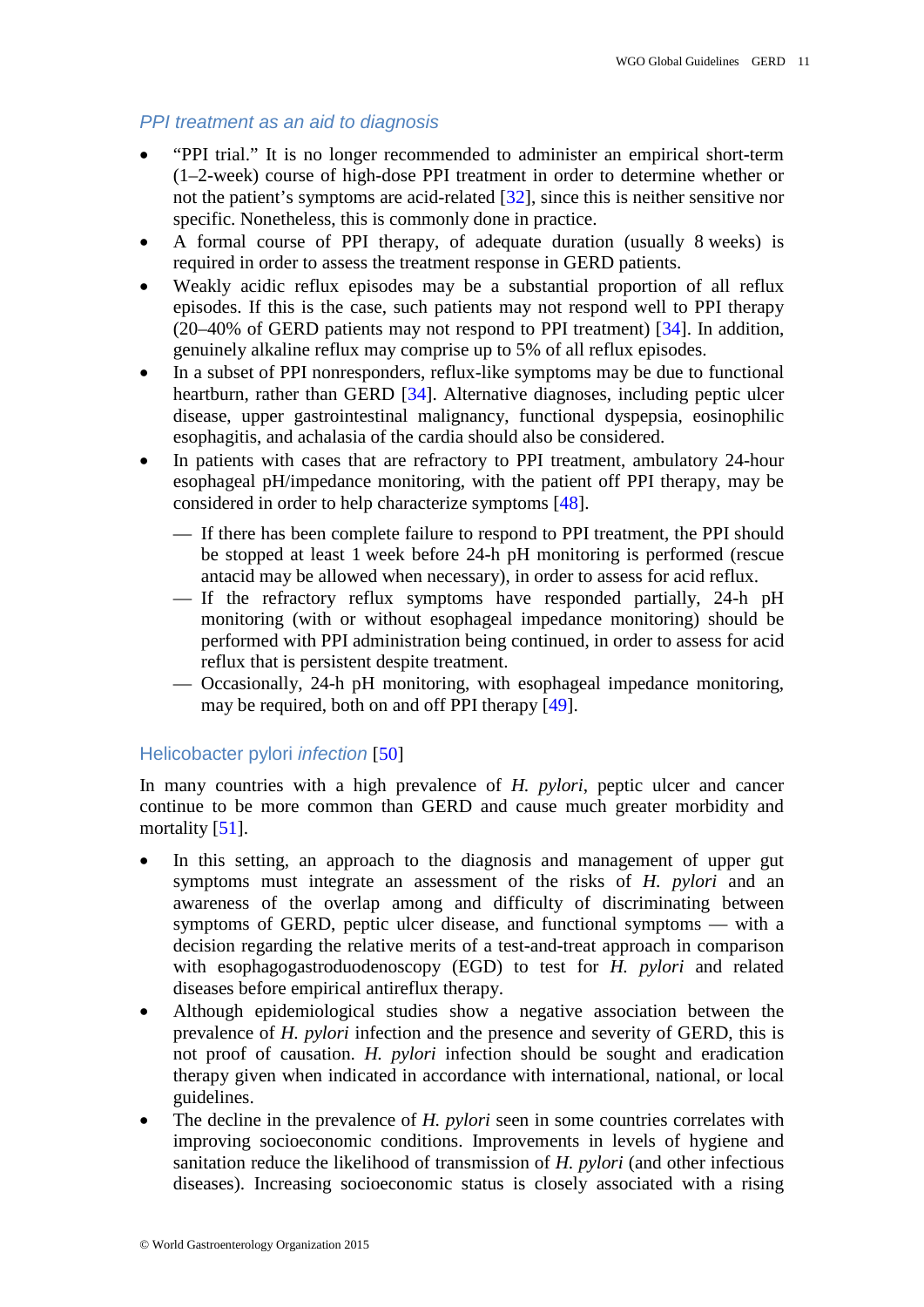prevalence of obesity, sedentary occupations, and altered dietary habits, all of which may promote reflux. Therefore, although there may be an inverse correlation between *H. pylori* and GERD prevalence and severity, this may well reflect differing effects of a separate, distinct factor or factors on the two conditions, rather than a causal relationship between *H. pylori* and GERD.

- Physiological studies using pH monitoring have shown that abnormal esophageal acid exposure, which is the hallmark of esophageal reflux, is not influenced by the presence or absence of *H. pylori* infection.
- In most patients, *H. pylori* status has no effect on symptom severity, symptom recurrence, or treatment efficacy in GERD. *H. pylori* eradication does not exacerbate preexisting GERD or affect treatment efficacy [\[52\]](#page-34-15). Indeed, in patients with *H. pylori*–positive uninvestigated dyspepsia, eradication therapy has been found to be associated with a lower prevalence of reflux-like symptoms  $(36\%)$  than control therapy  $(49\%)$  [\[53\]](#page-34-16).
- A subgroup of patients infected with more proinflammatory strains of *H. pylori* (virulence factors vacA and cagA) may be less likely to have severe esophagitis or BE. This may be because infection in these patients more often causes severe corpus gastritis with atrophy, resulting in reduced acid output. However, these patients are at much greater risk of developing gastric cancer or ulcer. Eradication therapy in these patients has the potential to reduce the risk of gastric malignancy.

## **PPIs and H. pylori**

The relationship between PPI therapy and the progression of gastritis and corpus atrophy in patients who have gastric *H. pylori* infection has been clarified since the initial observations by Kuipers et al. [\[54\]](#page-35-0). PPIs are associated with a worsening of the histological grade of gastritis in *H. pylori*–infected patients, accompanied by an increased prevalence of gastric mucosal atrophy and intestinal metaplasia [\[55\]](#page-35-1) that occurs earlier, as well as more frequently, than in *H. pylori–*infected patients who do not take PPIs. This risk of gastric mucosal atrophy and intestinal metaplasia is not seen when PPIs are used in uninfected patients or in those who have had successful *H. pylori* eradication therapy before longer-term PPI use. As gastric mucosal atrophy and intestinal metaplasia are known to be the major risk factors for the development of gastric adenocarcinoma, most expert guidelines recommend testing and treating for *H. pylori* before long-term PPI therapy is administered, particularly in younger patients.

## *Endoscopy (EGD)*

EGD is usually performed for new-onset upper gastrointestinal symptoms, almost irrespective of age, in regions where it is available and affordable and where both the frequency of ulcer disease and the concern about malignancy are high, as in most of Asia [\[56\]](#page-35-2). The Cascades given below address the limited availability of endoscopy in less well-resourced areas by suggesting the use of empirical *H. pylori* eradication therapy as a first-line strategy.

If EGD is performed in regions where the prevalence of GERD is low, the majority of GERD patients will have NERD; in these circumstances, the sensitivity of EGD for the diagnosis of GERD will be low and the main outcome will therefore be the exclusion of other upper gastrointestinal diagnoses.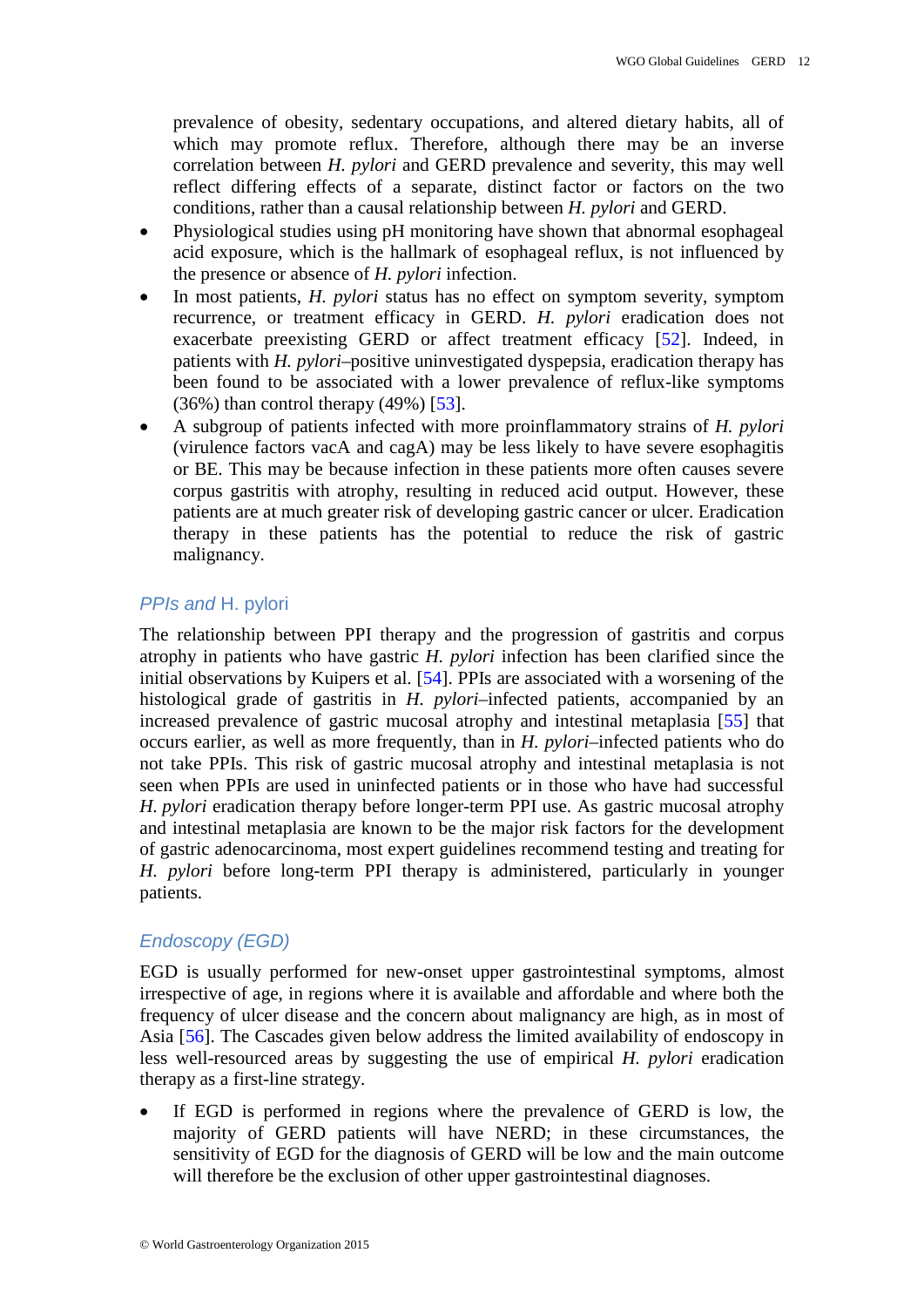- Endoscopy is particularly recommended for patients with alarm features suggestive of GERD with complications or of other significant upper gastrointestinal disease such as dysphagia, bleeding, odynophagia, or weight loss.
- Patients with dysphagia should undergo investigation for a potential complication or for an underlying motility disorder, achalasia, stricture, ring, eosinophilic esophagitis, or malignancy [\[38\]](#page-34-1).
- In several Asian countries, the preference for EGD is driven by the risk of malignancy at an early age and by the availability of "affordable, direct access" endoscopy — an "endoscopy first" approach.

## *Other investigations*

Additional investigations other than EGD are rarely needed; furthermore, they have variable accuracy and are often unavailable.

- Additional relevant investigations include radiological examination, scintigraphy, manometry, and prolonged esophageal pH monitoring, with or without esophageal impedance monitoring.
- Esophageal pH or impedance pH monitoring for 24 hours (or 48–72 hours with the Bravo esophageal pH capsule) may be used to quantify esophageal acid exposure and to evaluate the temporal association between heartburn and reflux episodes, using a measure such as the symptom-association probability [\[57\]](#page-35-3).
- Esophagus investigations are usually ordered or performed by a specialist, after consultation; they are rarely required except for specific patients with recalcitrant or atypical symptoms. Even in the developed world, access to pH monitoring, impedance monitoring, manometry, and scintigraphy is often very limited.

## <span id="page-12-0"></span>**3.2 Patient history and physical examination**

The goals of patient evaluation include the assessment of symptoms and risk factors for the diagnosis of GERD and the prediction of long-term sequelae. In this regard, it is important to consider the regional epidemiology of upper gastrointestinal disease and the pretest probability of GERD relative to other conditions. For instance, in Asia, BE is uncommon, and it is not therefore an important risk for esophageal adenocarcinoma, which is itself uncommon. The prevalence of peptic ulcer and gastric cancer are the greater drivers of endoscopy in Asia where, unlike in the West, esophageal adenocarcinoma is less common. The increasing prevalence in the West of gastroesophageal junction cancers is probably related to GERD as well, even though these cancers are still uncommon. Conversely, squamous cancer is more common in other parts of the world (with a higher prevalence in Iran, for example), related to factors other than reflux. Consideration of all these factors together should guide the sequence and choice of diagnostic investigations.

## *Personal and family history features*

The following features may be helpful in making a diagnosis and assessing the severity of GERD:

- Predisposing factors and risk factors (see above), including family history.
- Duration of symptoms.
- Daytime symptoms, including time of day and relationship to meals.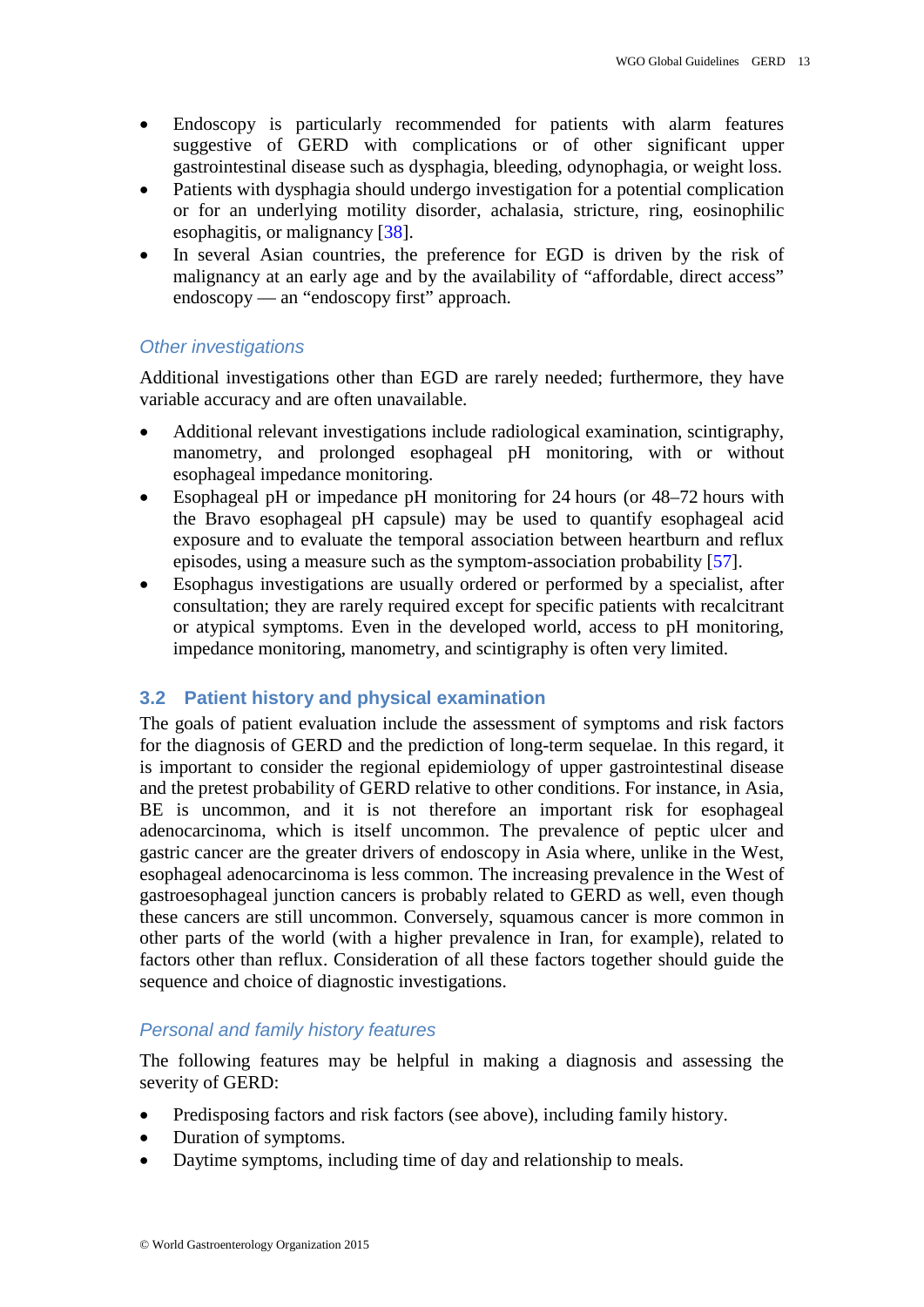- Nocturnal symptoms, including impact on sleep and the effects of a recumbent position and large, late evening meals.
- Treatments and remedies tried, including symptomatic response to therapy; symptom improvement with acid-lowering medications including antacids supports a diagnosis of GERD.
- Periodic dysphagia or food bolus impaction may suggest reflux-related esophageal injury, stricture or malignancy, as well as eosinophilic esophagitis or esophageal dysmotility [\[58\]](#page-35-4).

## *Drug history — inquire about medications that may contribute to upper gut symptoms (not necessarily GERD)*

- Aspirin/nonsteroidal anti-inflammatory drugs (NSAIDs), iron, potassium, quinidine, tetracycline, bisphosphonates
- Zidovudine, anticholinergic agents, alpha-adrenergic antagonists, barbiturates
- $\bullet$   $\beta_2$ -adrenergic agonists, calcium channel blockers, benzodiazepines, dopamine
- Estrogens, narcotic analgesics, nitrates, progesterone, prostaglandins, theophylline
- Tricyclic antidepressants, chemotherapy

## *Dietary history*

- In some patients, bloating or constipation may be associated with an increased risk of GERD or GERS [\[59\]](#page-35-5).
- Several studies suggest that stopping smoking and some physical measures, as well as modification of meal size and timing, can be beneficial, but there is limited evidence for the avoidance of alcohol and certain dietary ingredients including carbonated drinks, caffeine, fat, spicy foods, chocolate and mint [\[60\]](#page-35-6).
- In those who are overweight, weight loss may be associated with improvement in GERD or GERS [\[61\]](#page-35-7).
- Fermentable carbohydrates may increase the propensity for reflux [\[62\]](#page-35-8).

## *Physical evaluation — there are usually no physical signs of GERD*

- Waist circumference, weight, and BMI are relevant to risk.
- Peripheral stigmata of scleroderma may, rarely, be present.
- Evaluation and inspection to exclude other medical problems such as asthma, cardiac disease, and cancer:
	- Anemia, weight loss
	- Oropharynx: ulcerations, candidiasis, lesions, masses, lingual dental erosions, caries
	- Neck: nodes, masses
	- Lungs: wheezes, crackles
	- Ears: hearing loss, middle ear effusions (evidence does not support gastroesophageal reflux as a cause of otitis media)
	- Abdomen: masses, tenderness
	- Signs (local or systemic) of malignancy if history and examination are suspicious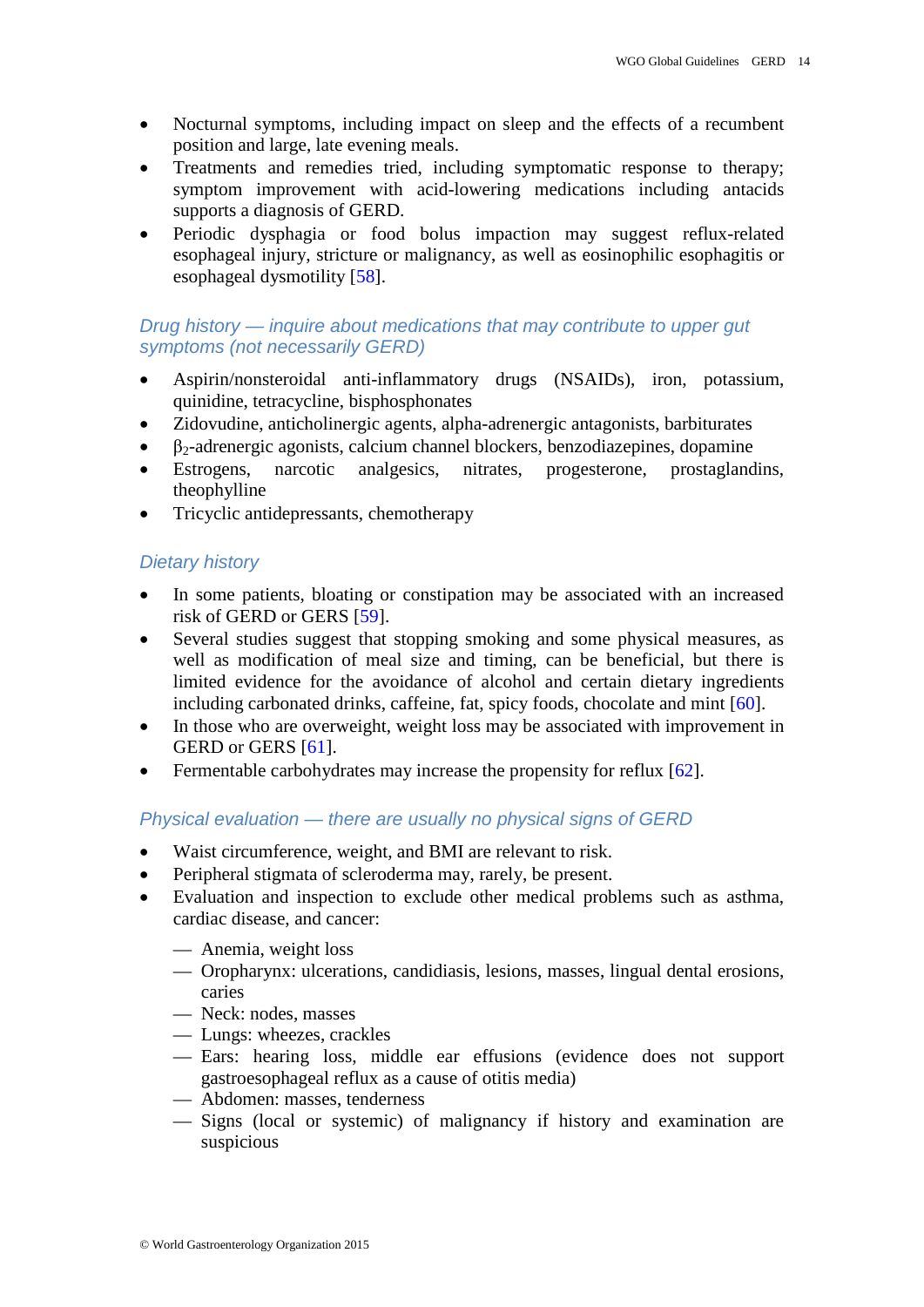#### <span id="page-14-0"></span>**3.3 Diagnostic tests for GERD**

A presumptive diagnosis of GERD can be established in the setting of typical symptoms: heartburn and regurgitation. In pregnancy, GERD can be reliably diagnosed on the basis of symptoms alone.

If the dominant or most troublesome symptoms are atypical for GERD, other diagnoses should be considered, including *H. pylori*–related diseases and NSAIDinduced symptoms. In regions with a high prevalence of *H. pylori* infection, an initial *H. pylori* test-and-treat strategy, or endoscopy if available, should be considered.

Radiological examinations are seldom required. Esophageal pH or pH-impedance monitoring and esophageal manometry can be performed safely, but are seldom required. Intractable reflux symptoms or GERD complications can be evaluated safely using EGD [\[24](#page-33-6)[,25\]](#page-33-7).

- *Upper gastrointestinal endoscopy* (EGD) is not required in the presence of typical GERD symptoms, despite the high specificity of a finding of esophageal erosions or mucosal breaks [\[41\]](#page-34-4) for a diagnosis of GERD. Endoscopy is recommended in the presence of alarm symptoms and for assessment of patients who are at higher risk for complications or other diagnoses [\[41\]](#page-34-4). The endoscopic features of reflux disease have been defined by the Genval, Montreal, and Vevey consensus groups and in the Los Angeles classification of GERD [\[1](#page-32-1)[,5](#page-32-5)[,41](#page-34-4)[,63\]](#page-35-9). Recent data indicate that it is reasonable to perform endoscopy to screen for BE in certain high-risk groups  $[64]$  — in particular, overweight white males over the age of 50 with chronic GERD symptoms have an increased risk of esophageal adenocarcinoma.
- *Endoscopic biopsies* may be taken from the esophagus, stomach, or duodenum. Distal esophageal biopsies are not recommended for diagnosing GERD [\[65\]](#page-35-11) and should not be taken, unless one is evaluating for complications [\[66\]](#page-35-12) or eosinophilic esophagitis. If eosinophilic esophagitis is suspected on the basis of the patient's history or endoscopic findings, biopsies should be taken from the distal and mid-esophagus [\[58\]](#page-35-4). In addition, four-quadrant esophageal biopsies should be taken if the endoscopic appearances are consistent with BE, with an endoscopic suspicion of esophageal metaplasia (ESEM) [\[34\]](#page-33-15), or if there are visible abnormalities consistent with malignancy or infection. Gastric biopsies should be taken in order to diagnose *H. pylori* infection, atrophy, intestinal metaplasia, or dysplasia, even in the presence of erosive esophagitis. It should be recognized that biopsies may be false-negative for *H. pylori* if the patients are taking or have recently taken PPIs or antibiotics. There is no role for routine duodenal biopsies in patients with typical GERD symptoms.
- *Urea breath testing* (UBT;  $^{13}C$  or  $^{14}C$ ) or *H. pylori* stool antigen testing are recommended as noninvasive tests for active *H. pylori* infection, as a basis for a "test-and-treat" strategy for *H. pylori* in regions in which the prevalence of *H. pylori* exceeds 20% [\[50\]](#page-34-13). *H. pylori* testing does not confirm or exclude a diagnosis of GERD, but in line with the Cascades approach, the diagnosis of upper gastrointestinal symptoms should be guided by local disease prevalence and economic factors.
- *Serology* is suboptimal for the diagnosis of active *H. pylori* infection, but in regions of high prevalence, particularly if the patient has not taken antibiotics recently, serology will still have a reasonably high positive predictive value, if locally validated. *H. pylori* serology may provide guidance in patients taking PPI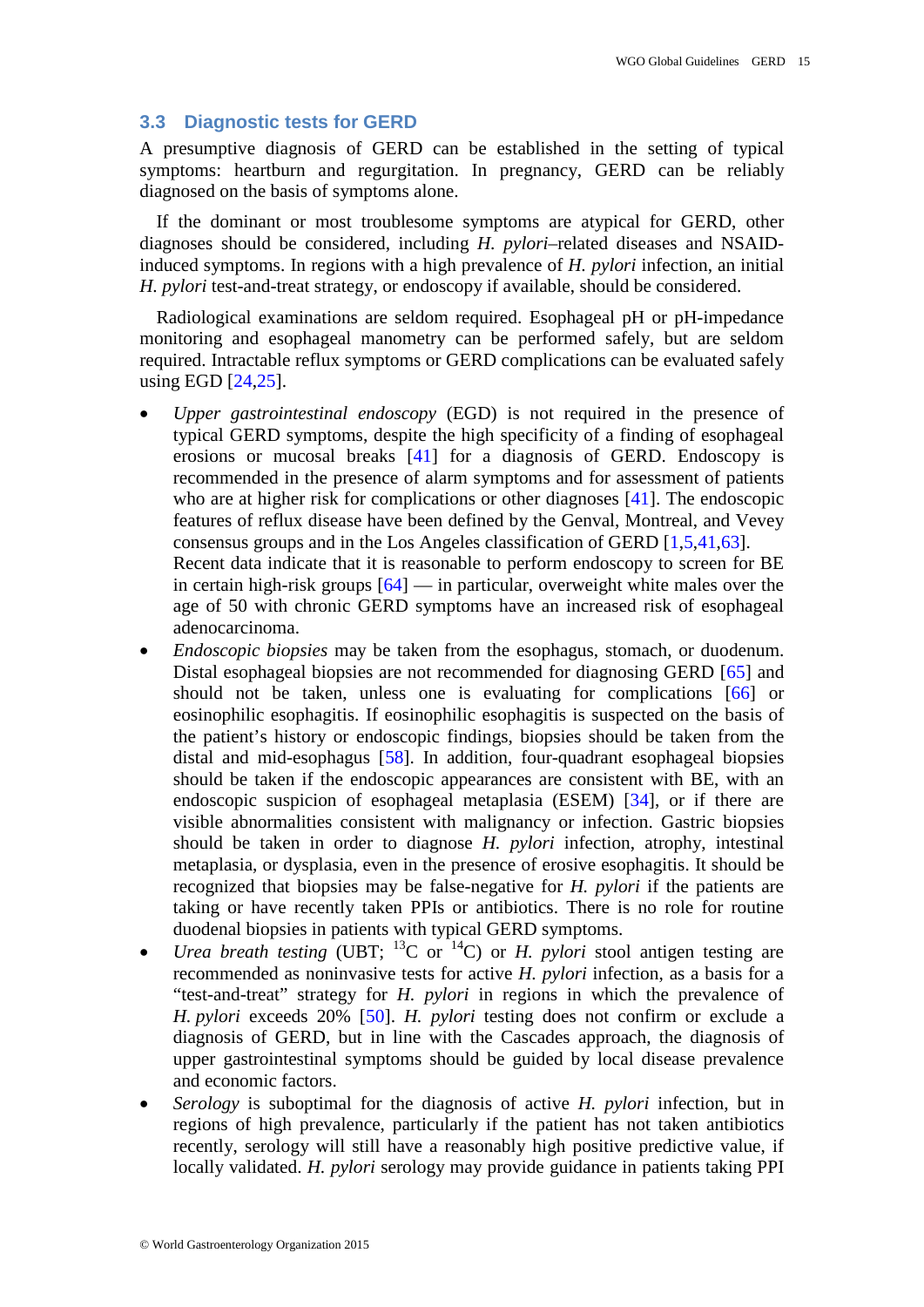therapy, which can lead to false-negative tests of active infection (UBT, *H. pylori* stool antigen test, histology, culture or rapid urease test).

- *Esophageal manometry* is recommended for preoperative evaluation, before antireflux surgery or for patients with persistent symptoms, despite adequate treatment and a normal endoscopy, to rule out achalasia or other motility disorders [\[3\]](#page-32-3). Esophageal manometry has no role in the routine diagnosis of GERD.
- *Ambulatory esophageal pH-metry and impedance* may help evaluate patients who are refractory to PPI therapy, and when the diagnosis of GERD is in question. Ambulatory reflux monitoring with pH-metry is the only test that can assess reflux symptom association [\[48\]](#page-34-11). Esophageal pH impedance monitoring may be helpful in patients with persistent reflux-like symptoms who have responded poorly to standard therapy [\[34\]](#page-33-15), to assess both acid and non-acid reflux disease, but symptom association measures have not been validated for pH impedance monitoring. Esophageal pH monitoring is indicated before considering antireflux surgery for GERD, usually with the patients off therapy, in order to confirm that the symptoms are indeed reflux-related.
- *Barium radiography* (swallow or meal) should not be performed to diagnose GERD [\[67\]](#page-35-13). Barium radiography may be appropriate in patients who have ancillary symptoms of dysphagia, in order to assess structural disorders (e.g., hiatal hernia, malrotation) or motility disorders (e.g., achalasia).

| Diagnostic test                                        | Indication                                                                                                                                           | Recommendation                                                                                                                                                                                                          |
|--------------------------------------------------------|------------------------------------------------------------------------------------------------------------------------------------------------------|-------------------------------------------------------------------------------------------------------------------------------------------------------------------------------------------------------------------------|
| <b>Empirical PPI</b><br>therapy ("PPI trial")          | Classic symptoms, no alarm<br>features. For extraesophageal GERD                                                                                     | A negative trial does not rule out<br><b>GERD</b>                                                                                                                                                                       |
| Urea breath test<br>or H. pylori stool<br>antigen test | For uninvestigated dyspepsia, in<br>populations in which the H. pylori<br>prevalence is high (> 20%): "test-<br>and-treat" strategy                  | This approach is subject to local<br>cost-benefit considerations<br>It should be based on a<br>noninvasive test of active infection<br>[50] (UBT, monoclonal stool<br>antigen test)                                     |
| Endoscopy                                              | For alarm symptoms, screening of<br>high-risk patients, chest pain<br>Differentiates EE from NERD<br>Diagnoses other causes or upper gut<br>symptoms | Consider early for elderly, those<br>at risk for BE, noncardiac chest<br>pain, patients unresponsive to PPI<br>Prompt endoscopy is<br>recommended in areas with high<br>incidence of upper GI cancer [68]               |
| Esophageal biopsy                                      | To exclude non-GERD causes for<br>symptoms - e.g., EoE<br>For suspected BE (ESEM)                                                                    | Not indicated for diagnosis of<br><b>GERD</b>                                                                                                                                                                           |
| Gastric biopsy                                         | For unknown H. pylori status in<br>patients undergoing EGD for upper<br>GI symptoms                                                                  | Indicated for the diagnosis of<br>unexplained, previously<br>uninvestigated upper GI<br>symptoms (dyspepsia) and to<br>detect H. pylori infection prior to<br>long-term PPI therapy. Eradicate<br>infection if detected |

#### Table **4** Diagnostic options for GERD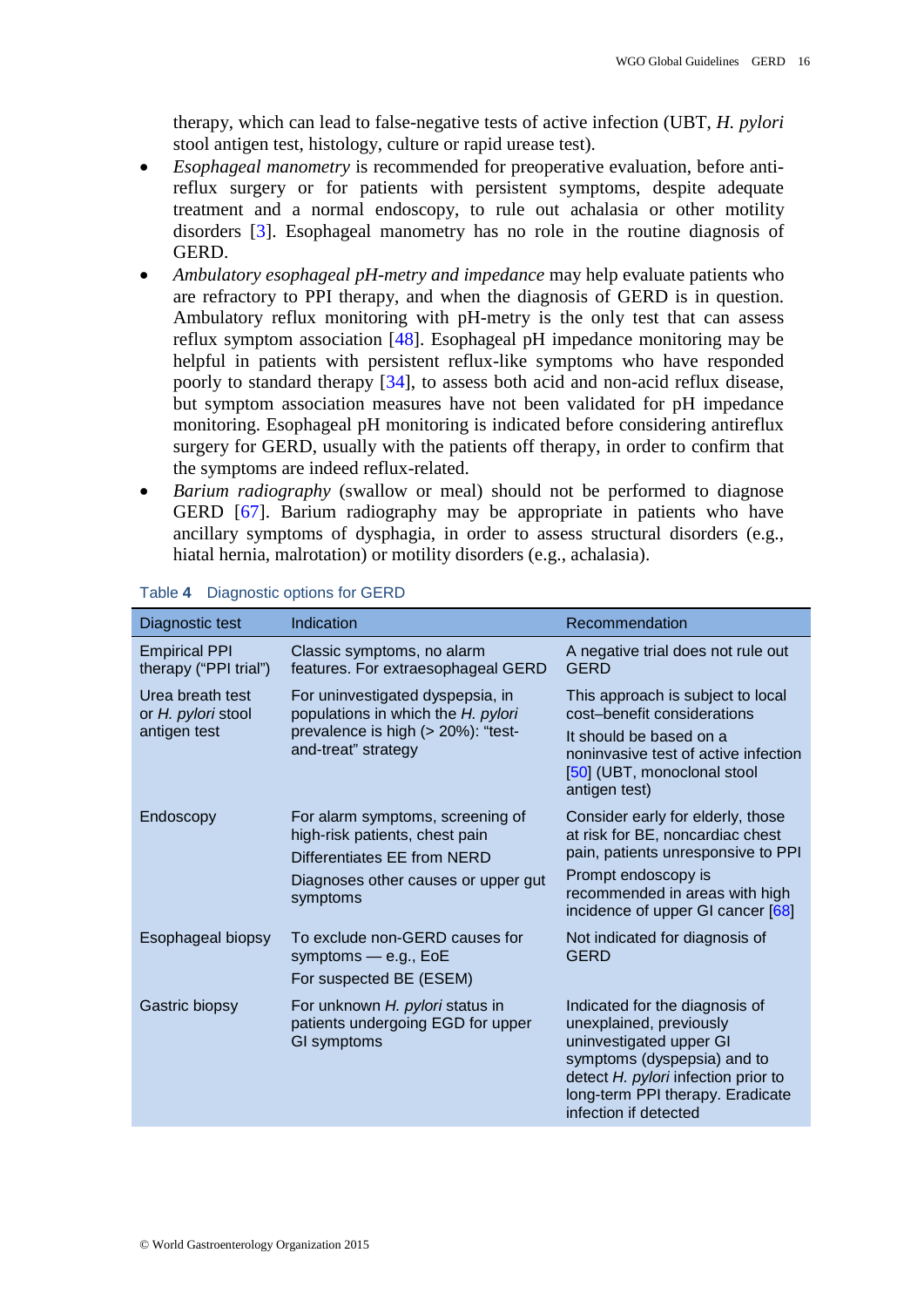| Diagnostic test                  | Indication                                                                                                                                                     | Recommendation                                                                                                       |
|----------------------------------|----------------------------------------------------------------------------------------------------------------------------------------------------------------|----------------------------------------------------------------------------------------------------------------------|
| Esophageal<br>manometry          | To diagnose motility disorders in<br>endoscopy-negative patients<br>unresponsive to PPI therapy<br>Preoperative evaluation for surgery<br>Location of pH probe | Not recommended for GERD<br>diagnosis<br>When achalasia/scleroderma is<br>being considered<br>Preoperative           |
| pH or impedance<br>pH monitoring | For atypical symptoms<br>For PPI-refractory GERD symptoms<br>Preoperatively, for nonerosive<br>disease                                                         | Correlate symptoms with reflux,<br>document abnormal acid<br>exposure or reflux frequency                            |
| Barium swallow                   | For evaluation of dysphagia and<br>occasionally for characterization of<br>hiatal hernia                                                                       | Not useful for GERD diagnosis<br>Do not use unless evaluating for<br>complications (stricture, ring,<br>dysmotility) |

Based on: Katz et al. [\[3\]](#page-32-3). BE, Barrett's esophagus; EE, erosive esophagitis; EGD, esophagogastroduodenoscopy; EoE, eosinophilic esophagitis; ESEM, endoscopic suspicion of esophageal metaplasia; GERD, gastroesophageal reflux disease; GI, gastrointestinal; NERD, nonerosive reflux disease; PPI, proton-pump inhibitors; UBT, urea breath test.

Note: The definition of NERD is based on investigations, and it is probably not relevant to the diagnosis and management of GERD by family practitioners and other community-based health-care providers, such as pharmacists.

## <span id="page-16-0"></span>**3.4 Differential diagnosis**

- Peptic ulcer disease
- Upper gut malignancy
- Functional heartburn differentiate NERD and functional heartburn on the basis of a clinical response to therapeutic acid suppression, pH monitoring, or impedance pH monitoring
- Schatzki ring, stricture esophageal web
- Achalasia of the cardia
- Esophageal body motility disorders scleroderma; diffuse esophageal spasm
- Eosinophilic esophagitis
- Infection *Candida,* herpes simplex, etc.
- "Pill esophagitis"
- Cardiac disease ischemic heart disease, pericardial disease
- Esophageal diverticulum
- Other chest pathology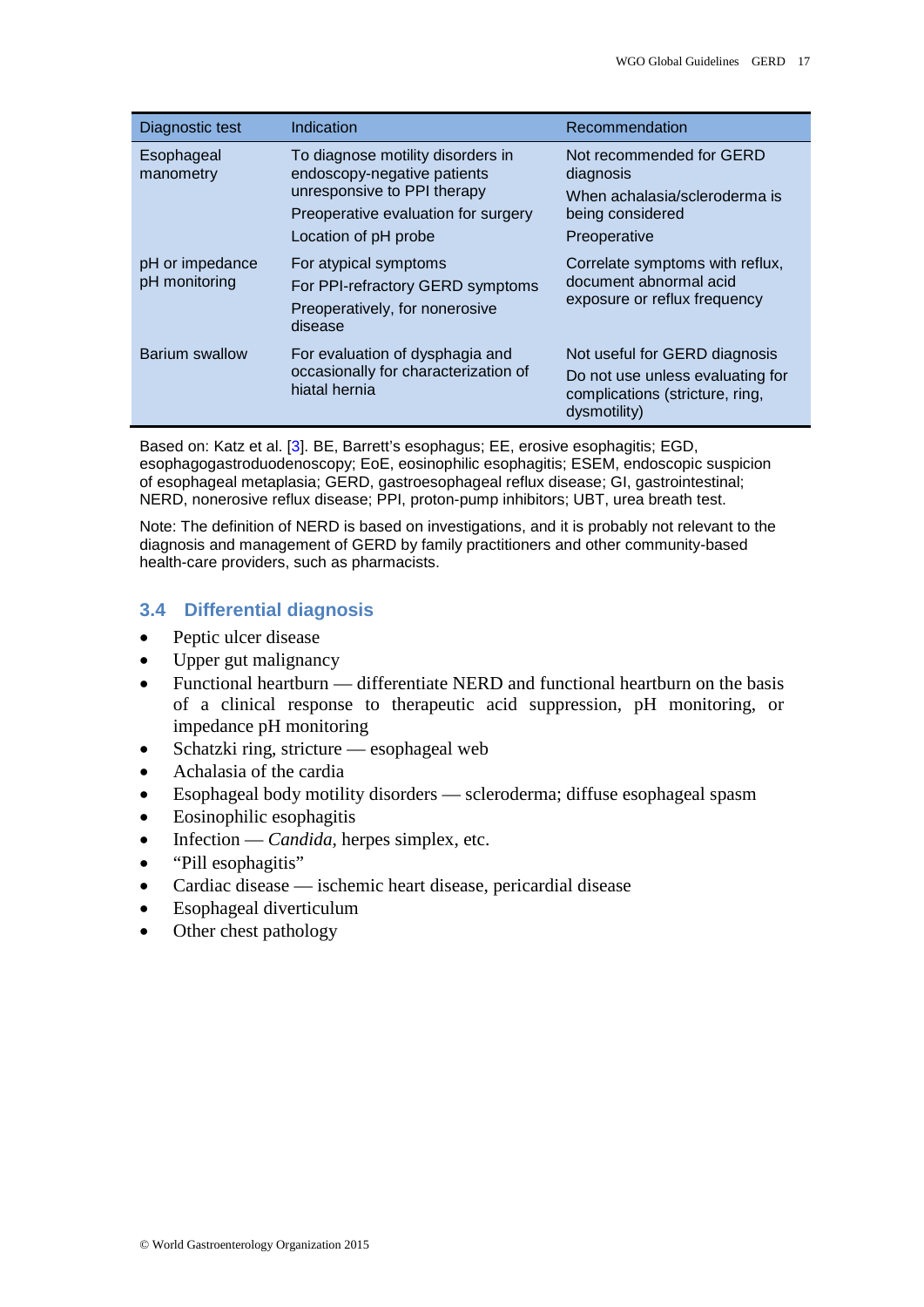#### <span id="page-17-0"></span>**3.5 Cascades for the diagnosis of GERD**

| Resource             | Diagnostic recommendations*                                                                   |                                                                                               |  |  |
|----------------------|-----------------------------------------------------------------------------------------------|-----------------------------------------------------------------------------------------------|--|--|
| level                | Low H. pylori prevalence**                                                                    | High H. pylori prevalence**                                                                   |  |  |
| Limited<br>resources | 1. Empiric antacid therapy +/-<br>alginate                                                    | 1. H. pylori "test-and-treat" eradication<br>therapy until confirmed cure                     |  |  |
|                      | 2. Empirical $H_2RA$ therapy                                                                  | 2. Empirical acid suppression therapy                                                         |  |  |
|                      | 3. PPI therapy (o.d.) if no response                                                          | 3. PPI therapy (o.d.) if no response                                                          |  |  |
|                      | 4. Consider H. pylori testing                                                                 |                                                                                               |  |  |
| Medium<br>resources  | 1. Empirical PPI therapy (o.d.)<br>(consider H. pylori testing)                               | 1. H. pylori "test-and-treat" eradication<br>therapy until confirmed cure                     |  |  |
|                      | 2. PPI therapy (b.i.d.) if no response                                                        | 2. PPI therapy (o.d.) if no response                                                          |  |  |
|                      | 3. EGD if no response to $\geq$ 16 weeks<br>of PPI therapy (o.d., b.i.d.)                     | 3. PPI therapy (b.i.d.) if no response                                                        |  |  |
|                      | 4. Screening EGD for BE if white,<br>male patient $>$ 50 y                                    | 4. EGD if no response to ≥ 16 weeks<br>of PPI therapy (o.d., b.i.d.)                          |  |  |
|                      |                                                                                               | 5. Screening EGD for BE if white,<br>male patient $>$ 50 y                                    |  |  |
| High<br>resources    | 1. Empirical PPI therapy (o.d.)<br>(consider H. pylori testing)                               | 1. H. pylori "test and treat" eradication<br>therapy until confirmed cure                     |  |  |
|                      | 2. PPI therapy (b.i.d.) if no response                                                        | 2. PPI therapy (o.d.) if no response                                                          |  |  |
|                      | 3. EGD if no response to $\geq$ 16 weeks<br>PPI therapy (o.d., b.i.d.)                        | 3. PPI therapy (b.i.d.) if no response                                                        |  |  |
|                      | 4. Esophageal manometry if EGD is<br>normal                                                   | 4. EGD if no response to > 16 weeks<br>PPI therapy (o.d., b.i.d.)                             |  |  |
|                      | 5. pH monitoring / impedance if<br>persistent symptoms (or antireflux<br>surgery is possible) | 5. Esophageal manometry if EGD is<br>normal                                                   |  |  |
|                      | 6. Screening EGD for BE if patient<br>> 50y                                                   | 6. pH monitoring / impedance if<br>persistent symptoms (or antireflux<br>surgery is possible) |  |  |
|                      |                                                                                               | 7. Screening EGD for BE if patient<br>> 50 y                                                  |  |  |

Table **5** Cascades for the diagnosis of GERD

BE, Barrett's esophagus; b.i.d., *bis in die* (twice a day); EGD, esophagogastroduodenoscopy; o.d., *omni die* (daily); PPI, proton-pump inhibitor.

*Notes:*

\* Alarm features warrant EGD in all regions.

\*\* *H. pylori* prevalence:

*Low:* < 30% nationally, low-risk population, confirmed eradication. *High:* ≥ 30% nationally, older patients, high-risk region (e.g., First Nations in North America), high-risk ethnic groups (immigrants from eastern Europe, South America, Africa, Indian subcontinent, Asia).

— For EGD, perform esophageal biopsy in abundantly resourced regions or biopsy for selected patients in regions with "medium resources" if features suggest eosinophilic esophagitis.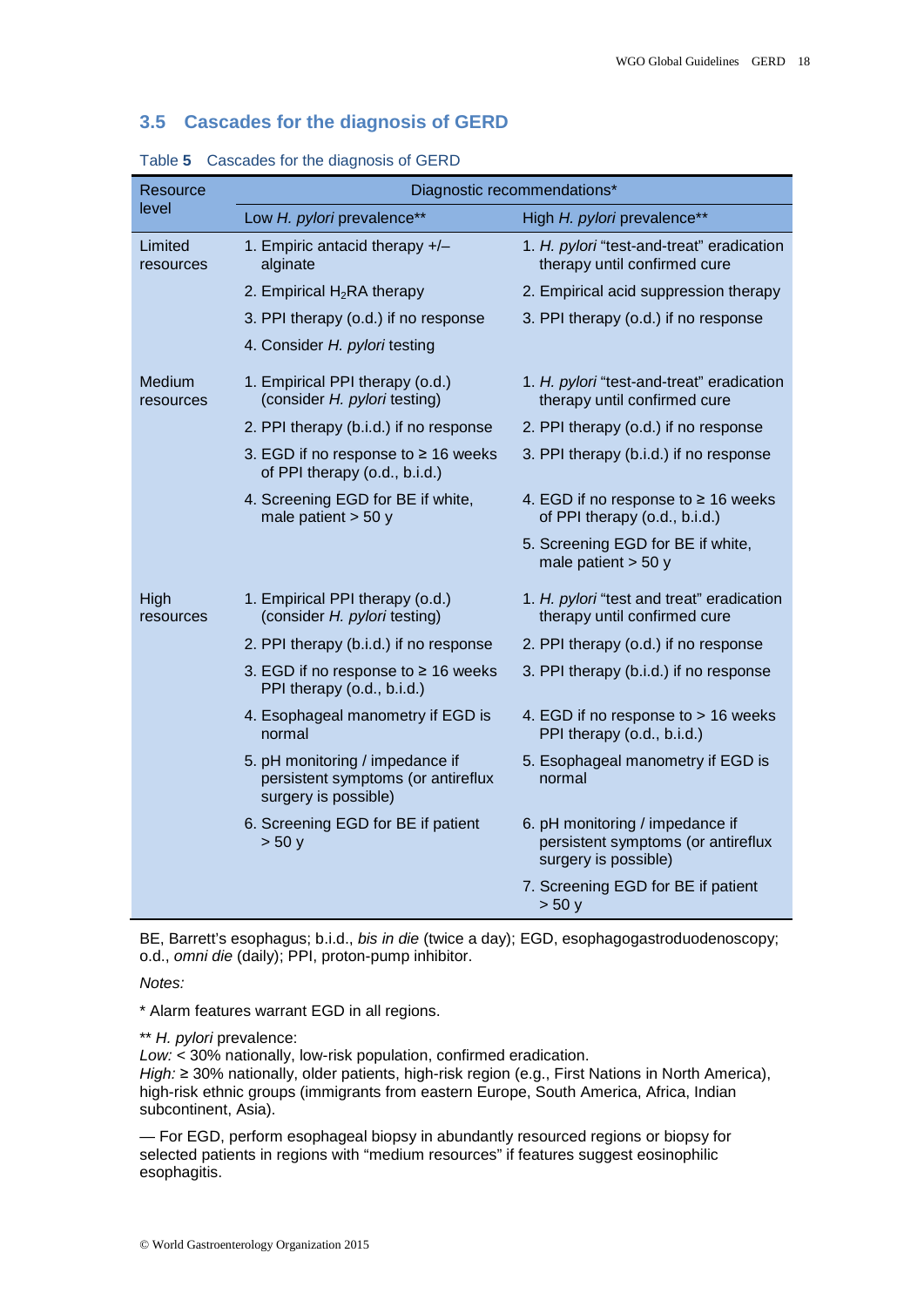— For screening EGD, consider this only if there is a high prevalence of BE in the local population and if there are abundant resources.

— For most purposes, EGD will not alter the management, in the absence of alarm features or access to antireflux surgery.

<span id="page-18-0"></span>— There is no role for upper gastrointestinal series in the investigation of routine upper gastrointestinal symptoms (uninvestigated dyspepsia).

## **4 Management**

## <span id="page-18-1"></span>**4.1 Management principles**

#### *General principles*

While the severity and frequency of symptoms vary greatly between GERD patients, occasional reflux symptoms (GERS) do not meet the criteria for a diagnosis of GERD and are managed with low-level intermittent treatments and lifestyle adjustments, as required. More frequent or severe symptoms interfere significantly with patients' quality of life and warrant therapy sufficient to normalize their quality of life.

Generally, the management of GERD follows a stepwise approach, both with respect to the therapies and to the health-care professionals who guide or provide therapy.

#### *Core principles*

The core principles of GERD management are lifestyle interventions, reduction of esophageal luminal acid either by local acid neutralization or by suppression of gastric acid secretion using medical treatment; or, rarely, antireflux surgery. The primary goals of treatment are to relieve symptoms, improve the patient's health-related quality of life, heal esophagitis, prevent symptom recurrence, and prevent or treat GERD-associated complications in the most cost-effective manner.

#### <span id="page-18-2"></span>**4.2 Stepwise therapy**

Infrequent heartburn occurring less than twice per week will probably respond to selfcare with an antacid or alginate–antacid, taken once a week or less often. These medications are very unlikely to have any deleterious effects. Alginate–antacid combinations are useful and are superior to antacids alone [\[69\]](#page-35-15). Particularly in this group of patients, avoidance of foods or events that trigger symptoms and avoidance of large meals eaten late at night may be helpful. Weight reduction in those who are overweight may also reduce the frequency of symptoms.

Patients who have more frequent symptoms should be assessed for longer-term therapy. A diagnosis of GERD — i.e., troublesome symptoms two or more times per week — warrants empirical therapy with an acid inhibitor (PPI or, if unavailable,  $H_2RA$ ). Antacids/alginates may also be used if PPIs or  $H_2RAs$  are unavailable, or for prompt symptom relief in patients taking acid suppressive medications.

If over-the-counter or lifestyle measures fail, patients will often present in the first instance to a pharmacist or primary care physician. The definition of treatment failure depends to a large extent on the treatment being tried. On the one hand, treatment may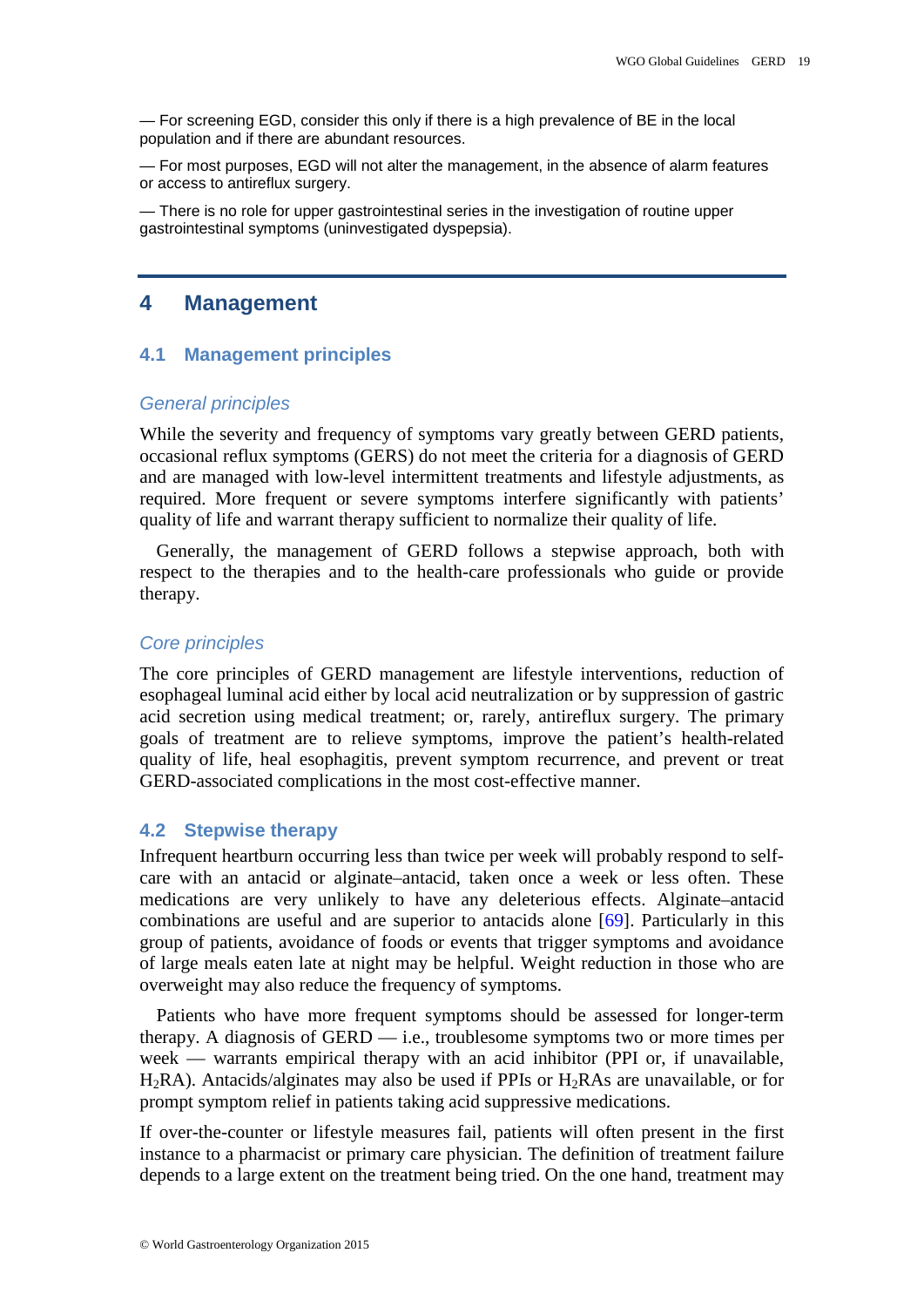fail because the patient does not actually have GERD; on the other hand, it may be that the treatment is inadequate to address the severity of the GERD. In the latter case, there may be a partial response to therapy, and the subsequent management will be guided by the availability and optimization of more potent therapies. These latter steps may require referral to secondary care if initial management fails [\[70\]](#page-35-16). Approaches to reflux should focus on best clinical practice, with treatment of the symptoms being the priority.

- It is wise to choose the lowest effective dose of prescription drugs the lowest dose capable of providing acceptable symptom relief. This may range from no drug to short-term treatment with a once-daily PPI. In practice, standard-dose PPI therapy is usually used first; half-dose PPI controls symptoms in fewer patients, although some patients can successfully "step down" to lower doses after initial symptom control on standard doses.
- For patients with mild symptoms, and some patients with endoscopically diagnosed NERD, self-directed, intermittent PPI therapy ("on-demand therapy") is a useful management strategy in many cases. It reduces the number of tablets taken, reduces costs, and empowers patients to manage their own symptoms. However, reversion to daily therapy should occur if symptom control is poor and quality of life remains impaired.
- At the primary care level, PPIs or a combination of alginate–antacid and acidsuppressive therapy can be prescribed at the physician's discretion for combination therapy, which may be more beneficial than acid-suppressive therapy alone [\[70\]](#page-35-16).
- For better symptom control, patients should be informed about how to use PPI therapy properly; optimal therapy may be defined as taking the PPI 30–60 min before breakfast, and in the case of twice daily dosing, 30–60 min before the last meal of the day as well [\[71\]](#page-35-17).
- Patients in whom full-dose PPI treatment fails, with or without adjuvant therapies, may benefit from a trial of step-up therapy to a twice-daily PPI.
- Twice-daily PPI therapy may not work for a proportion of patients, either because the symptoms are not due to acid reflux and an alternative diagnosis should be considered, or because the degree of acid suppression achieved is insufficient to control the symptoms. Referral to secondary care should be considered for these "PPI-refractory" patients.
- OTC antacids show disappointing results in patients with erosive esophagitis.

## *Self-care*

- Controlled weight reduction in the overweight and obese is an important part of the long-term management of GERD and should not be ignored as a therapeutic intervention, as it may reduce the frequency and intensity of symptoms and lessen the grade of EE, if present.
- Lifestyle small meals, avoidance of late meals, avoidance of precipitating factors, use of a sleep positioning device (pillow) [\[72\]](#page-35-18).
- OTC medicines (antacids or alginate–antacids) offer the most rapid, but usually transient, symptom relief and can be taken as required.
- Alarm features: see section 2.4.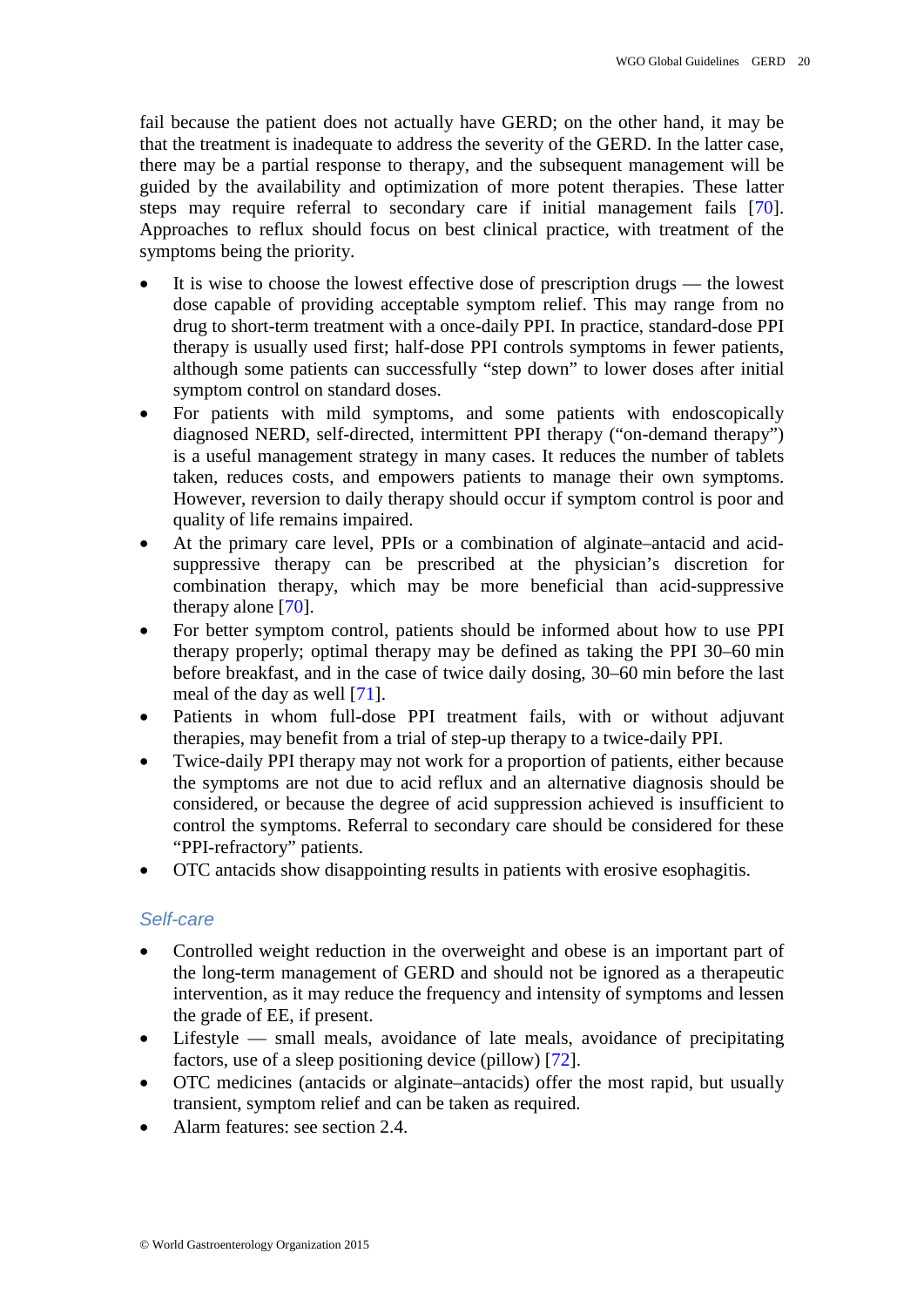## *Options for pharmacist-assisted self-medication*

- Reinforce lifestyle advice.
- Guide patients in the selection of medical OTC treatment by confirming the diagnosis, referring patients with alarm symptoms to physicians, and educating patients on the proper use of their OTC medication — which in some jurisdictions may include PPIs [\[73\]](#page-36-0).

N.B.: the availability of treatment choices varies between countries.

- Antacids recommended for short-term or intermittent relief:
	- Simple antacids neutralize gastric acid i.e., sodium, calcium, magnesium, and aluminum salts.
	- Alginate-containing agents: these include alginic acid with small doses of antacids: minimal buffering effects.
	- Histamine H<sub>2</sub>-receptor antagonists  $(H_2RAs)$  recommended for short-term to medium-term use
	- Widely available OTC
	- Cimetidine, ranitidine, famotidine, nizatidine
	- More prolonged action than antacids
	- Tachyphylaxis
	- Over-the-counter PPIs:
	- Patients seeking pharmacy advice for frequent reflux symptoms may benefit from OTC PPI treatment
	- Esomeprazole, lansoprazole, omeprazole, pantoprazole, rabeprazole, which have different OTC availability in individual countries — see the Association of the European Self-Medication Industry web site [\(http://www.aesgp.eu/facts-figures/otc-ingredients/\)](http://www.aesgp.eu/facts-figures/otc-ingredients/)
	- Other OTC PPIs may be available in other jurisdictions.
	- Alarm features: see section 2.4.
	- Check medication interactions.

Self-treatment without investigation should be avoided in the presence of the following conditions [\[74](#page-36-1)[–77\]](#page-36-2):

- Heartburn or regurgitation symptoms when:
	- Duration  $> 3$  months with severe or nocturnal heartburn
	- Continuing after 2 weeks of treatment with an OTC  $H_2RA$  or PPI
	- Occurring when taking a prescription  $H_2RA$  or PPI
- New-onset heartburn or regurgitation at age 45–55 years lower age in several Asian regions
- Dysphagia or odynophagia
- Symptoms or signs of gastrointestinal bleeding: hematemesis and melena, irondeficiency anemia
- Symptoms or signs of laryngitis: hoarseness, wheezing, coughing, or choking
- Unexplained weight loss
- Continuous nausea, vomiting, and/or diarrhea
- Symptoms suggestive of cardiac-type chest pain: radiating to shoulder, arm, neck or jaw, shortness of breath, sweating
- In pregnant women or nursing mothers
- Children  $< 12$  years of age for antacids/H<sub>2</sub>RA, or  $< 18$  years for PPIs.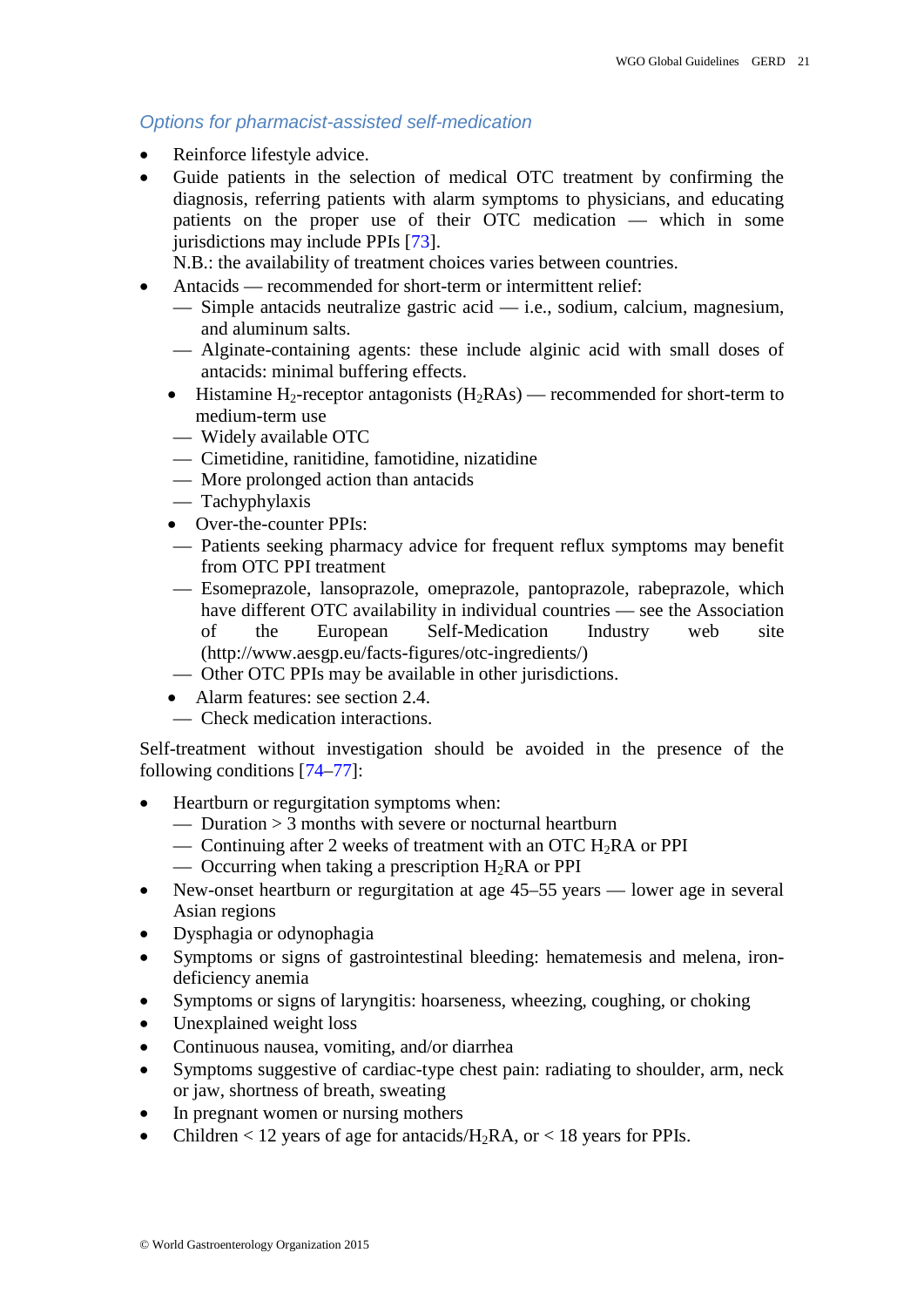## *Follow-up action*

- The goals of self-treatment are that the patient should become symptom-free and return to an optimal quality of life, with the most cost-effective therapy.
- If satisfactory and complete symptom relief is not achieved, patients should be recommended to visit a health-care professional for diagnostic evaluation.
- PPI overuse people who need sustained gastric acid suppression should have an appropriate indication for long-term PPI use; the long-term need for PPIs should be reassessed regularly. We advocate responsible PPI prescription, which should be based on good investigation and diagnosis and if the treatment does not work, medication should be stopped. Proper documentation is advocated.

## *Options for family physicians*

- Reinforce lifestyle modifications
- Endorse OTC medications (antacids and alginates,  $H_2RAs$ ) as appropriate
- Prescription  $H_2RAs$
- Currently available PPIs daily standard doses from studies of healing in EE (not all PPIs may be available in all countries, and the standard dose of PPIs may differ in some countries):
	- Omeprazole (20 mg)
	- Rabeprazole (20 mg)
	- Lansoprazole (30 mg)
	- Pantoprazole (40 mg)
	- Esomeprazole (40 mg)
	- Dexlansoprazole (60 mg)
- Prokinetic drugs:
	- May decrease gastroesophageal reflux, but few prokinetics are available for clinical use and their efficacy in clinical trials has been modest at best. Not recommended.
	- Metoclopramide should be avoided, because of adverse effects.
	- Domperidone shows little benefit and is not recommended, because of safety concerns around prolongation of the QTc interval on electrocardiography.
	- Mosapride: limited availability and efficacy.
- Alarm features: see section 2.4.
	- Check medication interactions
	- Rule out / treat other contributing conditions (constipation, exacerbating medications).

## *Options for specialists (secondary care: gastroenterologist, surgeon)*

To address patients' needs, the full range of symptoms should be taken into account. Symptoms in addition to or other than heartburn may respond differently to treatment.

- Regurgitation may not respond to treatment as well as heartburn.
- Interrupting PPI treatment may lead to short-term symptom rebound in a minority of patients [\[78,](#page-36-3)[79\]](#page-36-4).
- PPI treatment failure  $[80,81]$  $[80,81]$  may be related to:
	- Incorrect diagnosis: common with functional heartburn.
	- Noncompliance: patients with GERD may show poor adherence to the prescribed PPI, and this may play an important role in treatment failure [\[82\]](#page-36-7).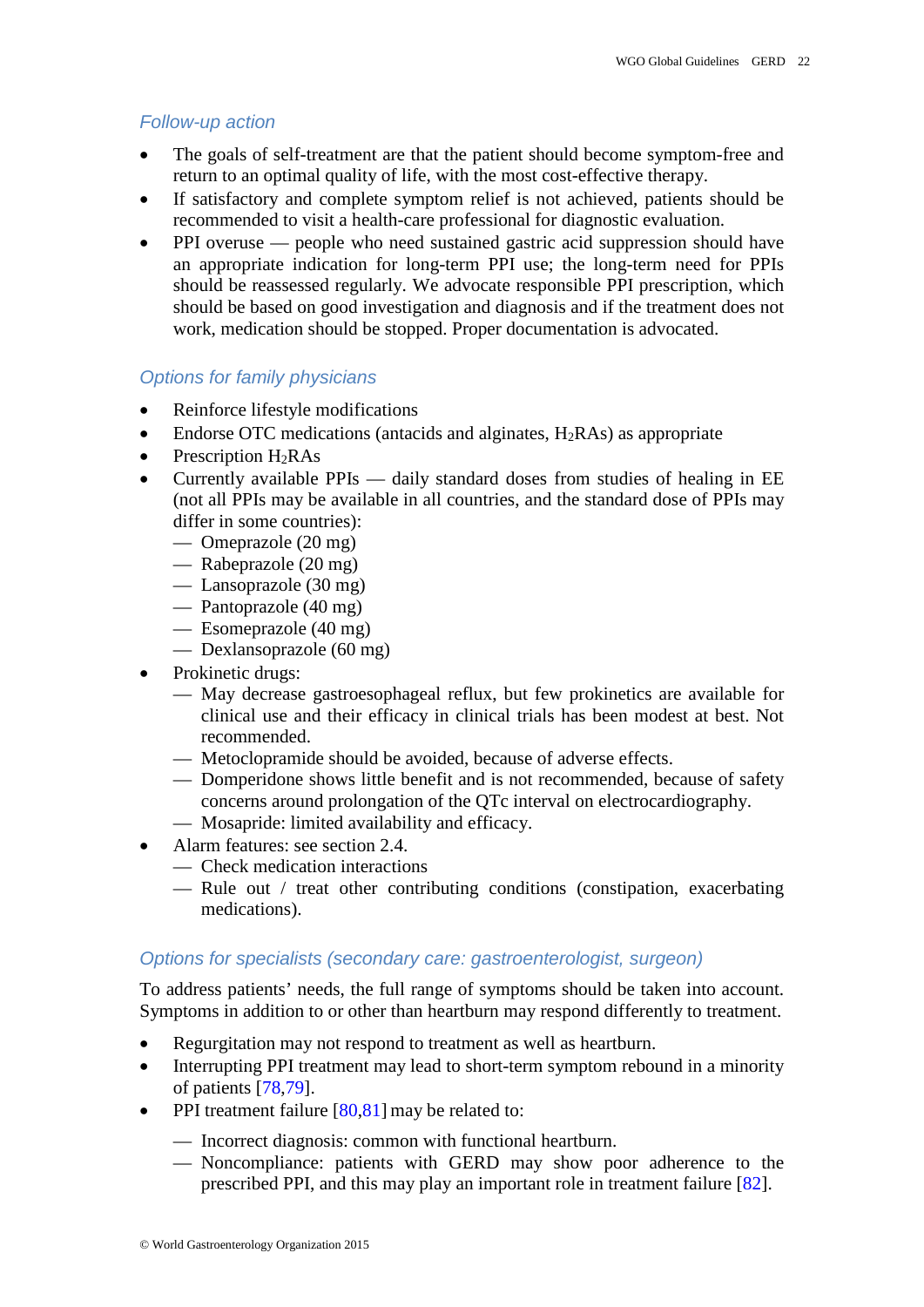- Incorrect dosing time: most PPIs are more effective if taken 30–60 min before a meal.
- Inadequate dosing.
- Low drug bioavailability (rapid metabolizers).
- Duodenogastroesophageal reflux, nocturnal reflux, weakly acidic reflux, residual acid reflux.
- Delayed/prolonged gastric emptying, gastric outlet obstruction.
- Esophageal hypersensitivity.
- Eosinophilic esophagitis.<br>
Psychological comorbidity.
- 
- H2RAs are effective for suppressing acid in the short-term, but tachyphylaxis limits long-term benefits.
- There is little evidence to support the use of prokinetics (cisapride, domperidone, tegaserod, mosapride) alone or in combination with acid suppression. Serious adverse effects have led to withdrawal in many jurisdictions, and tachyphylaxis occurs. They cannot be recommended.
- Putative consequences or adverse effects of acid suppression [\[83\]](#page-36-8): most of these are based on retrospective analyses of heterogeneous populations and therefore show associations that may not be causal.
	- Headache and diarrhea occur at a rate little different from that with placebo.
	- Gastrointestinal infections [\[84\]](#page-36-9): a modestly increased risk of bacterial gastroenteritis and an association with increased risk of *Clostridium difficile*  infection with PPI use.
	- Respiratory tract infections: reports describing a modestly increased risk of community-acquired pneumonia with PPI use acknowledge the heterogeneity of the study outcomes, the absence of a clear pathophysiological basis, and the potential for unmeasured confounders.
	- Low serum vitamin  $B_{12}$ : not clinically significant.
	- Hypomagnesemia very rare, but documented with re-challenge studies.
	- Cancer no evidence of increased risk associated with PPI use per se.
	- Osteoporosis, fractures not likely or probable.
	- Alarm features (see section 2.4):
	- Check medication interactions.
	- Rule out/treat other contributing conditions (constipation, exacerbating medications).
	- Decide on the place of further investigations, "off-label" medications, and surgery.

## <span id="page-22-0"></span>**4.3 GERD treatment in pregnancy**

| rapid of the common options for SERS in programs, |                                                                                        |
|---------------------------------------------------|----------------------------------------------------------------------------------------|
| <b>Treatment option</b>                           | <b>Details</b>                                                                         |
| Dietary and lifestyle<br>modifications            | Frequent (every 3 h), small meals<br>Last oral intake 3 h before bedtime               |
|                                                   | Elevate head of bed                                                                    |
| Ψ                                                 |                                                                                        |
| Antacids or sucralfate                            | Avoid long-term use or high doses of magnesium trisilicate<br>Avoid sodium bicarbonate |

Table **6** Treatment options for GERD in pregnancy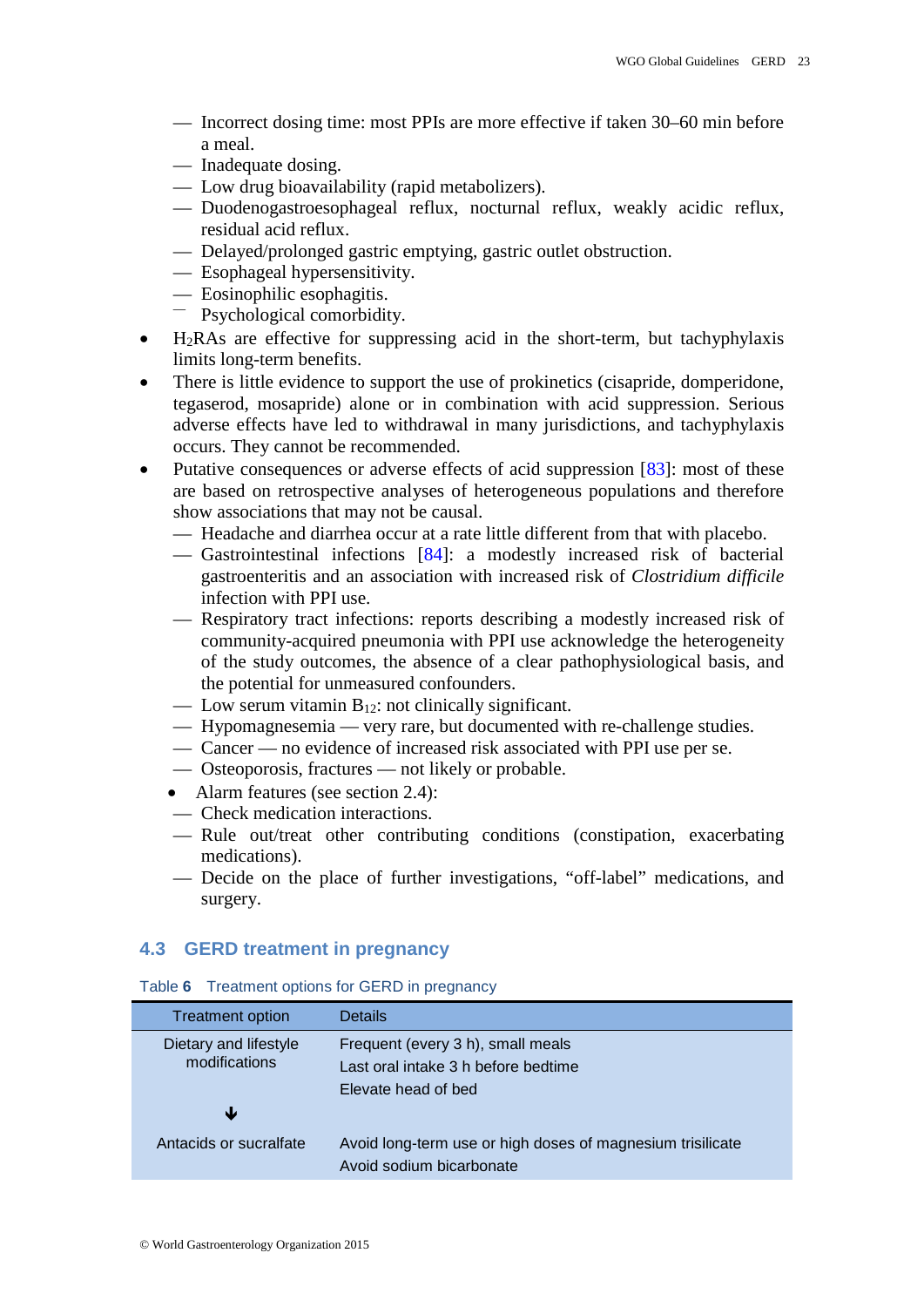| <b>Treatment option</b>     | <b>Details</b>                                                                                       |
|-----------------------------|------------------------------------------------------------------------------------------------------|
| Ψ                           |                                                                                                      |
| $H_2$ -receptor antagonists | Use ranitidine: FDA category B                                                                       |
|                             | Limited data are available for other $H_2$ -receptor antagonists, but<br>they are probably also safe |
| Ψ                           |                                                                                                      |
| <b>PPIS</b>                 | Use omeprazole: FDA category B                                                                       |
|                             | Limited data are available for other PPIs, but they are probably<br>also safe                        |

#### <span id="page-23-0"></span>**4.4 Surgical interventions**

Surgical intervention (usually fundoplication) in GERD patients is rarely indicated, but may be considered if there is a large hiatal hernia causing volume-related reflux symptoms and if there is evidence of aspiration or cardia dysfunction. Other indications may include noncompliance with medical therapy, side effects associated with medical therapy, esophagitis refractory to medical therapy, or persistent symptoms documented as being caused by refractory GERD [\[3\]](#page-32-3).

- There is no evidence to support antireflux surgery for the sole indication of treating BE or preventing progression to early adenocarcinoma.
- Before antireflux surgery is considered, patients should be informed about the risk of long-term PPI use after surgery [\[85](#page-36-10)[,86\]](#page-36-11).
- Before deciding on antireflux surgery, one should consider checking PPI compliance and optimizing medical therapy [\[85\]](#page-36-10).

The response to acid suppression (or neutralization) in patients with functional heartburn is by definition absent or minimal at best, and patients are at risk of being referred for surgical treatment for GERD. Hence, all patients with symptoms of GERD who are referred for surgery should undergo 24-hour pH monitoring to rule out functional heartburn [\[87\]](#page-36-12). They should also undergo esophageal manometry, a barium swallow, and EGD to rule out other possible diagnoses.

Surgical endoscopic antireflux techniques were developed starting in the late 1990s, but most have not survived, due to limited success [\[88\]](#page-36-13). There is still a lack of longterm outcome data for some procedures and new techniques, and these therapies should only be offered in the context of clinical trials.

## <span id="page-23-1"></span>**4.5 Managing complications of GERD**

Although the prognosis for patients with GERD is good, with up to 90% achieving good symptom control with optimum treatment, complications may occur including bleeding, BE, strictures, ulceration, and malignancy.

|  |  |  |  | Table 7 Recommendations for complications in GERD |  |  |  |  |  |  |
|--|--|--|--|---------------------------------------------------|--|--|--|--|--|--|
|--|--|--|--|---------------------------------------------------|--|--|--|--|--|--|

| EE. | - Use the Los Angeles (LA) classification system (see Appendix) to describe<br>the endoscopic appearance of EE.                                            |
|-----|------------------------------------------------------------------------------------------------------------------------------------------------------------|
|     | - Patients with LA Grade A esophagitis should undergo further testing to<br>confirm the presence of GERD.                                                  |
|     | - Repeat endoscopy should be performed in patients with severe EE after a<br>course of antisecretory therapy, to exclude underlying BE and assess healing. |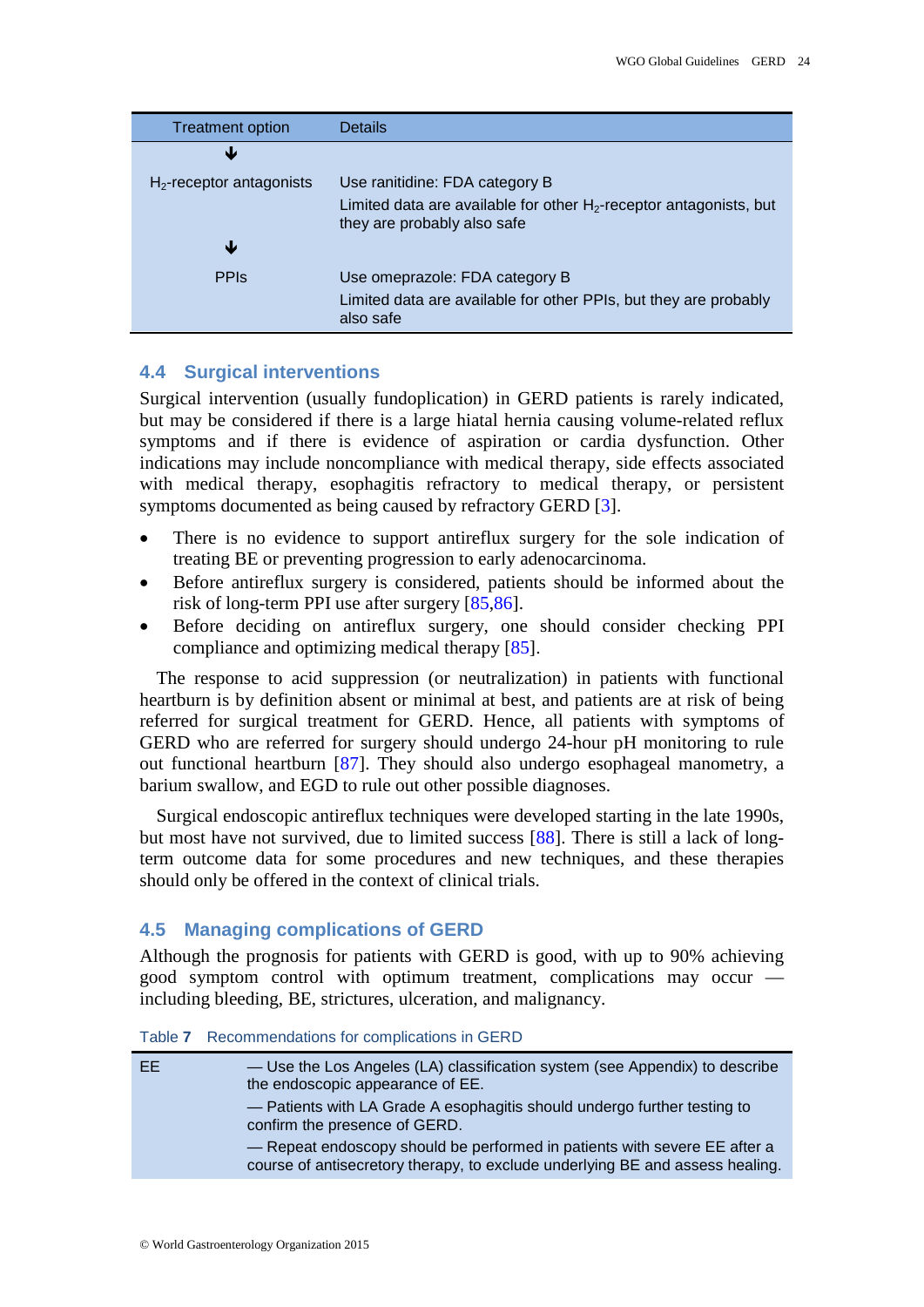| <b>Strictures</b><br>and Schatzki | — Continuous PPI therapy is recommended following dilation of peptic<br>stricture, to improve dysphagia and reduce the need for repeated dilations.                          |
|-----------------------------------|------------------------------------------------------------------------------------------------------------------------------------------------------------------------------|
| ring                              | - Injection of intralesional corticosteroids can be used in refractory, complex<br>strictures due to GERD.                                                                   |
|                                   | - Treatment with a PPI is suggested following dilation in patients who have a<br>lower esophageal (Schatzki) ring.                                                           |
| <b>BE</b>                         | — Use the Prague criteria to describe the extent of BE $[89,90]$ .                                                                                                           |
|                                   | - Consider screening for BE in patients with GERD who are at high risk on<br>the basis of their epidemiologic profile (in regions in which the prevalence of<br>BE is high). |
|                                   | - Symptoms in patients with BE can be treated similarly to patients with<br>GERD who do not have BE.                                                                         |
|                                   | - Patients in whom BE is found at endoscopy should undergo periodic<br>surveillance in accordance with guideline recommendations.                                            |

BE, Barrett's esophagus; EE, erosive esophagitis; PPI, proton-pump inhibitor(s).

*Note:* These recommendations are based on the 2013 American College of Gastroenterology (ACG) Guidelines for managing complications of GERD [\[3\]](#page-32-3). The ACG guideline should be consulted for information about strength of evidence, evidence levels, and references. The Los Angeles classification is outlined in the Appendix (section 5.3, Table 10).

### <span id="page-24-0"></span>**4.6 Cascades for the management of GERD**

A thorough diagnostic evaluation of the patient's history and a physical examination (see sections 3.1 and 3.2), including *when* symptoms occur (during the day or night, and in relation to meals) and the response (none, partial, or complete) to antacids, H2RAs, or PPIs are critical to provide the right guidance in resource-poor areas, in order to avoid unnecessary diagnostic investigations.

The Cascade shown in Table 8 assumes that there are no alarm features and no alternative, nongastrointestinal causes of the symptoms, that *H. pylori* infection has been sought and eradicated if indicated, and that NSAID use has been excluded as a cause of symptoms.

| Level of<br>resources | <b>Management strategies</b>                                                                                           |
|-----------------------|------------------------------------------------------------------------------------------------------------------------|
| Limited<br>resources  | • Lifestyle modifications (diet, weight loss) to minimize symptoms                                                     |
|                       | • Locally available symptomatic remedies if they are safe, effective, and less<br>costly than prescription medications |
|                       | • Most effective available acid-suppression therapy                                                                    |
|                       | • Step-up therapy $-$ AA, H <sub>2</sub> RA, PPI o.d., PPI b.i.d. $-$ as available                                     |
|                       | • Stop therapy after 8 weeks to assess response                                                                        |
|                       | • Resume therapy, as needed, at lowest effective dose                                                                  |
|                       | - Intermittent                                                                                                         |
|                       | — On demand                                                                                                            |

Table **8** Cascades: options in the management of GERD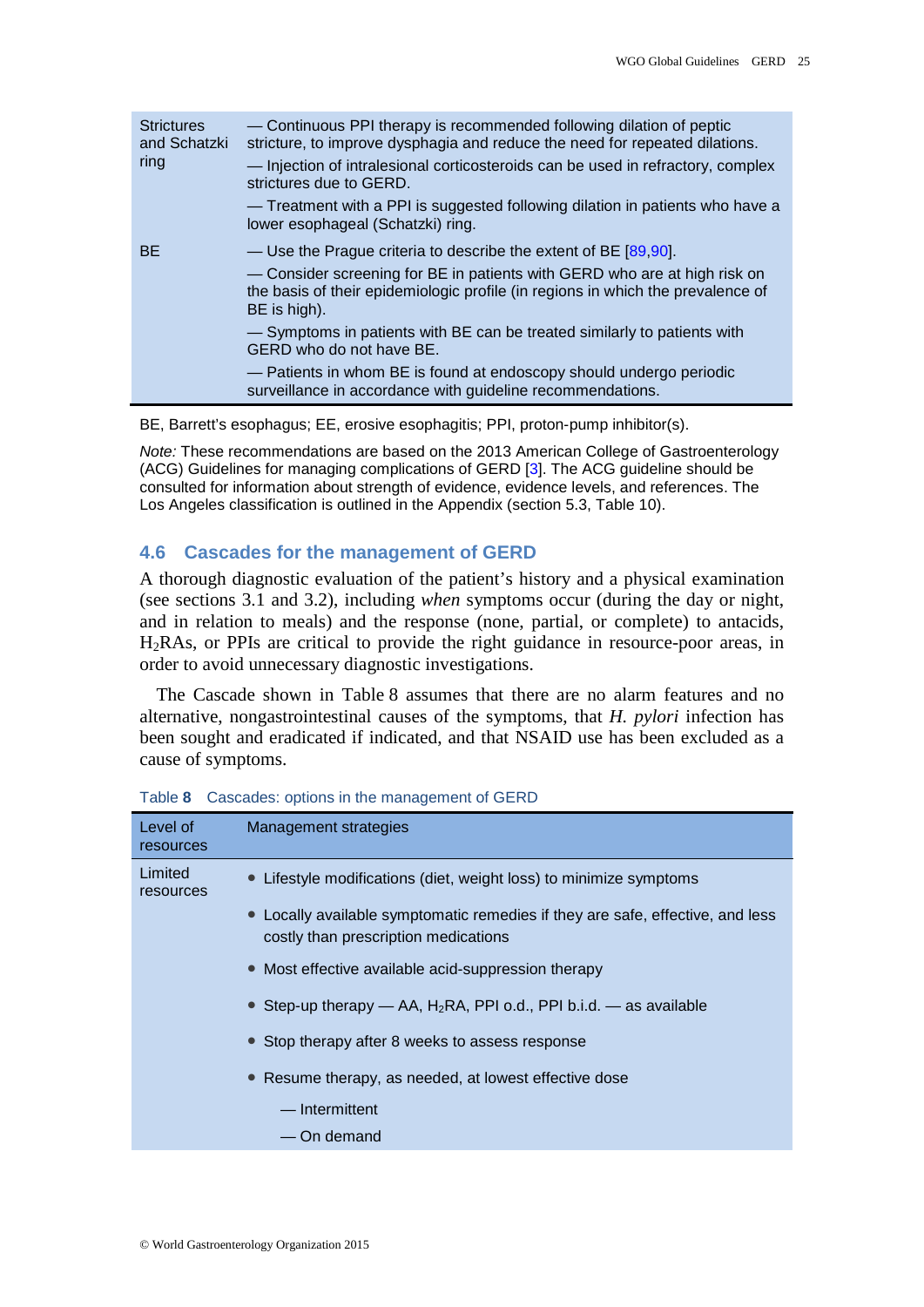| Level of<br>resources | Management strategies                                                                                                                                                                           |
|-----------------------|-------------------------------------------------------------------------------------------------------------------------------------------------------------------------------------------------|
|                       | • Continuous therapy for patients with (a) frequent symptoms, (b) stricture,<br>(c) BE (to control symptoms)                                                                                    |
|                       | Consider H. pylori "test-and-treat" for patients on continuous PPI therapy                                                                                                                      |
| Medium<br>resources   | PPI o.d. for 8-12 weeks, then reassess                                                                                                                                                          |
|                       | • PPI b.i.d. for 8-12 weeks for persistent symptoms                                                                                                                                             |
|                       | • Switch PPIs to a modified-release PPI (effect lasting > 14 h/day, MR-PPI) if<br>available (o.d. or b.i.d.)                                                                                    |
|                       | Stop therapy on symptom resolution to assess response                                                                                                                                           |
|                       | Resume therapy, as needed, at lowest effective dose                                                                                                                                             |
|                       | - Intermittent                                                                                                                                                                                  |
|                       | - On demand                                                                                                                                                                                     |
|                       | Lifestyle modifications (diet, weight loss) to minimize symptoms                                                                                                                                |
|                       | Continuous therapy for patients with (a) frequent symptoms, (b) stricture,<br>(c) BE (to control symptoms)                                                                                      |
|                       | Consider H. pylori "test-and-treat" for patients on continuous PPI therapy                                                                                                                      |
|                       | Laparoscopic antireflux surgery for structural disease (hiatus hernia) or<br>volume reflux causing regurgitation, aspiration, stricture, or persistent<br>nocturnal symptoms despite PPI b.i.d. |
| High<br>resources     | MR-PPI o.d. for 8-12 weeks, then reassess                                                                                                                                                       |
|                       | • MR-PPI b.i.d. for 8-12 weeks for persistent symptoms                                                                                                                                          |
|                       | More frequent PPI therapy if incomplete response symptomatically and on<br>pH monitoring                                                                                                        |
|                       | Stop therapy on symptom resolution to assess response                                                                                                                                           |
|                       | • Resume therapy, as needed, at lowest effective dose                                                                                                                                           |
|                       | $-$ Intermittent<br>- On demand                                                                                                                                                                 |
|                       | Lifestyle modifications (diet, weight loss) to minimize symptoms                                                                                                                                |
|                       | Continuous therapy for patients with (a) frequent symptoms, (b) stricture,<br>(c) BE (to control symptoms)                                                                                      |
|                       | Consider H. pylori "test-and-treat" for patients on continuous PPI therapy                                                                                                                      |
|                       | Laparoscopic antireflux surgery for structural disease (hiatus hernia) or<br>volume reflux causing regurgitation, aspiration, stricture, or persistent<br>nocturnal symptoms despite PPI b.i.d. |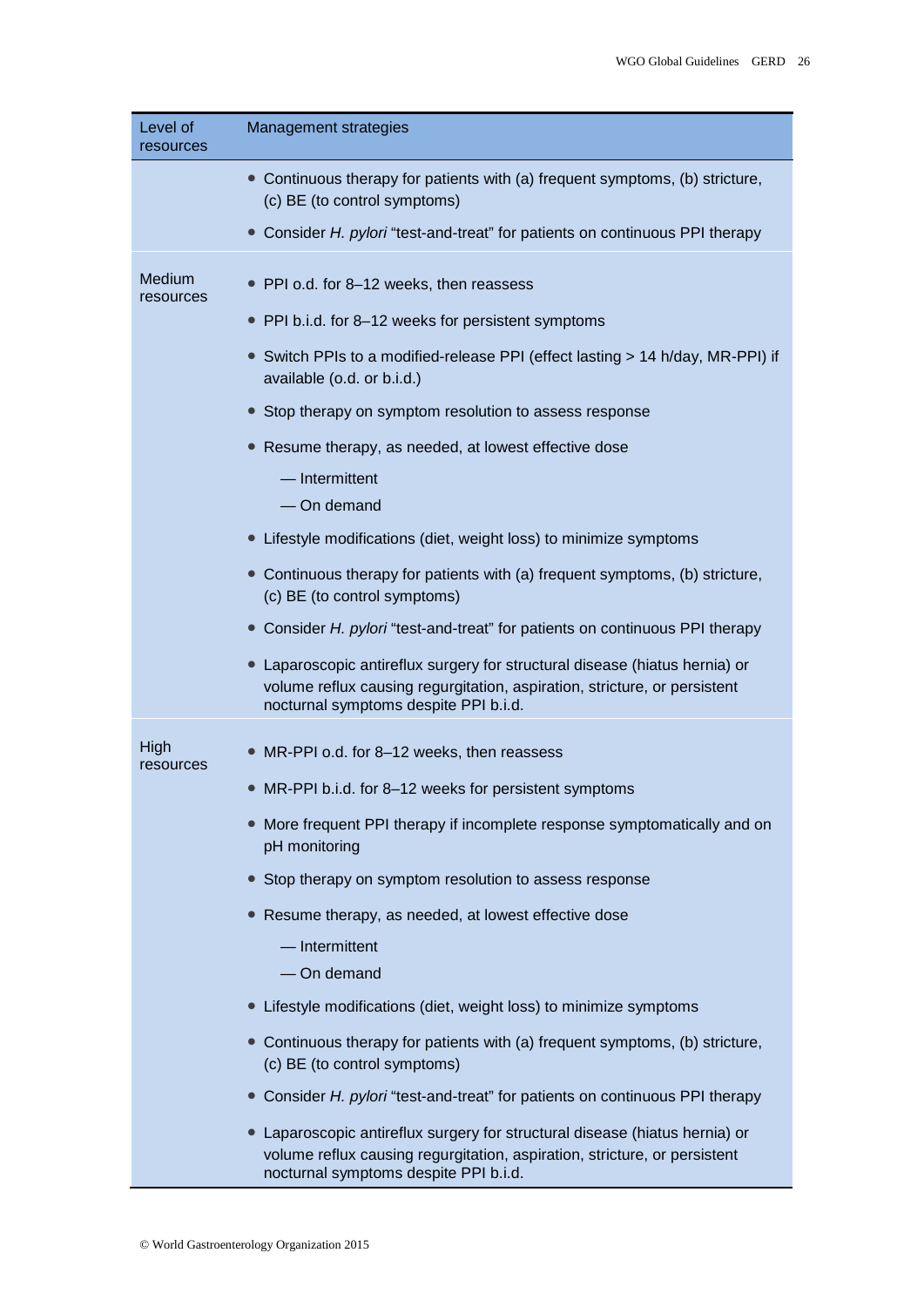AA, alginate–antacid; BE, Barrett's esophagus; b.i.d., *bis in die* (twice a day); H<sub>2</sub>RA, histamine H2-receptor antagonist; o.d., *omni die* (daily); MR-PPI, modified-release protonpump inhibitor; PPI, proton-pump inhibitor.

## <span id="page-26-0"></span>**5 Appendix**

## <span id="page-26-1"></span>**5.1 Abbreviations and definitions**

|  |  | Table 9 List of abbreviations (acronyms) and definitions |  |  |  |
|--|--|----------------------------------------------------------|--|--|--|
|--|--|----------------------------------------------------------|--|--|--|

<span id="page-26-2"></span>

| <b>ACG</b>    | American College of Gastroenterology                          |
|---------------|---------------------------------------------------------------|
| <b>BE</b>     | Barrett's esophagus                                           |
| b.i.d.        | bis in die (twice a day)                                      |
| <b>BMI</b>    | body mass index                                               |
| <b>ECG</b>    | electrocardiogram, electrocardiography                        |
| <b>EE</b>     | erosive esophagitis                                           |
| <b>EGD</b>    | esophagogastroduodenoscopy (upper gastrointestinal endoscopy) |
| EoE           | eosinophilic esophagitis                                      |
| <b>ESEM</b>   | endoscopic suspicion of esophageal metaplasia                 |
| <b>FDA</b>    | Food and Drug Administration (United States)                  |
| <b>GERD</b>   | gastroesophageal reflux disease                               |
| <b>GERS</b>   | gastroesophageal reflux symptoms                              |
| GI            | gastrointestinal                                              |
| $H_2RA$       | histamine $H_2$ -receptor antagonist                          |
| LA            | Los Angeles (classification)                                  |
| <b>MR-PPI</b> | modified release PPI (includes all delayed-release PPIs)      |
| <b>NERD</b>   | nonerosive gastroesophageal reflux disease                    |
| <b>NSAID</b>  | nonsteroidal anti-inflammatory drug                           |
| o.d.          | omni die (daily)                                              |
| <b>OTC</b>    | over the counter                                              |
| PPI           | proton-pump inhibitor                                         |
| <b>PUD</b>    | peptic ulcer disease                                          |
| <b>RDQ</b>    | reflux disease questionnaire                                  |
| <b>UBT</b>    | urea breath test                                              |
| <b>WDHD</b>   | <b>World Digestive Health Day</b>                             |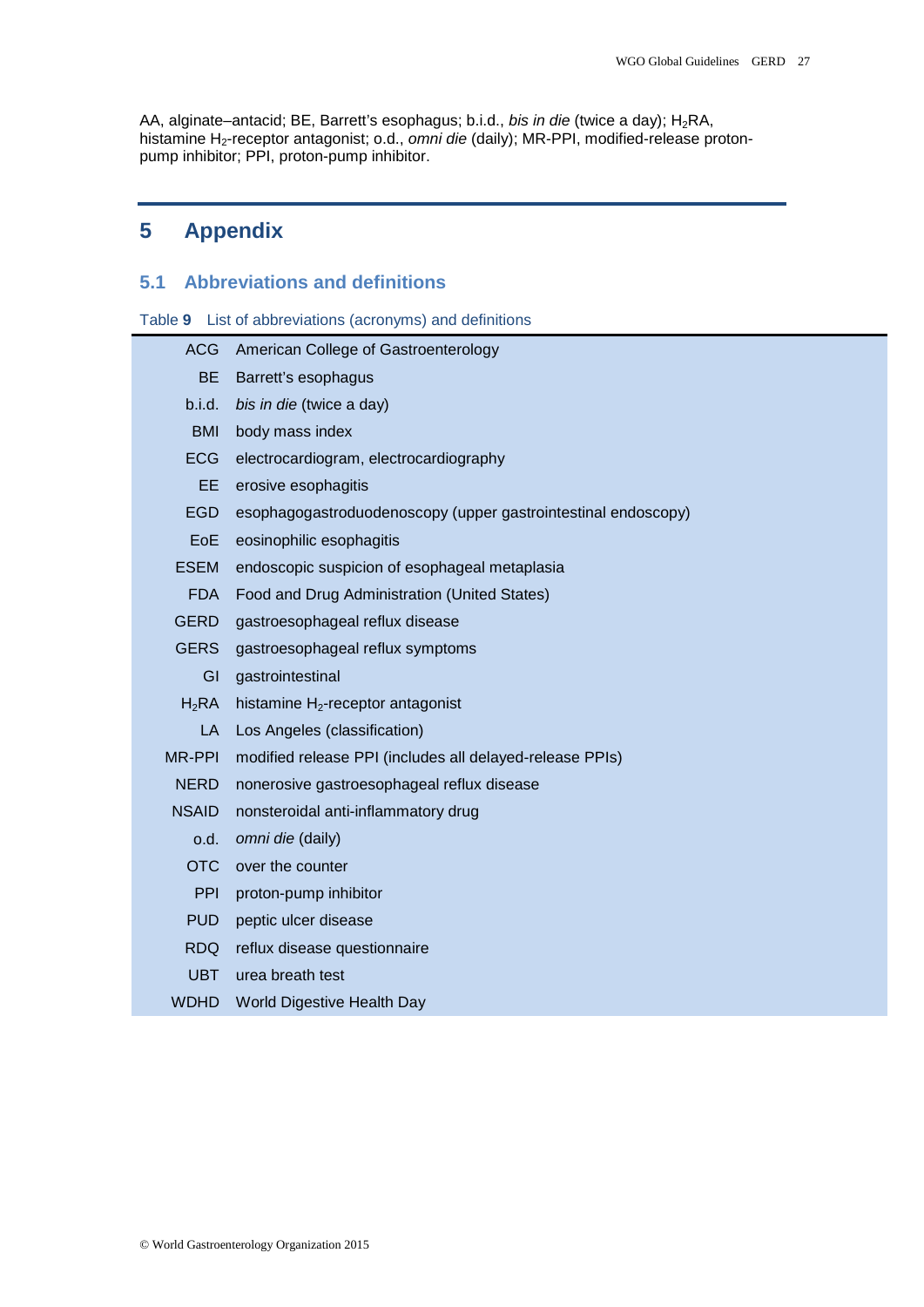- **5.2 Gold standard guidelines on GERD**
- **2013 American College of Gastroenterology guidelines for diagnosis and management:**

[Katz PO, Gerson LB, Vela MF. Guidelines for the diagnosis and management of](http://gi.org/guideline/diagnosis-and-managemen-of-gastroesophageal-reflux-disease/) [gastroesophageal reflux disease. Am J Gastroenterol](http://gi.org/guideline/diagnosis-and-managemen-of-gastroesophageal-reflux-disease/) 2013;108:308–28; quiz 329. doi: 10.1038/ajg.2012.444. PMID: 23419381. [National Guideline Clearinghouse](http://www.guideline.gov/content.aspx?id=43847&search=gerd)  [NGC 009639.](http://www.guideline.gov/content.aspx?id=43847&search=gerd)

• **2012 American College of Physicians Clinical Guidelines Committee best practice advice:**

[Shaheen NJ, Weinberg DS, Denberg TD, Chou R, Qaseem A, Shekelle P;](http://annals.org/article.aspx?articleid=1470281)  [Clinical Guidelines Committee of the American College of Physicians. Upper](http://annals.org/article.aspx?articleid=1470281)  [endoscopy for gastroesophageal reflux disease: best practice advice from the](http://annals.org/article.aspx?articleid=1470281)  [clinical guidelines committee of the American College of Physicians. Ann Intern](http://annals.org/article.aspx?articleid=1470281)  Med 2012;157:808-16. doi: 10.7326/0003-4819-157-11-201212040-00008. PubMed PMID: 23208168

• **2011 American Gastroenterological Association medical position statement on the management of Barrett's esophagus:** [American Gastroenterological Association, Spechler SJ, Sharma P, Souza RF,](http://www.gastrojournal.org/article/S0016-5085%2811%2900084-9/fulltext) 

[Inadomi JM, Shaheen NJ. American Gastroenterological Association medical](http://www.gastrojournal.org/article/S0016-5085%2811%2900084-9/fulltext)  [position statement on the management of Barrett's esophagus. Gastroenterology](http://www.gastrojournal.org/article/S0016-5085%2811%2900084-9/fulltext)  [2011;140:1084–91.](http://www.gastrojournal.org/article/S0016-5085%2811%2900084-9/fulltext) doi: 10.1053/j.gastro.2011.01.030. PubMed PMID: 21376940. [National Guideline Clearinghouse NGC](http://www.guideline.gov/content.aspx?id=34012&search=gerd) 008565.

- **2010 Brazilian GERD group consensus guidelines:** [Moraes-Filho JP, Navarro-Rodriguez T, Barbuti R, Eisig J, Chinzon D, Bernardo](http://www.scielo.br/scielo.php?script=sci_arttext&pid=S0004-28032010000100017&lng=en&nrm=iso&tlng=en)  [W; Brazilian Gerd Consensus Group. Guidelines for the diagnosis and](http://www.scielo.br/scielo.php?script=sci_arttext&pid=S0004-28032010000100017&lng=en&nrm=iso&tlng=en)  [management of gastroesophageal reflux disease: an evidence-based consensus.](http://www.scielo.br/scielo.php?script=sci_arttext&pid=S0004-28032010000100017&lng=en&nrm=iso&tlng=en)  [Arq Gastroenterol 2010;47:99–115.](http://www.scielo.br/scielo.php?script=sci_arttext&pid=S0004-28032010000100017&lng=en&nrm=iso&tlng=en) PubMed PMID: 20520983.
- **2008 Asia–Pacific consensus update:** [Fock KM, Talley NJ, Fass R, Goh KL, Katelaris P, Hunt R, et al. Asia–Pacific](http://onlinelibrary.wiley.com/doi/10.1111/j.1440-1746.2007.05249.x/abstract;jsessionid=25FA98D34D20AA50DD960B38093C2F8C.f04t02)  consensus on [the management of gastroesophageal reflux disease: update. J](http://onlinelibrary.wiley.com/doi/10.1111/j.1440-1746.2007.05249.x/abstract;jsessionid=25FA98D34D20AA50DD960B38093C2F8C.f04t02)  [Gastroenterol Hepatol 2008;23:8–22.](http://onlinelibrary.wiley.com/doi/10.1111/j.1440-1746.2007.05249.x/abstract;jsessionid=25FA98D34D20AA50DD960B38093C2F8C.f04t02) doi: 10.1111/j.1440-1746.2007.05249.x. Erratum in: J Gastroenterol Hepatol 2008;23:504. PubMed PMID: 18171339.
- **2007 American Society for Gastrointestinal Endoscopy — role of endoscopy in the management of GERD:** [Standards of Practice Committee, Lichtenstein DR, Cash BD, Davila R, Baron](http://www.giejournal.org/article/S0016-5107%2807%2901992-X/abstract)  [TH, Adler DG, et al. Role of endoscopy in the management of GERD.](http://www.giejournal.org/article/S0016-5107%2807%2901992-X/abstract)  [Gastrointest Endosc 2007;66:219–24.](http://www.giejournal.org/article/S0016-5107%2807%2901992-X/abstract) doi: 10.1016/j.gie.2007.05.027. PubMed PMID: 17643692.
- **2006 American Gastroenterological Association Institute medical position statement on endoscopic therapy in gastroesophageal reflux disease:** [Falk GW, Fennerty MB, Rothstein RI. AGA Institute medical position statement](http://www.gastrojournal.org/article/S0016-5085%2806%2901757-4/fulltext) [on the use of endoscopic therapy for gastroesophageal reflux disease.](http://www.gastrojournal.org/article/S0016-5085%2806%2901757-4/fulltext) Gastroenterology [2006;131:1313–4.](http://www.gastrojournal.org/article/S0016-5085%2806%2901757-4/fulltext) PubMed PMID: 17030198.
- **2005 Canadian Association of Gastroenterology GERD Consensus Group, 2004 update:** [Armstrong D, Marshall JK, Chiba N, Enns R, Fallone CA, Fass R, et al.](http://www.pulsus.com/journals/abstract.jsp?sCurrPg=journal&jnlKy=2&atlKy=1442&isuKy=252&isArt=t)  [Canadian Consensus Conference on the management of gastroesophageal reflux](http://www.pulsus.com/journals/abstract.jsp?sCurrPg=journal&jnlKy=2&atlKy=1442&isuKy=252&isArt=t)  disease in adults — [update 2004. Can J Gastroenterol 2005;19:15–35.](http://www.pulsus.com/journals/abstract.jsp?sCurrPg=journal&jnlKy=2&atlKy=1442&isuKy=252&isArt=t) PubMed PMID: 15685294.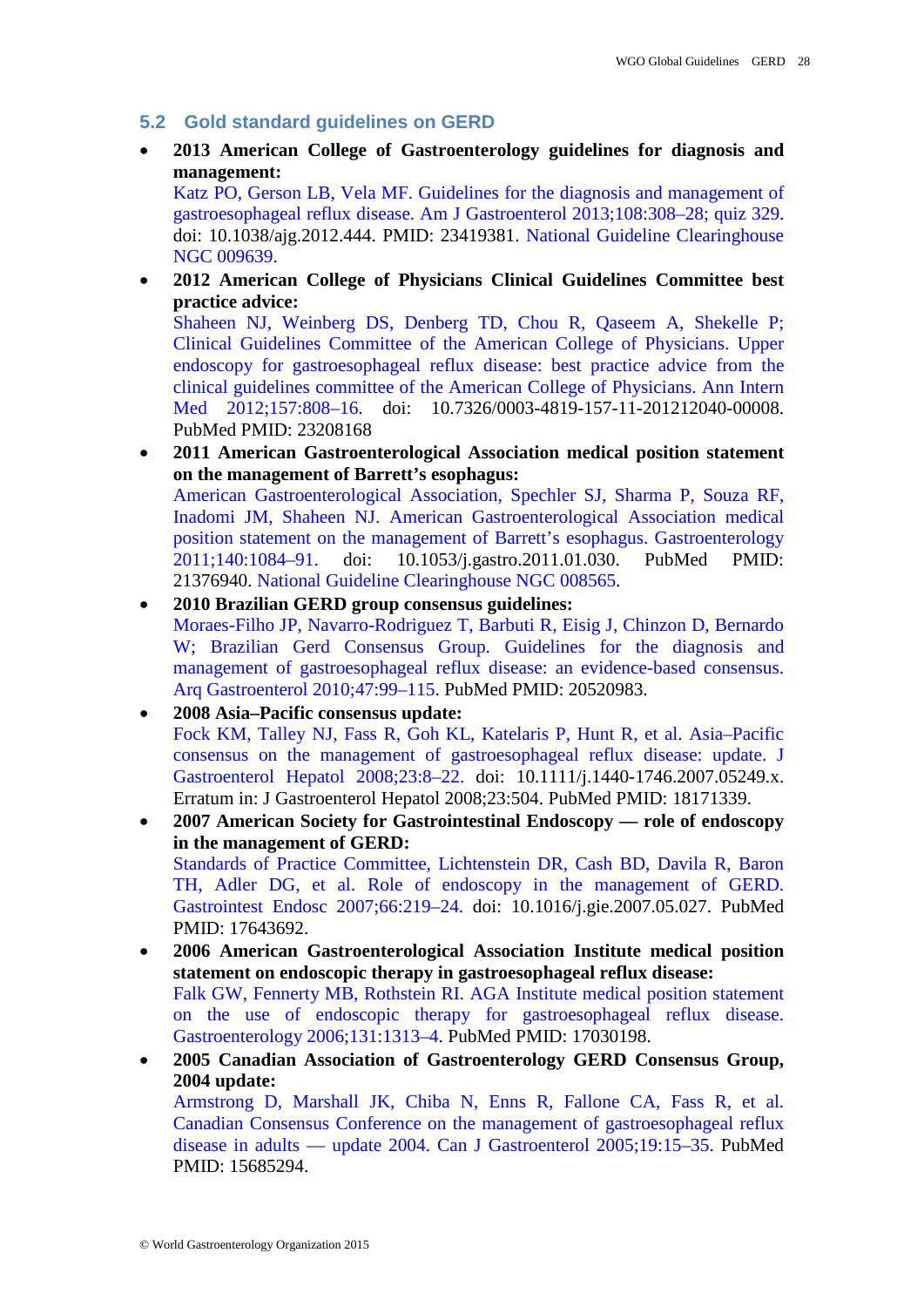• **2002 Gastroenterological Society of Australia guidelines for clinicians:** [Katelaris P, Holloway R, Talley N, Gotley D, Williams S, Dent J, et al. Gastro](http://onlinelibrary.wiley.com/doi/10.1046/j.1440-1746.2002.02839.x/full)[oesophageal reflux disease in adults: guidelines for clinicians. J Gastroenterol](http://onlinelibrary.wiley.com/doi/10.1046/j.1440-1746.2002.02839.x/full)  [Hepatol 2002;17:825–33.](http://onlinelibrary.wiley.com/doi/10.1046/j.1440-1746.2002.02839.x/full) doi: 10.1046/j.1440-1746.2002.02839.x. PubMed PMID: 12164956.

#### <span id="page-28-0"></span>**5.3 Los Angeles classification of erosive esophagitis**

|         | Table 10 Los Angeles classification of erosive esophagitis                                                                                   |
|---------|----------------------------------------------------------------------------------------------------------------------------------------------|
| Grade A | One or more mucosal breaks, no longer than 5 mm, none of which extends<br>between the tops of the mucosal folds                              |
| Grade B | One or more mucosal breaks, more than 5 mm long, none of which extends<br>between the tops of two mucosal folds                              |
| Grade C | Mucosal breaks that extend between the tops of two or more mucosal folds, but<br>which involve less than 75% of the esophageal circumference |
| Grade D | Mucosal breaks that involve at least 75% of the esophageal circumference                                                                     |

#### <span id="page-28-1"></span>**5.4 Prague criteria for Barrett's esophagus**

The Prague criteria for BE provide a consensus-based endoscopic classification system that has undergone extensive internal and external validation by trained endoscopists. The Prague criteria provide a simple system for assessing the extent of Barrett's esophagus, based on the length of distal esophagus involved circumferentially (C) and maximally (M) by Barrett's epithelium with reference to the gastroesophageal junction, characterized by the proximal ends of the gastric mucosal folds and/or the lower esophageal sphincter "pinch." These criteria have been shown to be identified and measured reliably by different endoscopists. The location of gastroesophageal landmarks is central to this classification and can also be reliably identified and located by different endoscopists. This standardized classification system enhances the ability of physicians to gauge the efficacy of treatments for BE in individual patients and the classification of patients with BE in clinical trials [\[89](#page-36-14)[,90\]](#page-36-15).

#### <span id="page-28-2"></span>**5.5 Regional epidemiologic data on GERD**

*Epidemiology of GERD in Japan*

#### Michio Hongo

Table **11** Prevalence of GERD in eastern and southeastern Asia (data for Japan only)

| First author,<br>year (ref.) | Study<br>year  | Target<br>population    | Selection criteria                                              | Sample<br>size | Questionnaire |
|------------------------------|----------------|-------------------------|-----------------------------------------------------------------|----------------|---------------|
| Fujiwara 2005                | 2001           | Kansai region,<br>Japan | Employees in obligatory<br>annual health screening              | 6035           | Not validated |
| Watanabe<br>2003             | 2001           | Kansai region,<br>Japan | Male employees in<br>obligatory annual health<br>screening      | 4095           | Not validated |
| Hirakawa<br>1999             | $1997 -$<br>98 | Japan                   | Citizens $>$ 35 y old in<br>annual gastric screening<br>program | 911            | Not validated |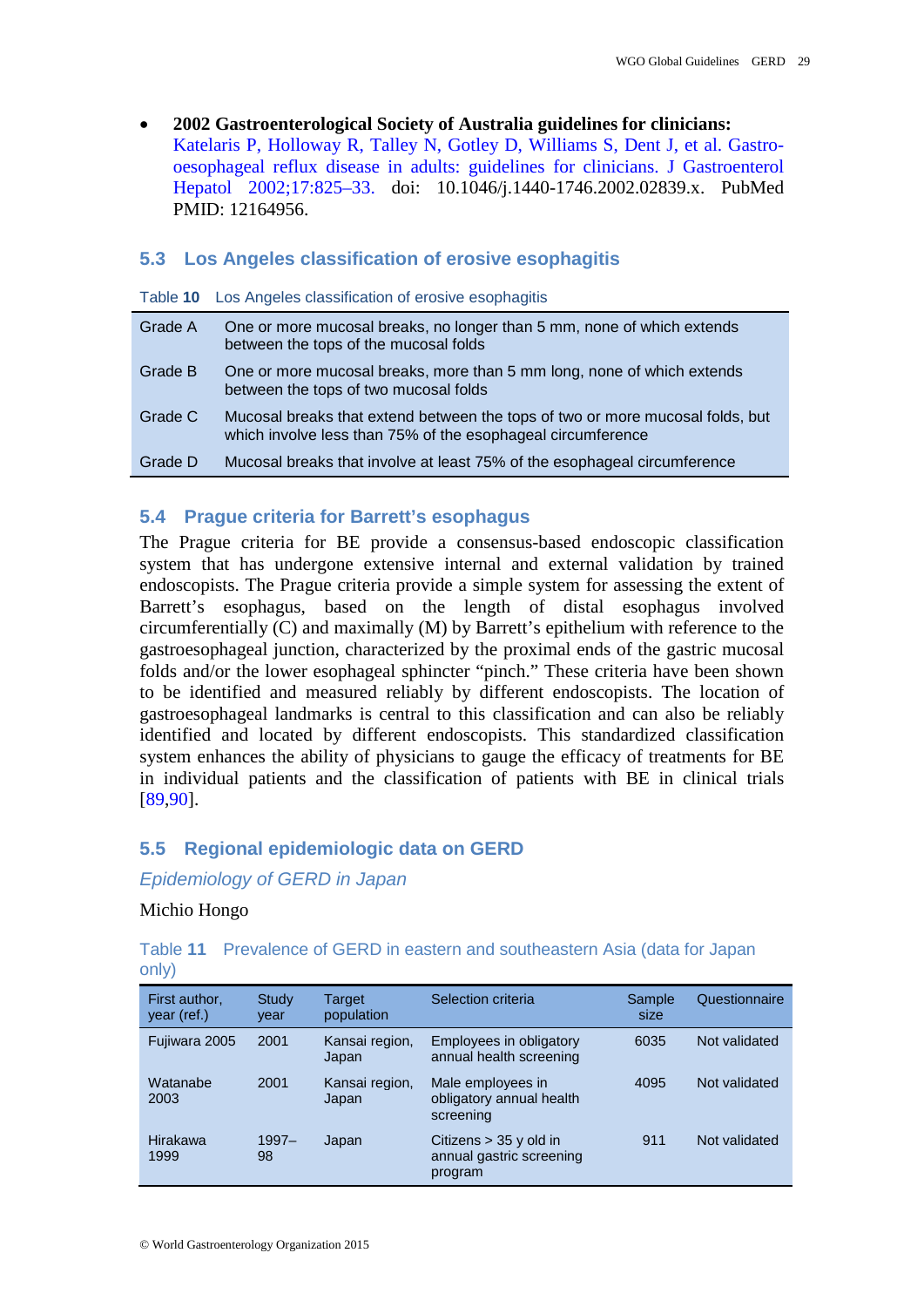• Fujiwara Y, Higuchi K, Watanabe Y, Shiba M, Watanabe T, Tominaga K, et al. **Prevalence of gastroesophageal reflux disease and gastroesophageal reflux disease symptoms in Japan.** J Gastroenterol Hepatol 2005;20:26–9.

Of the 6035 eligible patients, 2662 (44.1%) reported having had heartburn and/or acid regurgitation during the previous year: 124 (2.1%) daily, 275 (4.6%) twice per week, 773 (12.8%) twice per month, and 1490 (24.7%) less than twice per month. Three hundred and ninety-nine (6.6%) patients were diagnosed as having GERD, and there was no relationship between the prevalence of GERD and either sex or age.

• Fujimoto K. **Review article: prevalence and epidemiology of gastrooesophageal reflux disease in Japan.** Aliment Pharmacol Ther 2004;20 Suppl  $8:5-8.$ 

Endoscopic studies show that the overall prevalence of reflux esophagitis among the adult population in Japan is in the region of 14–16%.

• Fujimoto K, Iwakiri R, Okamoto K, Oda K, Tanaka A, Tsunada S, et al. **Characteristics of gastroesophageal reflux disease in Japan: increased prevalence in elderly women.** J Gastroenterol 2003;38 Suppl 15:3–6.

The ratios of patients with each complaint relative to all patients were as follows: heartburn, 27.0%; dysphagia, 16.9%; odynophagia, 19.2%; acid regurgitation, 7.1%. The proportions of each grade were grade A, 9.6%; grade B, 4.6%; and grade  $C + D$ , 2.0%.

• Wong BC, Kinoshita Y. **Systematic review on epidemiology of gastroesophageal reflux disease in Asia.** Clin Gastroenterol Hepatol 2006;4:398–407.

The reported population prevalence of GERD in eastern Asia ranged from 2.5% to 6.7% for at least weekly symptoms of heartburn and/or acid regurgitation and may be increasing. In case studies, the prevalence of reflux esophagitis ranged from 3.4% to 16.3%.

| <b>First</b><br>author,<br>year | Study<br>year(s) | Target<br>population | Selection<br>criteria                                                                                                    | Sample<br>size | <b>Esophagitis</b><br>grading<br>system | Esophagitis<br>prevalence<br>$(\%)$ | Proportion<br>of mild<br>esophagitis |
|---------------------------------|------------------|----------------------|--------------------------------------------------------------------------------------------------------------------------|----------------|-----------------------------------------|-------------------------------------|--------------------------------------|
| Furukawa<br>1999                | 1996-<br>1998    | Japan                | Outpatients<br>and routine<br>patients                                                                                   | 6010           | LA                                      | 16.3                                | 87                                   |
| Inamori<br>2003                 | 1999             | Japan                | <b>Patients</b><br>with<br>heartburn,<br>dyspepsia,<br>noncardiac<br>chest pain<br>undergoing<br>first-time<br>endoscopy | 392            | <b>LA</b>                               | 13.8                                | 91                                   |
| Amano<br>2001                   | 1995-<br>1998    | Japan                | <b>Individuals</b><br>$>$ 30 y with<br>endoscopy<br>for gastric<br>cancer<br>screening                                   | 2788           | LA                                      | 9.8                                 | 88                                   |

Table **12** Prevalence of esophagitis in eastern and southeastern Asia (data for Japan only)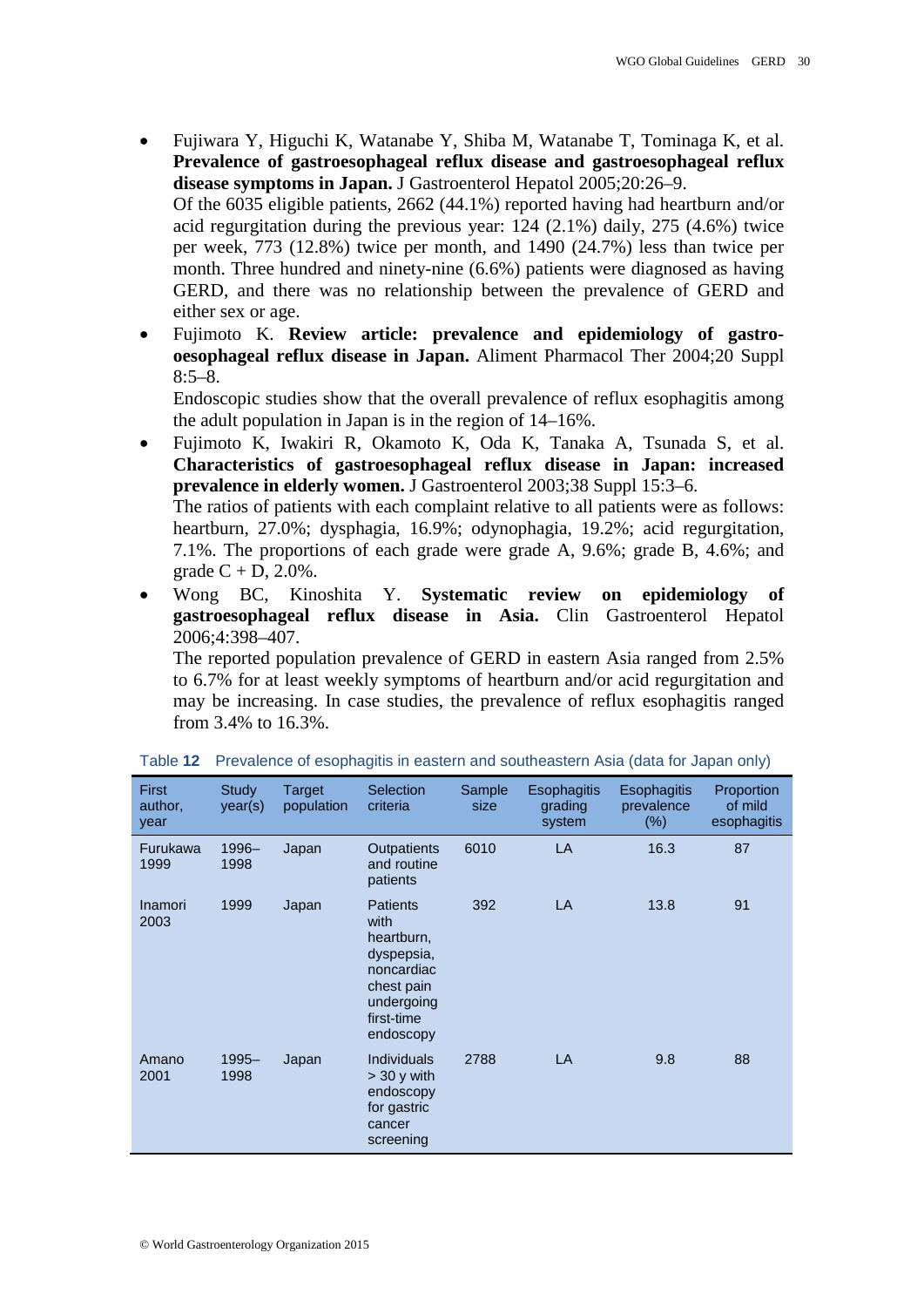- Fujiwara Y, Arakawa T. **Epidemiology and clinical characteristics of GERD in the Japanese population.** J Gastroenterol 2009;44:518–34.
- Yamagishi H, Koike T, Ohara S, Kobayashi S, Ariizumi K, Abe Y, et al. **Prevalence of gastroesophageal reflux symptoms in a large unselected general population in Japan.** World J Gastroenterol 2008;14:1358–64. The prevalence of typical GERD symptoms (heartburn) was high, at about 20% of the Japanese population, and the frequency was especially high in women in the 60–89-year-old age group.
- Kinoshita Y, Adachi K, Hongo M, Haruma K. **Systematic review of the epidemiology of gastroesophageal reflux disease in Japan.** J Gastroenterol 2011;46:1092–103.

Seven studies reported that the prevalence of at least weekly symptoms was 6.5– 9.5%, a figure approaching that reported in Western populations (10–20%).

## *Epidemiology of GERD in India*

## Shobna Bhatia

The prevalence of weekly GERD symptoms has been reported in various studies from India and ranges from 7.6% to 19%.

| Study         | Population (n)                                                              | Prevalence | Independent risk factors                                                                                                                                      |
|---------------|-----------------------------------------------------------------------------|------------|---------------------------------------------------------------------------------------------------------------------------------------------------------------|
| Bhatia et al. | General population from<br>all over India; multicenter<br>study, $n = 3224$ | 7.6%       | Consumption of nonvegetarian food                                                                                                                             |
| Sharma et al. | Employees in an<br>institution, $n = 4039$                                  | 16.2%      | Higher BMI; current smoking; asthma;<br>hypertension                                                                                                          |
| Kumar et al.  | High-altitude areas,<br>$n = 905$                                           | 18.7%      | Younger age; sedentary lifestyle;<br>serum LDL > 150 mg/dL; high<br>consumption of meat; low<br>consumption of salted tea; low<br>consumption of fresh fruits |

#### Table **13** Prevalence of weekly GERD symptoms in India

BMI, body mass index; LDL, low-density lipoprotein.

- Bhatia SJ, Reddy DN, Ghoshal UC, Jayanthi V, Abraham P, Choudhuri G, et al. **Epidemiology and symptom profile of gastroesophageal reflux in the Indian population: report of the Indian Society of Gastroenterology Task Force.** Indian J Gastroenterol 2011;30:118–27.
- Sharma PK, Ahuja V, Madan K, Gupta S, Raizada A, Sharma MP. **Prevalence, severity, and risk factors of symptomatic gastroesophageal reflux disease among employees of a large hospital in Northern India.** Indian J Gastroenterol 2011;30:128–34.
- Kumar S, Sharma S, Norboo T, Dolma D, Norboo A, Stobdan T, et al. **Population based study to assess prevalence and risk factors of gastroesophageal reflux disease in a high altitude area.** Indian J Gastroenterol 2011;30:135–43.
- Chowdhury SD, George G, Ramakrishna K, Balamurugan R, Mechenro J, Ramakrishna BS. **Prevalence and associations of gastro esophageal reflux**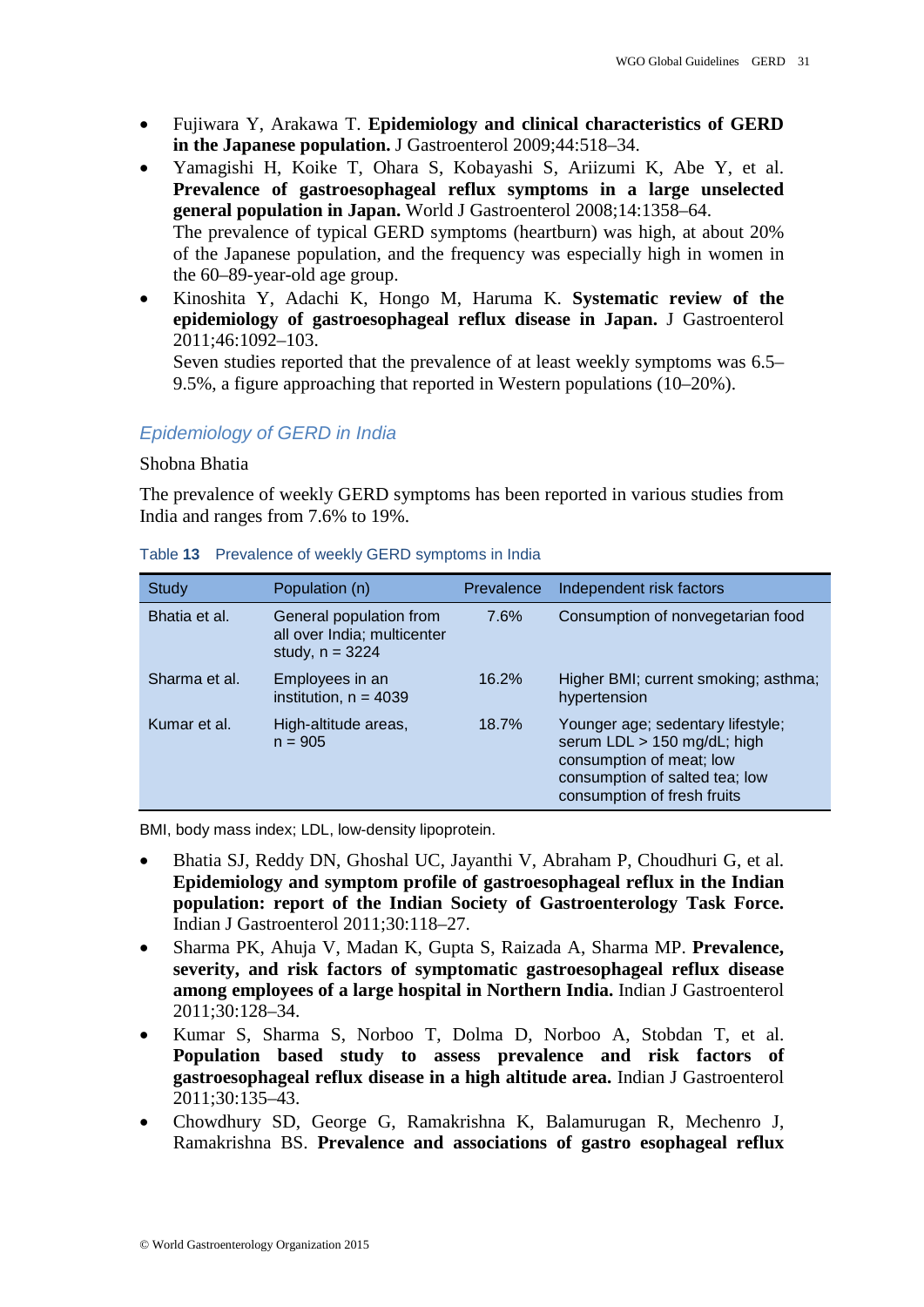**disease: a community study in south India** [abstract]. Gastroenterology 2015;148:S-403–4.

## *Epidemiology of GERD in Brazil*

#### Joachim Moraes-Filho

The prevalence of heartburn (11.9%) is relatively high in the urban population in Brazil, although lower than the figures reported from other countries. Heartburn and GERD have a higher prevalence among women, and both are related to food intake, fatty and spicy foods; GERD is more prevalent in individuals over the age of 35.

• Moraes-Filho JP, Chinzon D, Eisig JN, Hashimoto CL, Zaterka S. **Prevalence of heartburn and gastroesophageal reflux disease in the urban Brazilian population.** Arq Gastroenterol 2005;42:122–7.

## *Epidemiology of GERD in Asan-si, Korea*

#### Young-Seok Cho

The prevalence of GERD among the population of the city of Asan-si in Korea was 3.5%. Heartburn and acid regurgitation were significantly associated with chest pain, dysphagia, globus sensation, hoarseness, and asthma.

• Cho YS, Choi MG, Jeong JJ, Chung WC, Lee IS, Kim SW, et al. **Prevalence and clinical spectrum of gastroesophageal reflux: a population-based study in Asan-si, Korea.** Am J Gastroenterol 2005;100:747–53.

## *Epidemiology of GERD in Argentina*

#### Graciela Salis

In Argentina, typical symptoms of gastroesophageal reflux are highly prevalent at the national level (the prevalence of frequent reflux symptoms was 23.0% (95% CI, 20.1 to 25.9) and the prevalence of GERD was 11.9% (95% CI, 9.6 to 14.1), and frequent gastroesophageal reflux symptoms are significantly associated with dysphagia, globus, and noncardiac chest pain.

• Chiocca JC, Olmos JA, Salis GB, Soifer LO, Higa R, Marcolongo M, et al. **Prevalence, clinical spectrum and atypical symptoms of gastro-oesophageal reflux in Argentina: a nationwide population-based study.** Aliment Pharmacol Ther 2005;22:331–42.

## *Epidemiology of GERD in Russia*

#### Leonid Lazebnik

The population-based MEGRE trial, conducted on the basis of internationally recognized methodology in six cities in Russia, showed that the prevalence of GERD is 13.3%. Most of the patients pay little attention to the symptoms, do not seek medical advice, and therefore do not receive any adequate treatment. Heartburn occurred in 47.5% of the responders: frequently in 9% and rarely in 38.5%. Regurgitation occurred in 42.9% of the patients: frequently in 7.6%, rarely in 35.3%.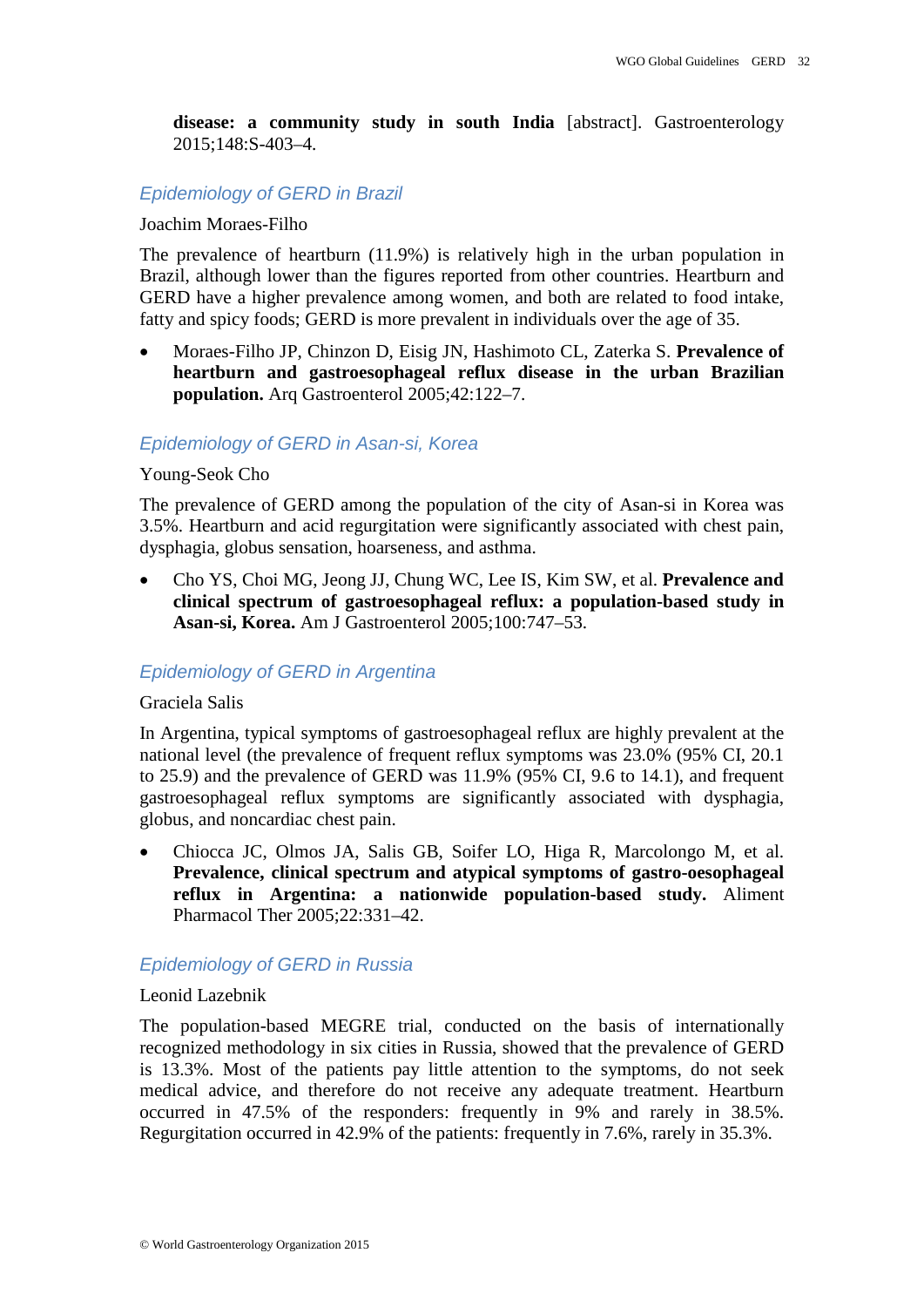• Lazebnik LB, Masharova AA, Bordin DS, Vasil'ev IuV, Tkachenko EI, Abdulkhakov RA, et al. [**Results of a multicenter trial "Epidemiology of Gastroesophageal Reflux Disease in Russia" (MEGRE)**]. Ter Arkh 2011;83:45–50. [Article in Russian.]

## <span id="page-32-0"></span>**6 References**

- <span id="page-32-1"></span>1. Vakil N, van Zanten SV, Kahrilas P, Dent J, Jones R, Global Consensus Group. The Montreal definition and classification of gastroesophageal reflux disease: a global evidence-based consensus. Am J Gastroenterol 2006;101:1900–20; quiz 1943.
- <span id="page-32-2"></span>2. Moayyedi P, Talley NJ. Gastro-oesophageal reflux disease. Lancet 2006;367:2086–100.
- <span id="page-32-3"></span>3. Katz PO, Gerson LB, Vela MF. Guidelines for the diagnosis and management of gastroesophageal reflux disease. Am J Gastroenterol 2013;108:308–28; quiz 329.
- <span id="page-32-4"></span>4. Dent J, Becher A, Sung J, Zou D, Agréus L, Bazzoli F. Systematic review: patterns of refluxinduced symptoms and esophageal endoscopic findings in large-scale surveys. Clin Gastroenterol Hepatol 2012;10:863–73.e3.
- <span id="page-32-5"></span>5. Modlin IM, Hunt RH, Malfertheiner P, Moayyedi P, Quigley EM, Tytgat GNJ, et al. Diagnosis and management of non-erosive reflux disease—the Vevey NERD Consensus Group. Digestion 2009;80:74–88.
- <span id="page-32-6"></span>6. Hunt R, Quigley E, Abbas Z, Eliakim A, Emmanuel A, Goh KL, et al. Coping with common gastrointestinal symptoms in the community: a global perspective on heartburn, constipation, bloating, and abdominal pain/discomfort, May 2013. J Clin Gastroenterol 2014;48:567–78.
- <span id="page-32-7"></span>7. Modlin IM, Moss SF. Symptom evaluation in gastroesophageal reflux disease. J Clin Gastroenterol 2008;42:558–63.
- <span id="page-32-8"></span>8. Dent J, Armstrong D, Delaney B, Moayyedi P, Talley NJ, Vakil N. Symptom evaluation in reflux disease: workshop background, processes, terminology, recommendations, and discussion outputs. Gut 2004;53 Suppl 4:iv1–24.
- <span id="page-32-9"></span>9. El-Serag HB, Sweet S, Winchester CC, Dent J. Update on the epidemiology of gastrooesophageal reflux disease: a systematic review. Gut 2014;63:871–80.
- <span id="page-32-10"></span>10. Henke CJ, Levin TR, Henning JM, Potter LP. Work loss costs due to peptic ulcer disease and gastroesophageal reflux disease in a health maintenance organization. Am J Gastroenterol 2000;95:788–92.
- <span id="page-32-11"></span>11. Liker H, Hungin P, Wiklund I. Managing gastroesophageal reflux disease in primary care: the patient perspective. J Am Board Fam Pract 2005;18:393–400.
- <span id="page-32-12"></span>12. Revicki DA, Wood M, Maton PN, Sorensen S. The impact of gastroesophageal reflux disease on health-related quality of life. Am J Med 1998;104:252–8.
- <span id="page-32-13"></span>13. Veldhuyzen van Zanten SJ, Flook N, Chiba N, Armstrong D, Barkun A, Bradette M, et al. An evidence-based approach to the management of uninvestigated dyspepsia in the era of *Helicobacter pylori.* Canadian Dyspepsia Working Group. CMAJ 2000;162(12 Suppl):S3–23.
- <span id="page-32-14"></span>14. El-Serag H. The association between obesity and GERD: a review of the epidemiological evidence. Dig Dis Sci 2008;53:2307–12.
- <span id="page-32-15"></span>15. Goh KL. Changing epidemiology of gastroesophageal reflux disease in the Asian-Pacific region: an overview. J Gastroenterol Hepatol 2004;19 Suppl 3:S22–5.
- <span id="page-32-16"></span>16. El-Serag HB, Satia JA, Rabeneck L. Dietary intake and the risk of gastro-oesophageal reflux disease: a cross sectional study in volunteers. Gut 2005;54:11–7.
- <span id="page-32-17"></span>17. Fass R, Quan SF, O'Connor GT, Ervin A, Iber C. Predictors of heartburn during sleep in a large prospective cohort study. Chest 2005;127:1658–66.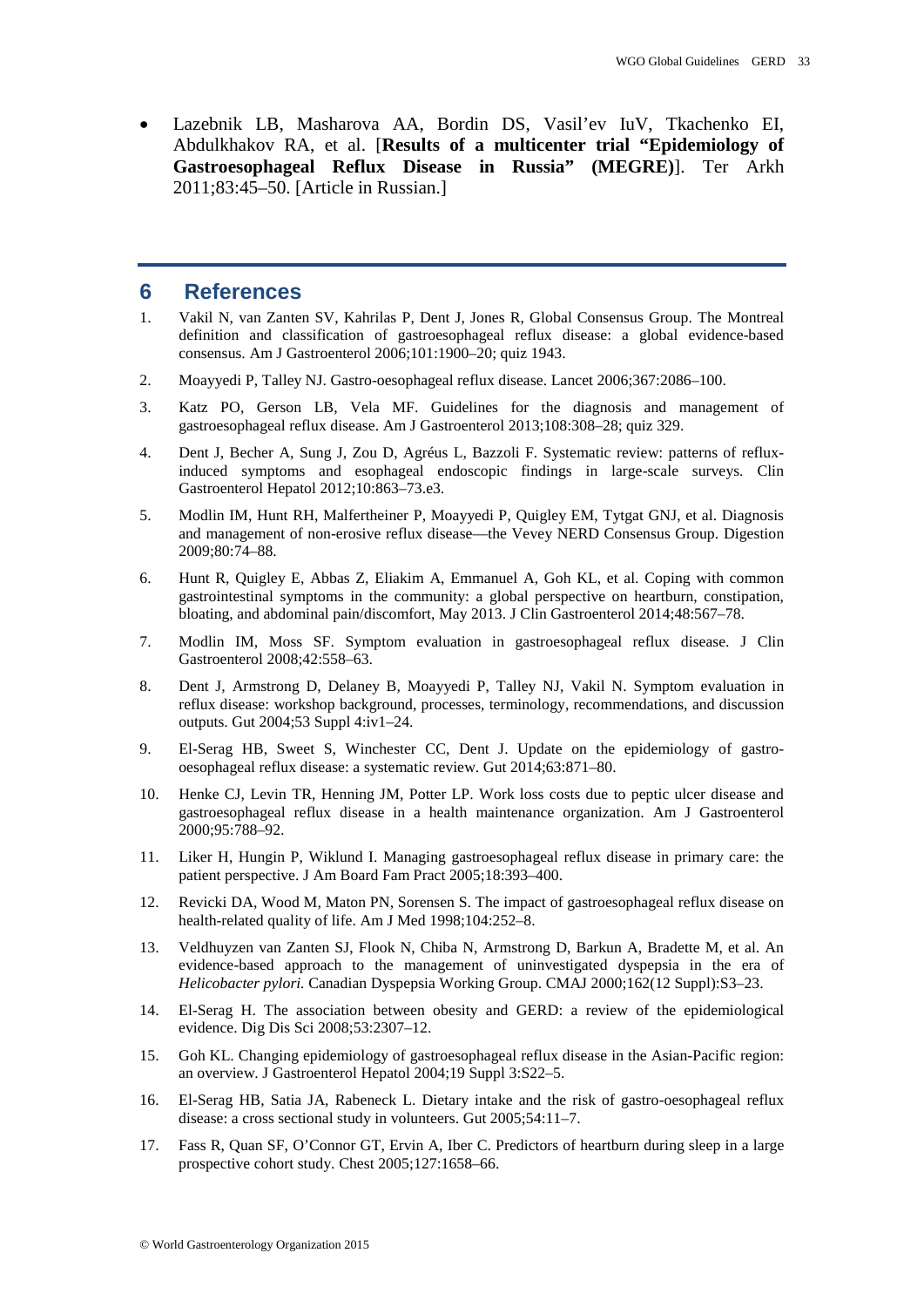- <span id="page-33-0"></span>18. DiBaise JK. A randomized, double-blind comparison of two different coffee-roasting processes on development of heartburn and dyspepsia in coffee-sensitive individuals. Dig Dis Sci 2003;48:652–6.
- <span id="page-33-1"></span>19. Akiyama T, Inamori M, Iida H, Mawatari H, Endo H, Hosono K, et al. Alcohol consumption is associated with an increased risk of erosive esophagitis and Barrett's epithelium in Japanese men. BMC Gastroenterol 2008;8:58.
- <span id="page-33-2"></span>20. Gunasekaran TS, Dahlberg M, Ramesh P, Namachivayam G. Prevalence and associated features of gastroesophageal reflux symptoms in a Caucasian-predominant adolescent school population. Dig Dis Sci 2008;53:2373–9.
- <span id="page-33-3"></span>21. Eslick GD, Talley NJ. Gastroesophageal reflux disease (GERD): risk factors, and impact on quality of life—a population-based study. J Clin Gastroenterol 2009;43:111–7.
- <span id="page-33-4"></span>22. Nilsson M, Johnsen R, Ye W, Hveem K, Lagergren J. Lifestyle related risk factors in the aetiology of gastro-oesophageal reflux. Gut 2004;53:1730–5.
- <span id="page-33-5"></span>23. Moraes-Filho JPP, Navarro-Rodriguez T, Eisig JN, Barbuti RC, Chinzon D, Quigley EMM. Comorbidities are frequent in patients with gastroesophageal reflux disease in a tertiary health care hospital. Clin São Paulo Braz 2009;64:785–90.
- <span id="page-33-6"></span>24. Keller J, Frederking D, Layer P. The spectrum and treatment of gastrointestinal disorders during pregnancy. Nat Clin Pract Gastroenterol Hepatol 2008;5:430–43.
- <span id="page-33-7"></span>25. Richter JE. Review article: the management of heartburn in pregnancy. Aliment Pharmacol Ther 2005;22:749–57.
- <span id="page-33-8"></span>26. Marrero JM, Goggin PM, de Caestecker JS, Pearce JM, Maxwell JD. Determinants of pregnancy heartburn. Br J Obstet Gynaecol 1992;99:731–4.
- <span id="page-33-9"></span>27. Habr F, Raker C, Lin CL, Zouein E, Bourjeily G. Predictors of gastroesophageal reflux symptoms in pregnant women screened for sleep disordered breathing: a secondary analysis. Clin Res Hepatol Gastroenterol 2013;37:93–9.
- <span id="page-33-10"></span>28. Nazer D, Thomas R, Tolia V. Ethnicity and gender related differences in extended intraesophageal pH monitoring parameters in infants: a retrospective study. BMC Pediatr 2005;5:24.
- <span id="page-33-11"></span>29. Yamaguchi T, Sugimoto T, Yamada H, Kanzawa M, Yano S, Yamauchi M, et al. The presence and severity of vertebral fractures is associated with the presence of esophageal hiatal hernia in postmenopausal women. Osteoporos Int USA 2002;13:331–6.
- 30. Watanabe A, Iwakiri R, Yamaguchi D, Higuchi T, Tsuruoka N, Miyahara K, et al. Risk factors for resistance to proton pump inhibitor maintenance therapy for reflux esophagitis in Japanese women over 60 years. Digestion 2012;86:323–8.
- <span id="page-33-12"></span>31. Akiyama T, Inamori M, Akimoto K, Iida H, Mawatari H, Endo H, et al. Gender differences in the age-stratified prevalence of erosive esophagitis and Barrett's epithelium in Japan. Hepatogastroenterology 2009;56:144–8.
- <span id="page-33-13"></span>32. Dent J, Vakil N, Jones R, Bytzer P, Schöning U, Halling K, et al. Accuracy of the diagnosis of GORD by questionnaire, physicians and a trial of proton pump inhibitor treatment: the Diamond Study. Gut 2010;59:714–21.
- <span id="page-33-14"></span>33. Thomson ABR, Barkun AN, Armstrong D, Chiba N, White RJ, Daniels S, et al. The prevalence of clinically significant endoscopic findings in primary care patients with uninvestigated dyspepsia: the Canadian Adult Dyspepsia Empiric Treatment — Prompt Endoscopy (CADET-PE) study. Aliment Pharmacol Ther 2003;17:1481–91.
- <span id="page-33-15"></span>34. Boeckxstaens GE, Smout A. Systematic review: role of acid, weakly acidic and weakly alkaline reflux in gastro-oesophageal reflux disease. Aliment Pharmacol Ther 2010;32:334–43.
- <span id="page-33-16"></span>35. Atkins D, Briss PA, Eccles M, Flottorp S, Guyatt GH, Harbour RT, et al. Systems for grading the quality of evidence and the strength of recommendations II: pilot study of a new system. BMC Health Serv Res 2005;5:25.
- <span id="page-33-17"></span>36. Bruley des Varannes S, Cestari R, Usova L, Triantafyllou K, Alvarez Sanchez A, Keim S, et al. Classification of adults suffering from typical gastroesophageal reflux disease symptoms: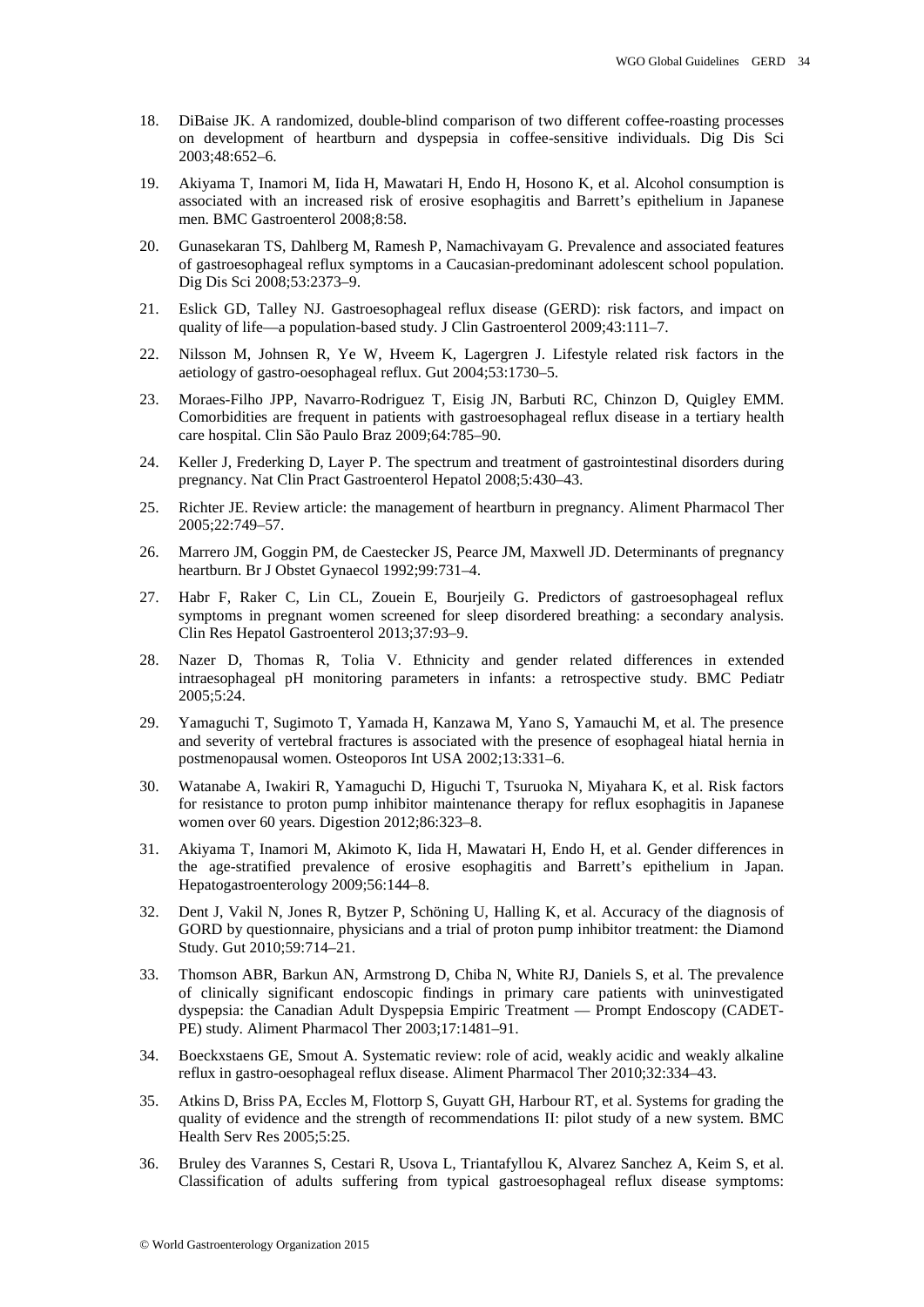contribution of latent class analysis in a European observational study. BMC Gastroenterol 2014;14:112.

- <span id="page-34-0"></span>37. DiPiro JT, Talbert RL, Yee GC, Matzke GR, Wells BG, Posey LM, editors. Pharmacotherapy: a pathophysiologic approach. 9th ed. New York: McGraw-Hill; 2014.
- <span id="page-34-1"></span>38. Vakil NB, Traxler B, Levine D. Dysphagia in patients with erosive esophagitis: prevalence, severity, and response to proton pump inhibitor treatment. Clin Gastroenterol Hepatol 2004;2:665–8.
- <span id="page-34-2"></span>39. Malfertheiner P, Nocon M, Vieth M, Stolte M, Jaspersen D, Koelz HR, et al. Evolution of gastro-oesophageal reflux disease over 5 years under routine medical care—the ProGERD study. Aliment Pharmacol Ther 2012;35:154–64.
- <span id="page-34-3"></span>40. Corley DA, Kubo A. Body mass index and gastroesophageal reflux disease: a systematic review and meta-analysis. Am J Gastroenterol 2006;101:2619–28.
- <span id="page-34-4"></span>41. Lundell LR, Dent J, Bennett JR, Blum AL, Armstrong D, Galmiche JP, et al. Endoscopic assessment of oesophagitis: clinical and functional correlates and further validation of the Los Angeles classification. Gut 1999;45:172–80.
- <span id="page-34-5"></span>42. Navarro-Rodriguez T, Fass R. Functional heartburn, nonerosive reflux disease, and reflux esophagitis are all distinct conditions—a debate: pro. Curr Treat Options Gastroenterol 2007;10:294–304.
- <span id="page-34-6"></span>43. Ronkainen J, Talley NJ, Storskrubb T, Johansson SE, Lind T, Vieth M, et al. Erosive esophagitis is a risk factor for Barrett's esophagus: a community-based endoscopic follow-up study. Am J Gastroenterol 2011;106:1946–52.
- <span id="page-34-7"></span>44. Kuipers EJ. Barrett esophagus and life expectancy: implications for screening? Gastroenterol Hepatol 2011;7:689–91.
- <span id="page-34-8"></span>45. Lagergren J, Bergström R, Nyrén O. Association between body mass and adenocarcinoma of the esophagus and gastric cardia. Ann Intern Med 1999;130:883–90.
- <span id="page-34-9"></span>46. Malagelada J, Bazzoli F, Boeckxstaens G, De Looze D, Fried M, Kahrilas P, et al. World Gastroenterology Organisation Global Guidelines. Dysphagia [Internet]. Milwaukee, WI: World Gastroenterology Organisation; 2014 [accessed 2015 Dec 8]. Available from: http://www.worldgastroenterology.org/guidelines/global-guidelines/dysphagia/dysphagiaenglish.
- <span id="page-34-10"></span>47. Moraes-Filho J, Cecconello I, Gama-Rodrigues J, Castro L, Henry MA, Meneghelli UG, et al. Brazilian consensus on gastroesophageal reflux disease: proposals for assessment, classification, and management. Am J Gastroenterol 2002;97:241–8.
- <span id="page-34-11"></span>48. Hirano I, Richter JE, Practice Parameters Committee of the American College of Gastroenterology. ACG practice guidelines: esophageal reflux testing. Am J Gastroenterol 2007;102:668–85.
- <span id="page-34-12"></span>49. Hemmink GJM, Bredenoord AJ, Weusten BLAM, Monkelbaan JF, Timmer R, Smout AJPM. Esophageal pH-impedance monitoring in patients with therapy-resistant reflux symptoms: "on" or "off" proton pump inhibitor? Am J Gastroenterol 2008;103:2446–53.
- <span id="page-34-13"></span>50. Malfertheiner P, Megraud F, O'Morain CA, Atherton J, Axon ATR, Bazzoli F, et al. Management of *Helicobacter pylori* infection—the Maastricht IV/ Florence Consensus Report. Gut 2012;61:646–64.
- <span id="page-34-14"></span>51. Sugano K, Tack J, Kuipers EJ, Graham DY, El-Omar EM, Miura S, et al. Kyoto global consensus report on *Helicobacter pylori* gastritis. Gut 2015;64:1353–67.
- <span id="page-34-15"></span>52. Yaghoobi M, Farrokhyar F, Yuan Y, Hunt RH. Is there an increased risk of GERD after *Helicobacter pylori* eradication? A meta-analysis. Am J Gastroenterol 2010;105:1007–13; quiz 1006, 1014.
- <span id="page-34-16"></span>53. Chiba N, Van Zanten SJOV, Sinclair P, Ferguson RA, Escobedo S, Grace E. Treating *Helicobacter pylori* infection in primary care patients with uninvestigated dyspepsia: the Canadian adult dyspepsia empiric treatment—*Helicobacter pylori* positive (CADET-Hp) randomised controlled trial. BMJ 2002;324:1012–6.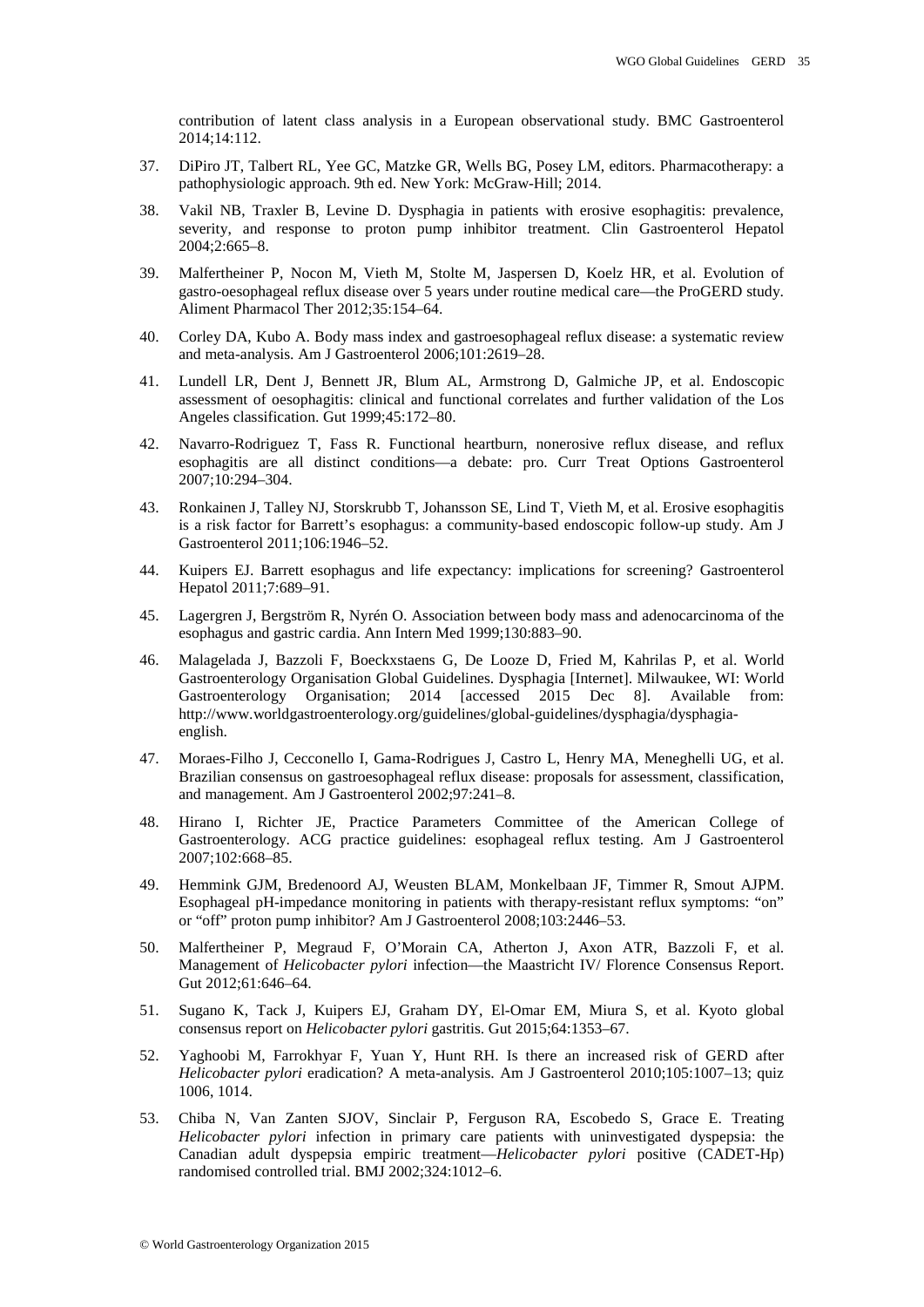- <span id="page-35-0"></span>54. Kuipers EJ, Lundell L, Klinkenberg-Knol EC, Havu N, Festen HP, Liedman B, et al. Atrophic gastritis and *Helicobacter pylori* infection in patients with reflux esophagitis treated with omeprazole or fundoplication. N Engl J Med 1996;334:1018–22.
- <span id="page-35-1"></span>55. Lundell L, Vieth M, Gibson F, Nagy P, Kahrilas PJ. Systematic review: the effects of long-term proton pump inhibitor use on serum gastrin levels and gastric histology. Aliment Pharmacol Ther 2015;42:649–63.
- <span id="page-35-2"></span>56. Chen SL, Gwee KA, Lee JS, Miwa H, Suzuki H, Guo P, et al. Systematic review with metaanalysis: prompt endoscopy as the initial management strategy for uninvestigated dyspepsia in Asia. Aliment Pharmacol Ther 2015;41:239–52.
- <span id="page-35-3"></span>57. Chander B, Hanley-Williams N, Deng Y, Sheth A. 24 Versus 48-hour bravo pH monitoring. J Clin Gastroenterol 2012;46:197–200.
- <span id="page-35-4"></span>58. Liacouras CA, Furuta GT, Hirano I, Atkins D, Attwood SE, Bonis PA, et al. Eosinophilic esophagitis: updated consensus recommendations for children and adults. J Allergy Clin Immunol 2011;128:3–20.e6; quiz 21–2.
- <span id="page-35-5"></span>59. Zimmerman J, Hershcovici T. Bowel symptoms in nonerosive gastroesophageal reflux disease: nature, prevalence, and relation to acid reflux. J Clin Gastroenterol 2008;42:261–5.
- <span id="page-35-6"></span>60. Festi D, Scaioli E, Baldi F, Vestito A, Pasqui F, Di Biase AR, et al. Body weight, lifestyle, dietary habits and gastroesophageal reflux disease. World J Gastroenterol 2009;15:1690–701.
- <span id="page-35-7"></span>61. de Bortoli N, Guidi G, Martinucci I, Savarino E, Imam H, Bertani L, et al. Voluntary and controlled weight loss can reduce symptoms and proton pump inhibitor use and dosage in patients with gastroesophageal reflux disease: a comparative study. Dis Esophagus 2014 Dec 17 [Epub ahead of print].
- <span id="page-35-8"></span>62. Piche T, des Varannes SB, Sacher-Huvelin S, Holst JJ, Cuber JC, Galmiche JP. Colonic fermentation influences lower esophageal sphincter function in gastroesophageal reflux disease. Gastroenterology 2003;124:894–902.
- <span id="page-35-9"></span>63. [No authors listed.] An evidence-based appraisal of reflux disease management—the Genval Workshop Report. Gut 1999;44 Suppl 2:S1–16.
- <span id="page-35-10"></span>64. Becher A, Dent J. Systematic review: ageing and gastro-oesophageal reflux disease symptoms, oesophageal function and reflux oesophagitis. Aliment Pharmacol Ther 2011;33:442–54.
- <span id="page-35-11"></span>65. Knuff TE, Benjamin SB, Worsham GF, Hancock JE, Castell DO. Histologic evaluation of chronic gastroesophageal reflux. An evaluation of biopsy methods and diagnostic criteria. Dig Dis Sci 1984;29:194–201.
- <span id="page-35-12"></span>66. Johnsson F, Joelsson B, Gudmundsson K, Greiff L. Symptoms and endoscopic findings in the diagnosis of gastroesophageal reflux disease. Scand J Gastroenterol 1987;22:714–8.
- <span id="page-35-13"></span>67. Johnston BT, Troshinsky MB, Castell JA, Castell DO. Comparison of barium radiology with esophageal pH monitoring in the diagnosis of gastroesophageal reflux disease. Am J Gastroenterol 1996;91:1181–5.
- <span id="page-35-14"></span>68. Peng S, Xiong LS, Xiao YL, Lin JK, Wang AJ, Zhang N, et al. Prompt upper endoscopy is an appropriate initial management in uninvestigated chinese patients with typical reflux symptoms. Am J Gastroenterol 2010;105:1947–52.
- <span id="page-35-15"></span>69. Wang C, Hunt RH. Medical management of gastroesophageal reflux disease. Gastroenterol Clin North Am 2008;37:879–99, ix.
- <span id="page-35-16"></span>70. Tytgat GN, McColl K, Tack J, Holtmann G, Hunt RH, Malfertheiner P, et al. New algorithm for the treatment of gastro-oesophageal reflux disease. Aliment Pharmacol Ther 2008;27:249–56.
- <span id="page-35-17"></span>71. Sheikh I, Waghray A, Waghray N, Dong C, Wolfe MM. Consumer use of over-the-counter proton pump inhibitors in patients with gastroesophageal reflux disease. Am J Gastroenterol 2014;109:789–94.
- <span id="page-35-18"></span>72. Person E, Rife C, Freeman J, Clark A, Castell DO. A novel sleep positioning device reduces gastroesophageal reflux: a randomized controlled trial. J Clin Gastroenterol 2015;49:655–9.